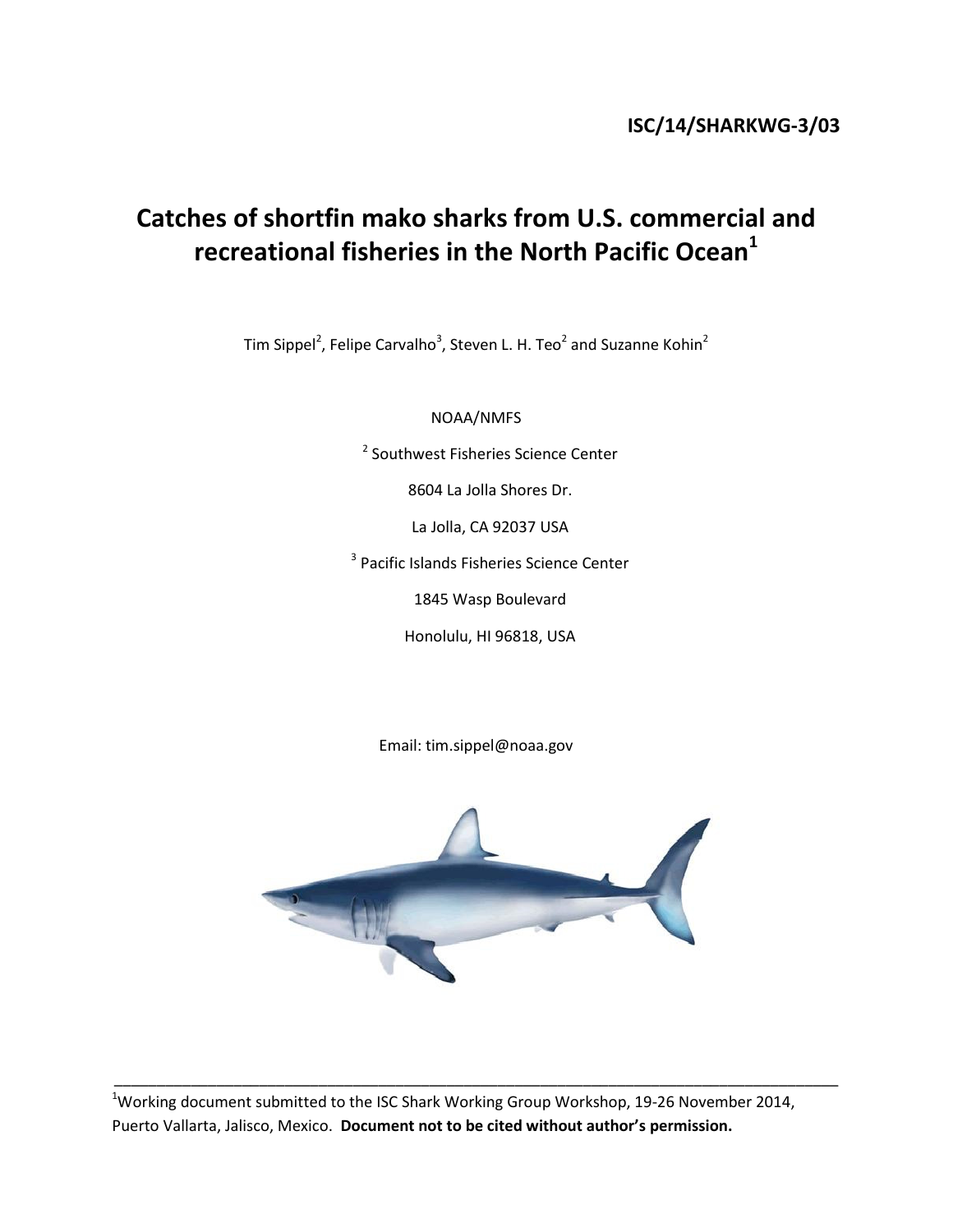### Abstract

US fisheries for highly migratory species (HMS) in the Pacific operate from both the West Coast of the mainland and out of Hawaii. Although shortfin mako sharks are not commonly targeted, the meat does command a decent price in domestic markets and can be considered a welcome catch for both commercial and recreational fishers. Much of the mako commercial catch is retained, but as a nontarget species in tuna and swordfish fisheries, it is also occasionally discarded. The maximum number of recreational dead removals (both from charter and private vessels) was nearly 22,000 animals in 1987, and since 2007 has been less than 1000 animals annually. Catches from the US west coast drift gillnet fishery were highest in the early 1980s (at about 300 mt) and have been steadily declining, now at around 10 mt. The commercial hook & line fishery had greatest catches in the late 1980s to early 1990s (~100-200 mt), but catch has declined to under 10 mt since the mid-1990s. Catch in other minor west coast fisheries has amounted to under ~20 mt for the last 20 years, with the exception of an anomalous peak catch of ~60 mt in 1980. Catches in the Hawaii deep-set longline fishery have steadily increased from 2001-2013, doubling over that time (from ~2000 to ~4000 animals). Within the Hawaii-based shallow-set longline fishery, catches were mostly stable from 2005-2010 (~1000 animals), but have declined sharply recently.

#### Introduction

US fisheries for highly migratory species (HMS) in the Pacific operate from both the West Coast of the mainland and out of Hawaii. The primary source of shortfin mako shark catches comes from Hawaiian longline fisheries targeting tuna and swordfish and California drift gillnets targeting swordfish and thresher sharks. Several smaller fisheries including small mesh drift gillnets targeting smaller pelagics, set nets targeting demersal species, and harpoon fisheries also occasionally take makos. Although they are not commonly targeted, the meat does command a decent price in domestic markets and can be considered a welcome catch for both commercial and recreational fishers. Much of the mako commercial catch is retained, but as a non-target species in tuna and swordfish fisheries, it is also occasionally discarded. However, there is not a lot of information about the survivorship of makos discarded from different fisheries. Catch data from some fisheries are available as far back as 1931, however, not all are considered to be of reliable quality. The objective of this working paper is to compile all catches of shortfin mako sharks from US fisheries in the North Pacific Ocean in support of a stock assessment by the ISC Shark Working Group (WG).

#### Materials and Methods

Along the US West Coast, there are two primary sources of recreational fishing data for highly migratory species. The first is the state of California's commercial passenger fishing vessel (CPFV) database (Hill and Schneider, 1999). The second source of recreational fishing data is the RecFIN database which is maintained by the Pacific States Marine Fisheries Commission (PSMFC) and was used to estimate the private recreational catch. The surveys conducted and databases maintained to compile catches from recreational fisheries have been described previously for the ISC blue shark assessment (Sippel and Kohin 2012 & 2013). Mako recreational data were processed the same way as blue shark data were in the previous working papers. Recreational catch data have been compiled on a monthly basis in case the WG decides to assess the stock on a seasonal basis. Because data in the RecFIN database from 1980- 2003 are only available as two month summaries (called 'Waves', wave 1= Jan-Feb, etc.), the proportions of monthly catch from 2004-2013 are used to apportion monthly catches from the wave summaries.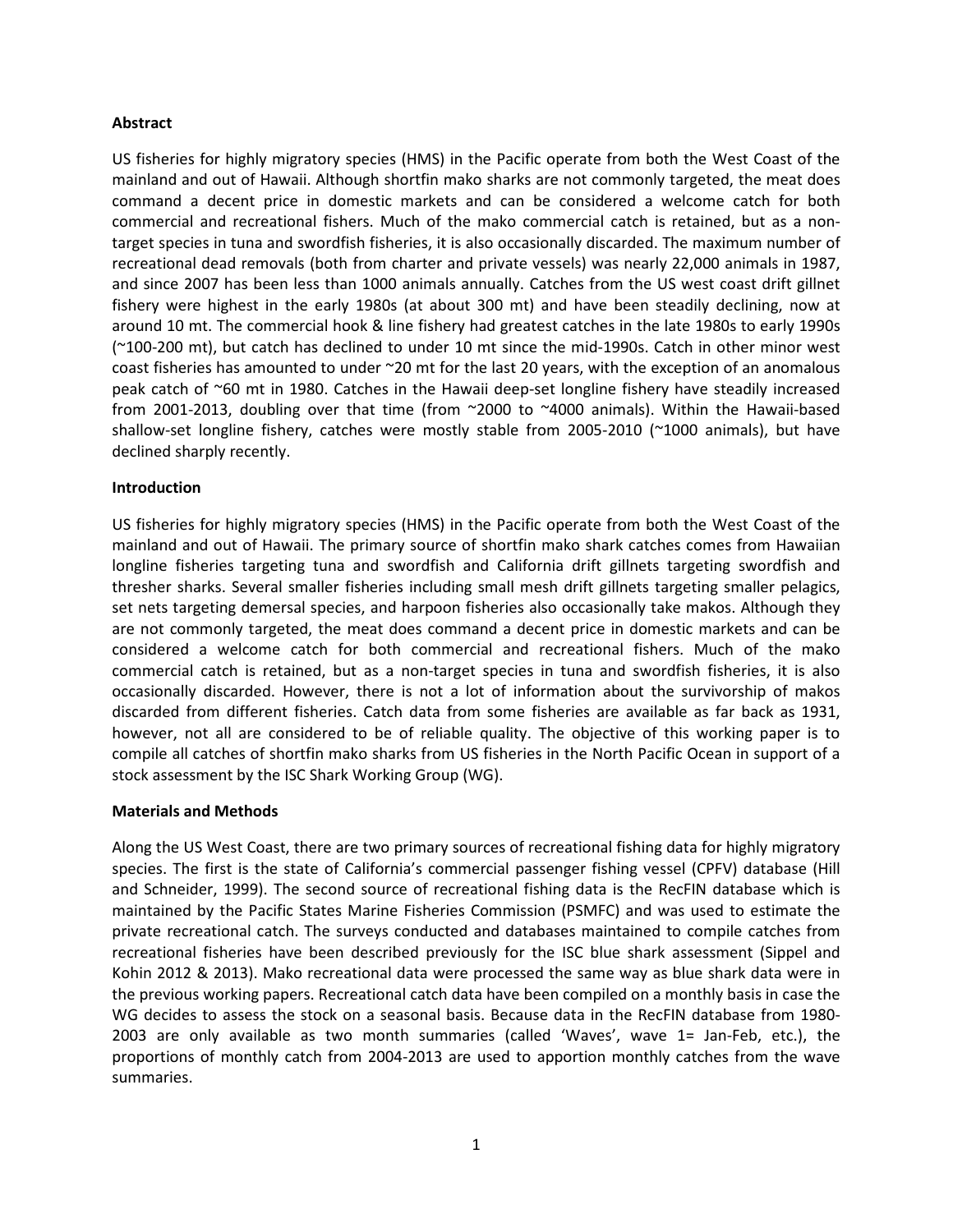In general, most shortfin mako catch by commercial fisheries along the US West Coast are landed because the flesh is commercially valuable. Therefore, two main sources of commercial landings data were used to estimate total mako dead removals by US commercial fisheries on the West Coast: 1) commercial landings in the PacFIN database (1981-2013), and 2) reconstructed historical California Department of Fish and Game (CDFG) commercial landings (Pearson et al. 2008). Commercial landings of mako sharks on the U.S. West Coast are collected by individual states through a fish ticket system and compiled in the PacFIN database back to 1981. In addition, historical landings in California from 1969 were reconstructed by Pearson et al. (2008) using fish ticket data collected by CDFG. Historical landings from California adequately represent total US West Coast landings because the amount of makos landed in Washington and Oregon are negligible. Therefore, the total seasonal landings of makos were based on the commercial landings recorded in the PacFIN database (1981-2013) and the historical CDFG commercial landings reconstructed (1969-1980) by Pearson et al. (2008). Historical California landings data from 1931-1968 are also available but are not currently recommended for use because these data have not been adequately reviewed and gear composition of the landings during that period is currently unknown.

The total seasonal landings of shortfin mako sharks from PacFIN and CDFG data sources were then adjusted by three data sources to estimate total dead removals from various gears: 1) CDFG to PacFIN dressed to round weight adjustment, 2) dead discard rate estimated from onboard observer data, and 3) gillnet gear composition (large-mesh drift gillnet vs other gillnets) from gillnet vessel logbooks. The historical CDFG landings data (1969-1980) appeared to be in dressed weight and were therefore converted to round weight using the PacFIN adjustment factor of 1.45. A dead discard rate of 2.7% was estimated from observer records of the large-mesh drift gillnet fishery. Since the dead discard rate was relatively low, and the large-mesh drift gillnet fishery catches the majority of the mako sharks, the dead discard rate was applied to the landings data for all gears to obtain the estimated total dead removals. The landings data from PacFIN and CDFG data could easily be separated into three main gears: 1) gillnet, 2) hook-and-line and longline, and 3) other gears. The gillnet landings were further separated into largemesh drift gillnet and other gillnets based on the relative number of mako sharks recorded in the logbook data and the average weight of the mako sharks from these components of the gillnet fishery. Based on observer records from the gillnet fishery, the average weight of mako sharks from the largemesh drift gillnet and other gillnets were highly similar (large-mesh drift gillnet: 23.87 kg and other gillnets: 23.83 kg) and did not substantially affect the proportion of catch in these gillnet fisheries. The commercial hook-and-line and California longline landings could not be separated with any degree of confidence and were therefore retained as a combined gear.

Annual catches of shortfin mako sharks from the Hawaii-based pelagic longline fishery between 1995 and 2013 come from the records of the Pacific Islands Regional Observer Program (PIROP) submitted to the Pacific Islands Fisheries Science Center (PIFSC). Observed catches were presented separately for shallow-set (target: swordfish) and deep-set (target: bigeye tuna) sectors. The two set types were defined according Federal Register (Department of Commerce, 2004). Shallow-sets used < 15 hooks per float whereas deep-sets used ≥ 15 hooks per float (Walsh et al. 2009). Data from the shallow-set sector were tabulated from 1995–2000 and 2004–2012. The latter years represent the period after the reopening of this sector, and had mandatory 100% observer coverage (i.e., an observer was aboard all shallow-set trips). For the former period annual observer coverage in the shallow-set sector was generally below 5%. There are no 2001-2003 shallow-set data because the fishery was closed from mid-March 2001 until April 2004. In the latter part of 2000 observer coverage in the deep-set sector was increased and subsequently maintained at about 20% annually from 2001 to present. Prior to that, annual observer coverage in the deep-set sector was also generally below 5% (Sippel et al. 2014).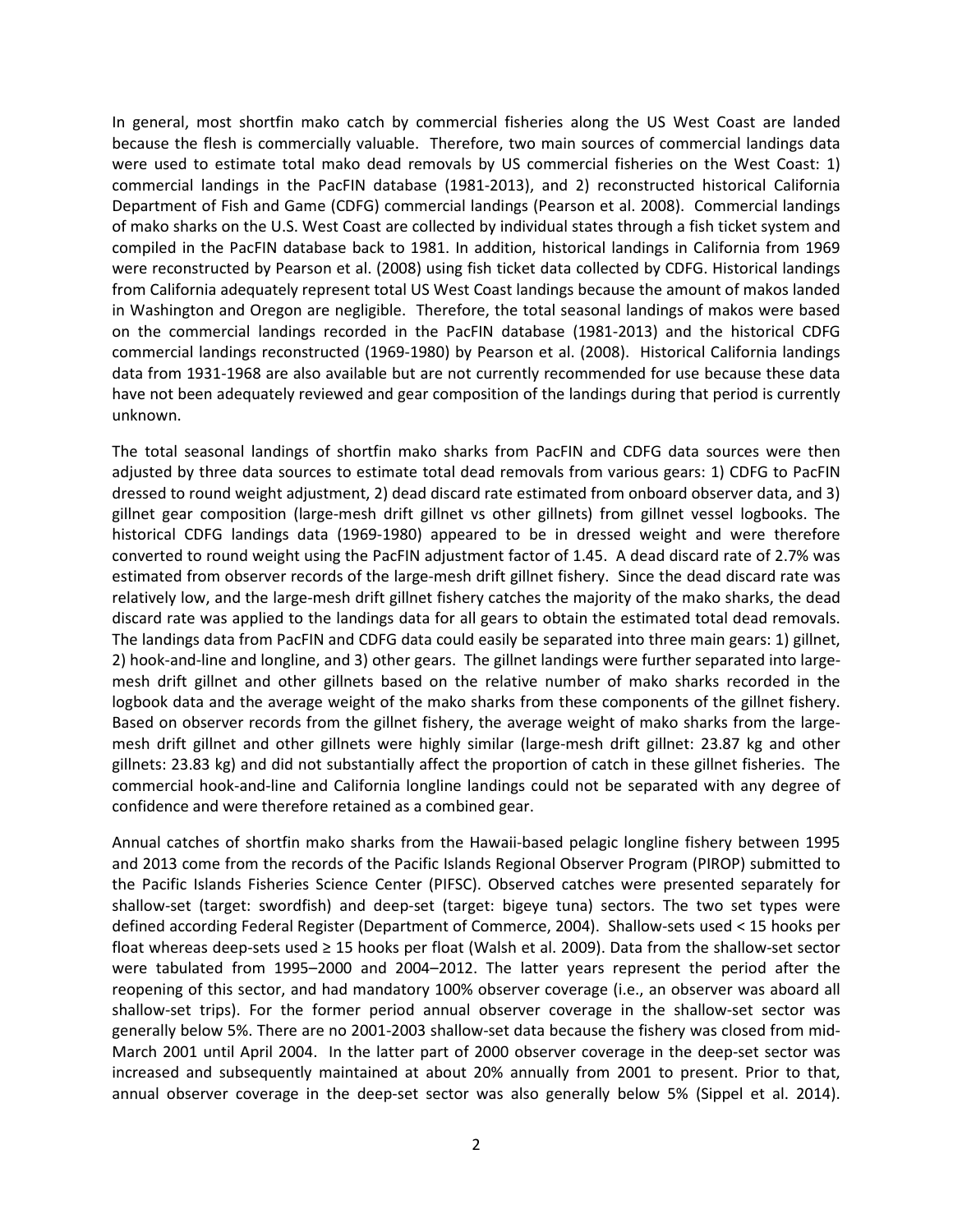Observer data presented here thus represent a subsample of the fishery, and are only partially complete for the shallow-set sector from 2004 to present; in addition to the closure previously described, the shallow-set fishery was suspended in 2006, from mid-March through the end of the year, and again for the last several weeks of 2011. So, relative values of catch for the deep-set and shallow-set sectors do not represent the real proportions of catch between these sectors.

A total of 12,814 observed shallow-sets and 46,876 observed deep-sets were analyzed. The longline sets were distributed throughout a wide area in the north-central Pacific Ocean around the Hawaiian Islands, ranging from 50<sup>0</sup> N to 0<sup>0</sup> latitude and 180<sup>0</sup> W to 135<sup>0</sup> W longitude. Along with the increase in observer coverage in 2000, the observer sampling design was improved with the intent to provide a more unbiased and representative sample of the deep-set fishery, so that seasonality and geographic distribution of the observed data should reflect similar patterns as the entire sector. Logbook data are available for virtually 100% of operations in both sectors of the fishery but these do not accurately reveal the species of sharks in the catch.

In addition to total observed catch for both sectors of the fishery, this working paper provides estimates of the total catch for the deep-set sector from 2002 to 2013 using the generalized ratio estimator (for details see McCracken, 2013). The estimation process works best with an adequate level of observer coverage and an unbiased sampling regime, which were lacking in prior years.

Catches which are presented in numbers in this working paper (US recreational and Hawaiian longline) have been converted to tonnage for final data submission (see Appendix) using the length-weight conversion adopted previously by the SHARKWG (Teo et al., 2012).

Weight (kilograms) =  $1.1025 \times 10^{-5} \times$  L (fork length)  $3.0091$ 

Mean sizes from the Hawaiian deep- and shallow-set fisheries are used to convert numbers to metric tons. Because there is very little data on mean size from the recreational fishery, the mean size from the DGN fishery is used to convert recreational catches from numbers to mt.

## Results

Catches of makos in the RecFIN database (representing private vessels) were highest in the 1980s (1981: 12,996 dead removals; 1987: 21,591) and have been declining since. Catches of mako sharks in the CPFV database were fewer than 30 animals annually from 1957-1966, and none were recorded from 1967- 1979 in that database. Starting in 1980 CPFV catches began increasing, peaking at 381 in 1997 and have been mostly constant since. Mako catch is strongly seasonal in the recreational fishery, with the majority of catch occurring in summer for both CPFV and RecFIN (Figure 1). The number of makos released alive peaked between the early 1990s and early 2000s, and has declined since then (Figure 2).

Mako shark landings from US west coast commercial fisheries were very small through the 1970s, rapidly increased in the 1980s, and have been generally declining since the early 1990s (Figure 3). The large-mesh drift gillnet fleet landings peaked at 342mt in 1982, but since 2010 has been under 25mt annually. Longline and commercial hook & line landings peaked at 213mt in 1988, but have been less than 10mt since 2010. All other US west coast fleets have annually caught very small amounts (<10mt) of shortfin mako shark since 1971.

Nominal observed catch of shortfin mako shark for the Hawaiian deep-set and shallow-set sectors peaked in 2013 and 2010 respectively (Figure 4). However the observed catches for each sector prior to 2000 are not even relatively comparable to observed catch after observer coverage was increased in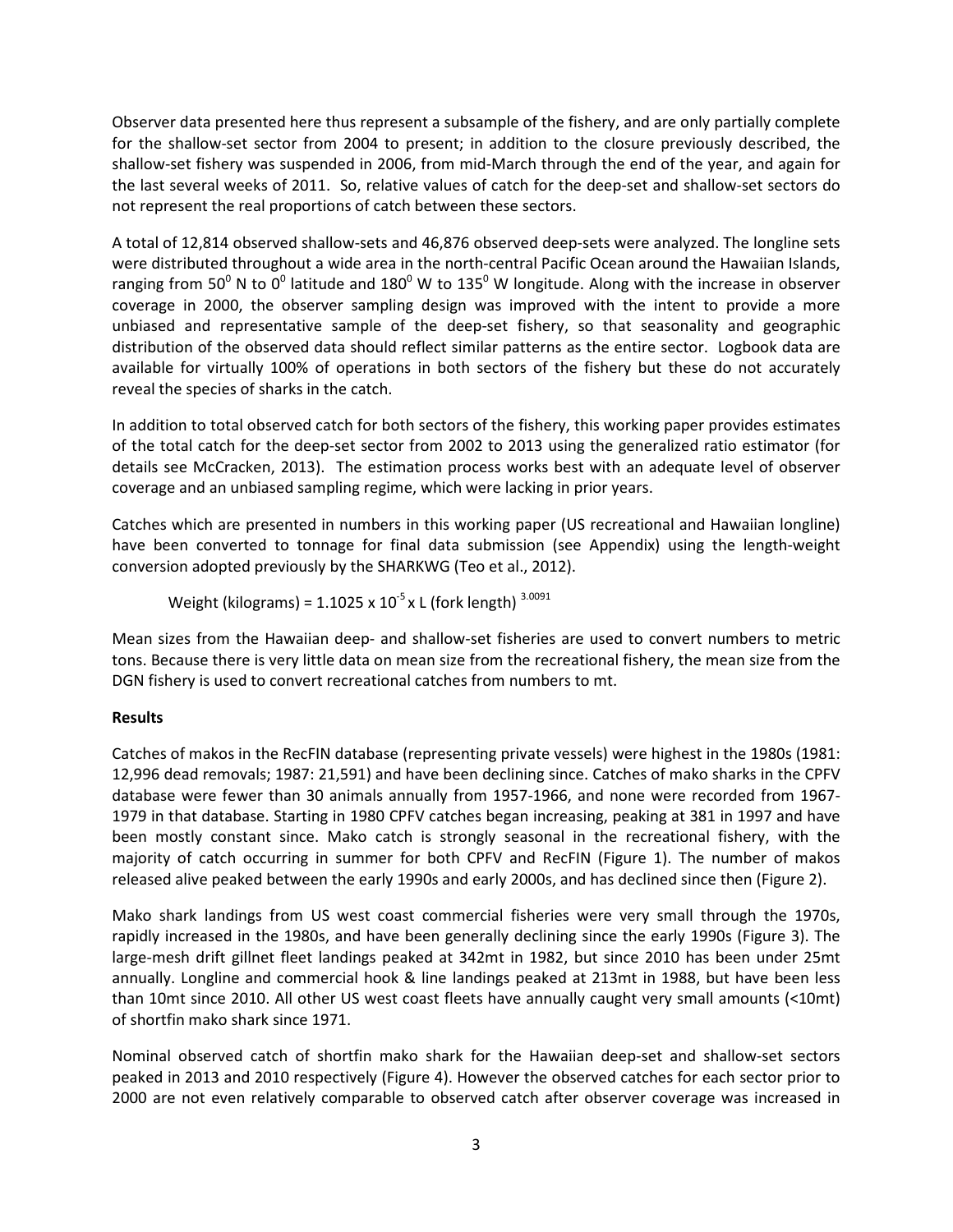2000. To make this comparison over time the observed sample would need to be extrapolated to the entire fleet. Shallow-set nominal observed catches were substantially larger after the reopening of this sector, averaging 740 individuals per year since 2004, but again this increase in observed catch was due to increased observer coverage. A higher nominal observed catch was also seen in the deep-set sector at the time of increased observer coverage in 2000, but this became an increasing trend through 2008 while observer coverage remained fairly stable around 20% through 2013. Estimates of total catch based on the generalized ratio estimator showed very similar annual trends to those from the observed catch from 2002 to 2013. However, the values for the estimated total catch were, on average, 5 times greater than the observed catch (Figure 4).

### **Discussion**

The maximum number of recreational dead removals (both CPFV and recfin) was nearly 22,000 animals in 1987 and since 2007 has been less than 1000 animals annually. Since the 2000's the numbers of makos released alive from recreational vessels has sometimes been greater than dead removals. Because little is known about post-release mortality of makos (Musyl et al., 2011), any information that can be collected to understand this relatively small source of mortality would be helpful. The need for more research on shark bycatch has recently been addressed explicitly (Molina and Cooke, 2012).

Catch from the US West Coast drift gillnet fishery were highest in the early 1980's (~300mt) and have been steadily declining, now around ~10mt. The hook & line fishery had greatest catches in the late 1980s to early 1990s (~100-200mt), but has declined to under 10mt since the mid-1990's. Other West Coast fisheries have been under ~20mt for the last 20 years, with an anomalous peak catch of ~60mt in 1980.

Catches in the Hawaiian deep-set longline fishery have steadily increased from 2001-2013, doubling over that time (from ~2000 to ~4000 animals). Within the shallow-set longline fishery catches were mostly stable from 2005-2010 (~1000), but have declined sharply recently. However, consideration must be given to the changes in observer coverage and fishery practices in 2000 (deep-set) and in 2004 (shallowset). Increases in nominal observed catch that occurred coincident with increases in observer coverage are not representative of the real change in catch.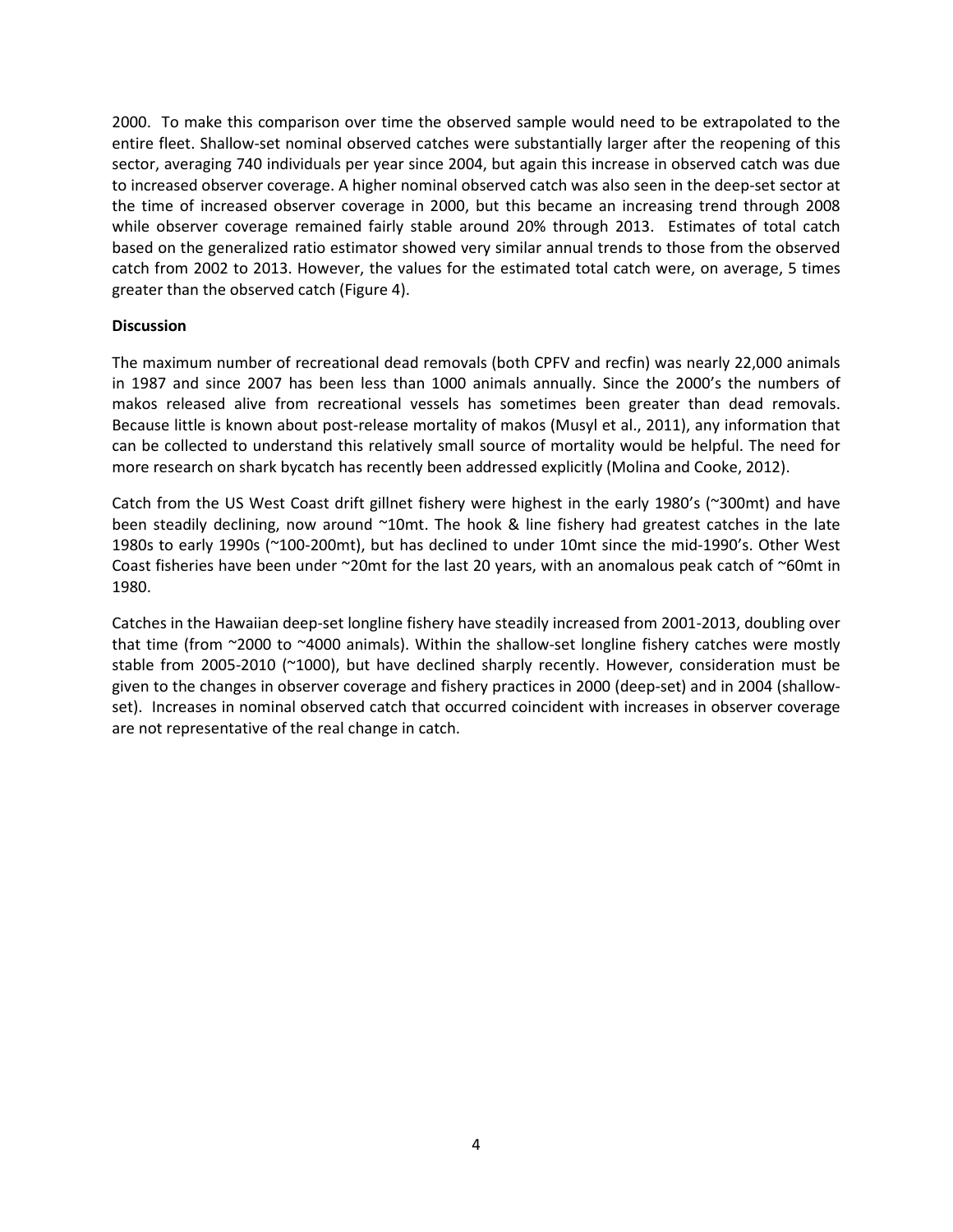#### Literature cited

- Hill, K.T., Schneider, N. 1999. Historical Logbook Databases from California's Commercial Passenger Fishing Vessel (Partyboat) Fishery, 1936-1997. Scripps Inst. Oceanogr. Ref. Ser. 99-19.
- McCracken, M. L. 2013. Estimation of incidental interactions of sea turtles and seabirds in the 2012 Hawaii longline deep-set fishery. Pacific Islands Fisheries Science, PIFSC Internal Report, IR-13- 014.
- Molina, J.M., Cooke, S.J. 2012. Trends in shark bycatch research: current status and research needs. Rev. Fish Biol. Fish. 22, 719–737.
- Musyl, M.K., Brill, R.W., Curran, D.S., Fragoso, N.M., McNaughton, L.M., Nielsen, A., Kikkawa, B.S., Moyes, C.D. 2011. Postrelease survival, vertical and horizontal movements, and thermal habitats of five species of pelagic sharks in the central Pacific Ocean. Fish. Bull. 109, 341–368.
- Pearson, D.E., B. Erwin, and M. Key. 2008. Reliability of California's groundfish landings estimates from 1969-2006. NOAA Technical Memorandum 431, Southwest Fisheries Science Center. NOAA-TM-SWFSC-431. 133 pp.
- Sippel, T., Kohin, S. 2012. Catches of blue and shortfin mako sharks from U.S. West Coast recreational fisheries 1980-2010. Int. Sci. Comm. Tuna Tuna- Species North Pac. ISC/12/SHARKWG-1/04.
- Sippel, T., Kohin, S. 2013. Catches of blue sharks from US West Coast recreational fisheries during 1971- 2011. ISC/13/SHARKWG-2/01.
- Sippel, T., Nasby-Lucas, N., Kohin, S. 2014. Description of the Hawaii longline observer program. Int. Sci. Comm. Tuna Tuna- Species North Pac. ISC/14/SHARKWG-3/01.
- Teo, S., Sippel, T., Wells, D., Kohin, S. 2012. Preliminary time series for north Pacific blue and shortfin mako sharks from the U.S. West Coast drift gillnet fishery. ISC/12/SHARKWG-1/03.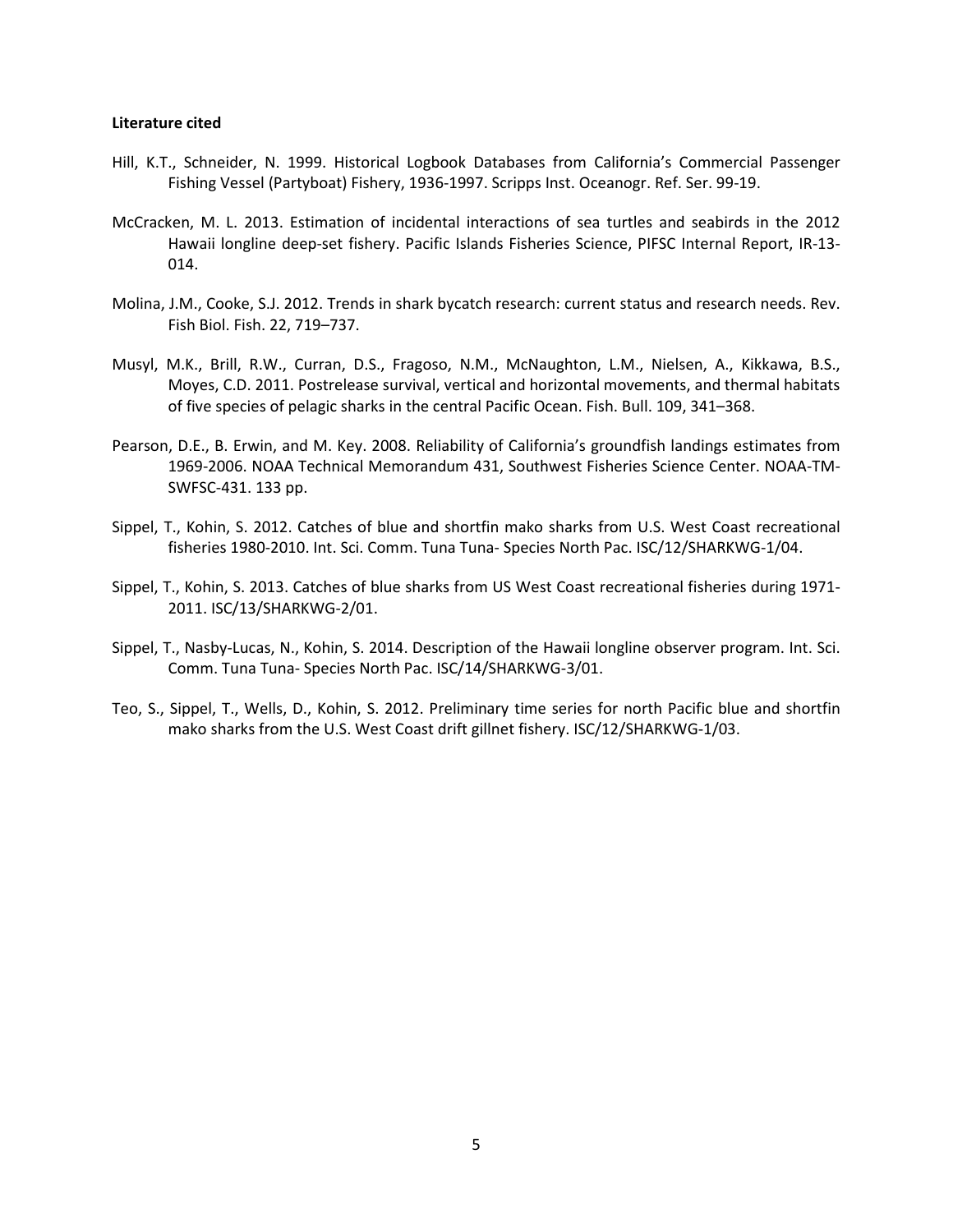## Figures



Figure 1. Dead removals of shortfin mako sharks (sum of kept and dead discards) from 1957-2013, by season, for RecFIN (private recreational) and CPFV combined. RecFIN survey data are available from 1980-present and CPFV records first appear in 1957 for mako sharks.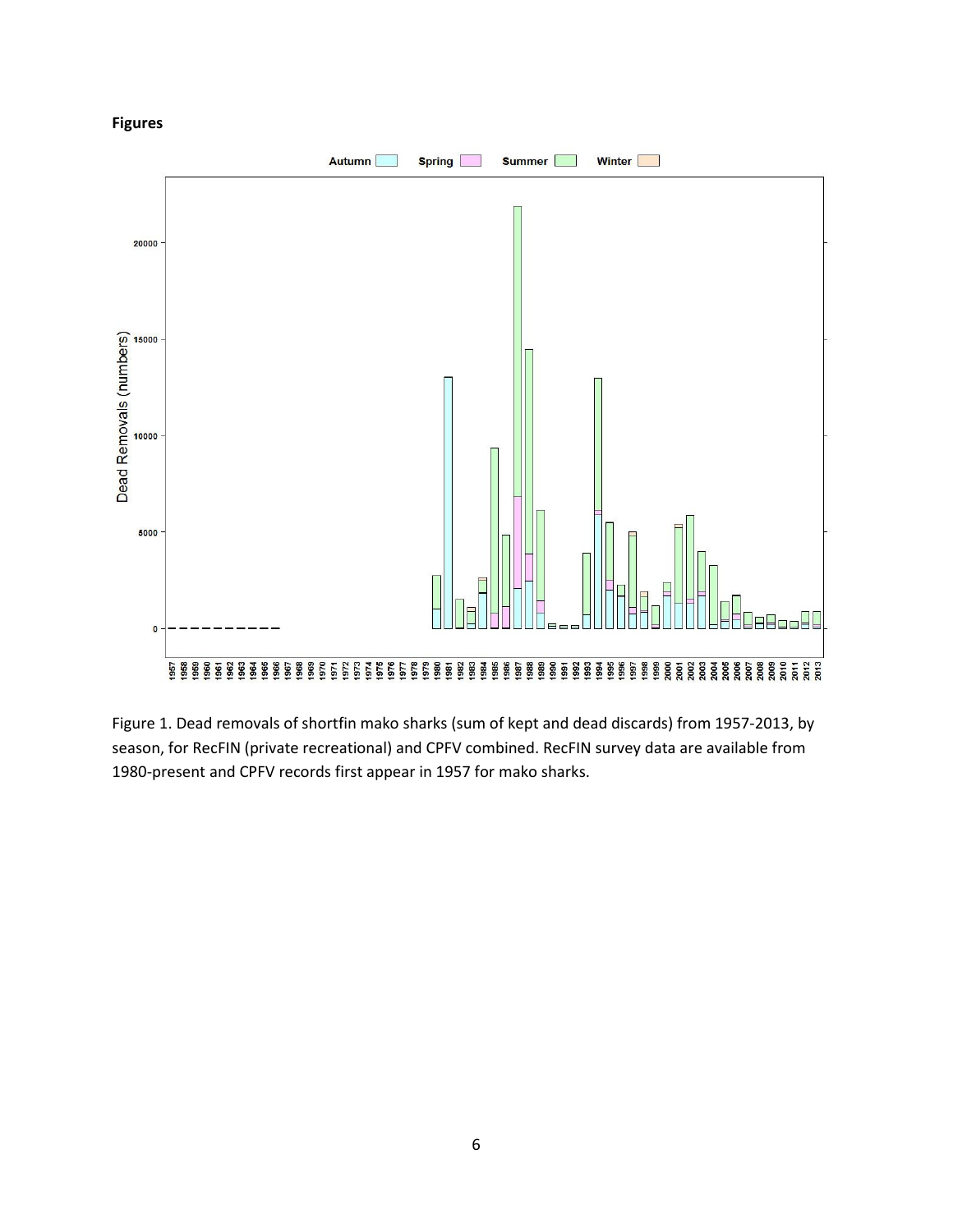

Figure 2. Live releases of shortfin mako sharks from 1957-2013, by season, for RecFIN (private recreational) and CPFV combined. RecFIN survey data are available from 1980-present and CPFV records first appear in 1957 for mako sharks.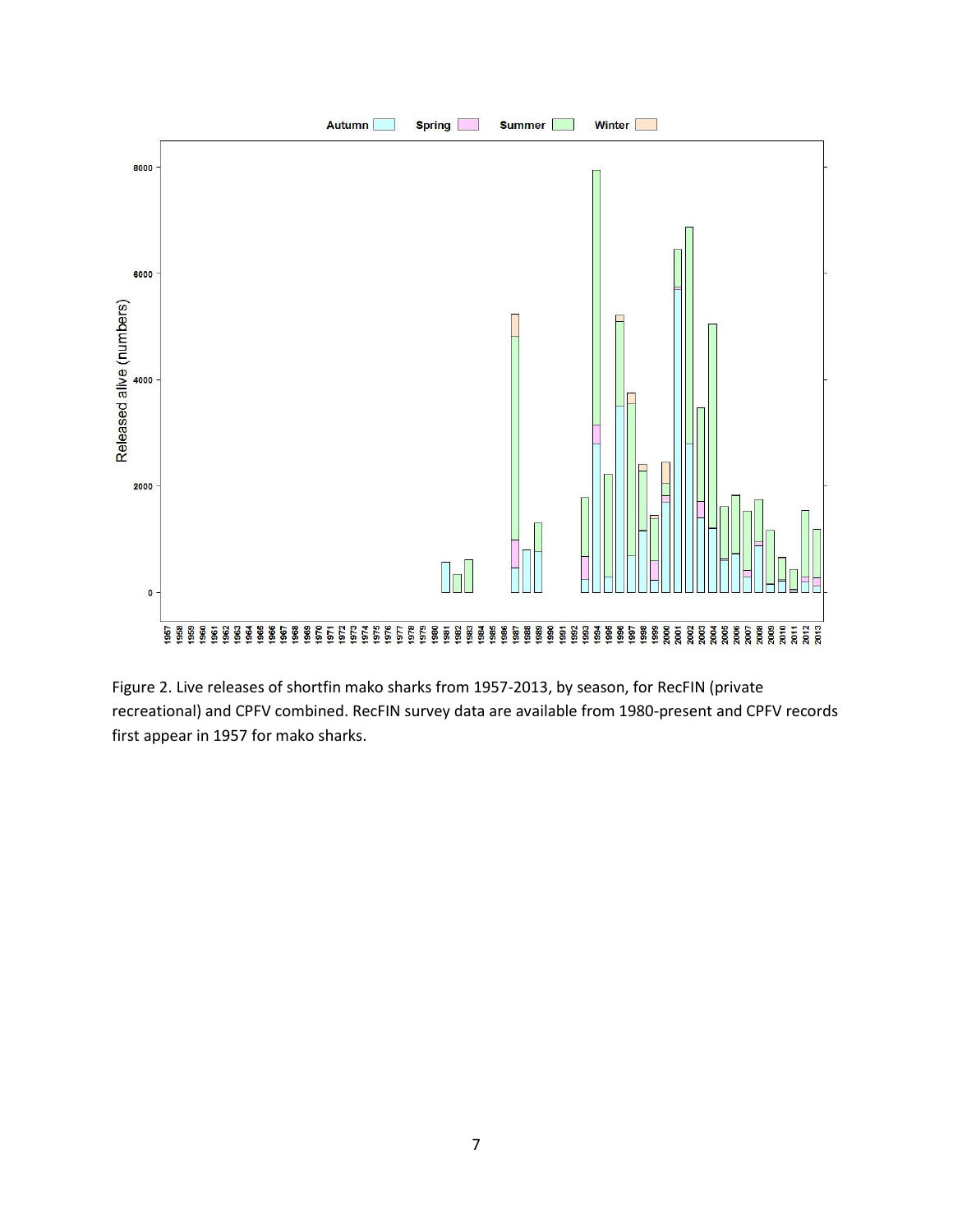

Figure 3. Total dead removals of shortfin mako sharks from US west coast commercial fisheries from 1971-2013: 1) OTH: Other gears, 2) HKL\_LL: Hook-and-line and Longline, and 3) DGNLM: Large-mesh drift gill net.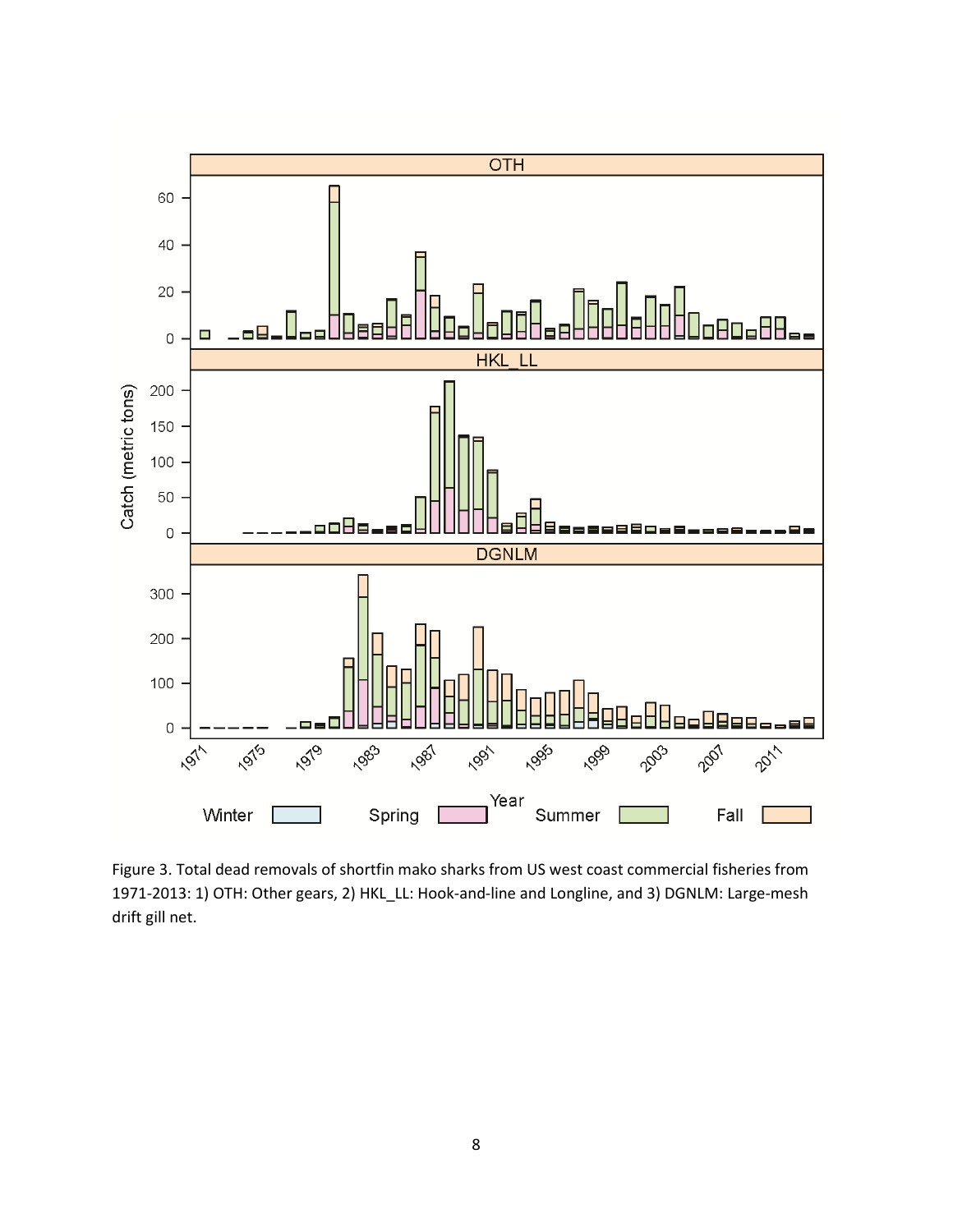

Figure 4. Total annual catch (numbers of fish) of shortfin mako shark by the deep-set (top panel) and shallow-set (bottom panel) sectors of the Hawaii-based pelagic longline fishery in 1995-2013. Total catch values are displayed at the top of the bars.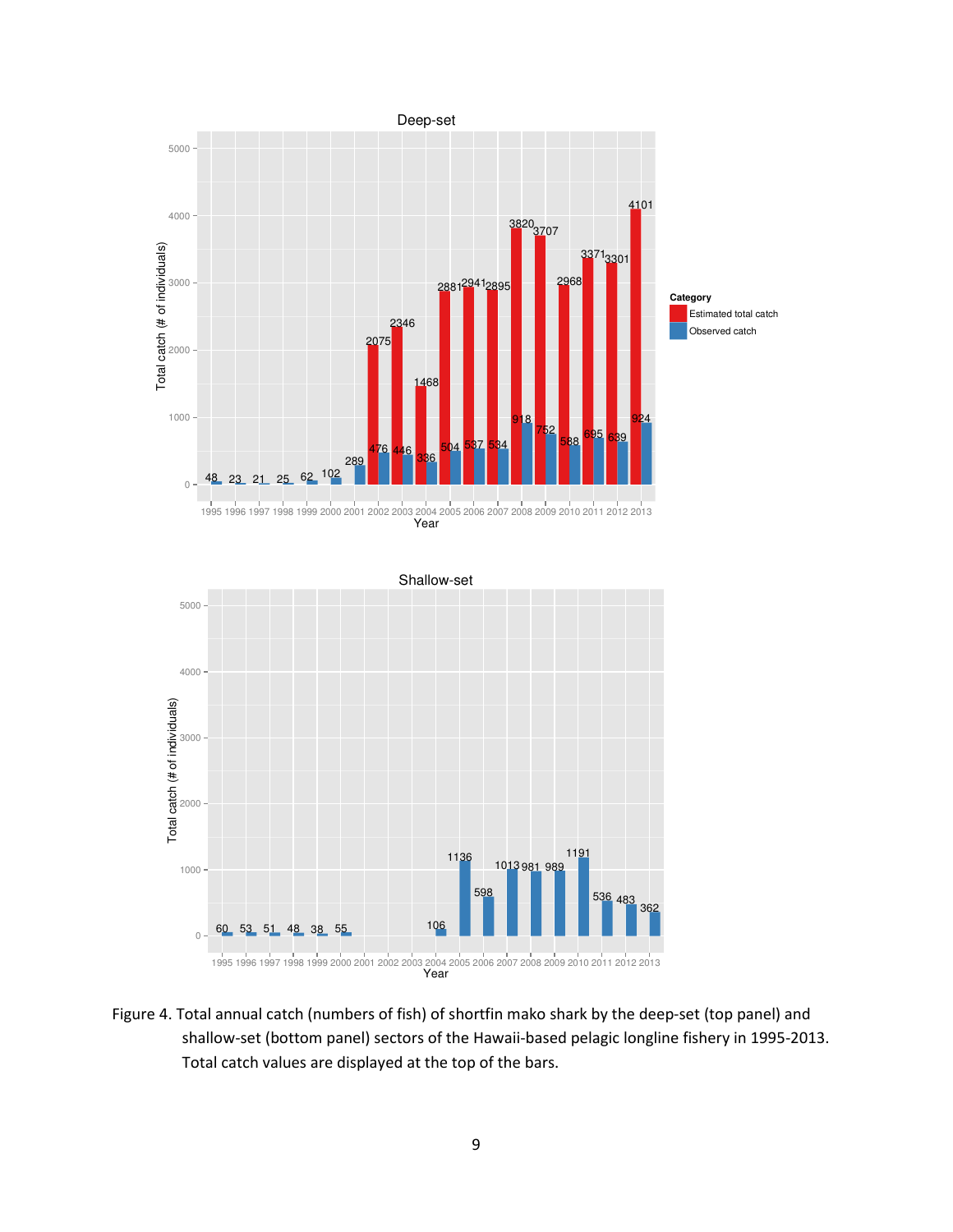## Appendix

| Year | Month          | Recfin_<br>$Dead_$<br>Removals<br>(numbers) | Recfin<br>$Live_$<br>Release<br>(numbers) | $CPFV_$<br>Dead<br>Removals<br>(numbers) | $C$ PFV $_{-}$<br>$Live_$<br>Release<br>(numbers) | Recfin<br>Dead_<br>Removals<br>(mt) | Recfin_<br>$Live_$<br>Release<br>(mt) | $C$ PFV $_{-}$<br>$Dead_$<br>Removals<br>(mt) | $C$ PFV $_{-}$<br>Live_<br>Release<br>(mt) |
|------|----------------|---------------------------------------------|-------------------------------------------|------------------------------------------|---------------------------------------------------|-------------------------------------|---------------------------------------|-----------------------------------------------|--------------------------------------------|
| 1957 | $\mathbf{1}$   | <b>NA</b>                                   | <b>NA</b>                                 | 0.0                                      | <b>NA</b>                                         | <b>NA</b>                           | <b>NA</b>                             | 0.0                                           | <b>NA</b>                                  |
| 1957 | $\overline{2}$ | <b>NA</b>                                   | <b>NA</b>                                 | 0.0                                      | NA                                                | <b>NA</b>                           | <b>NA</b>                             | 0.0                                           | <b>NA</b>                                  |
| 1957 | 3              | <b>NA</b>                                   | <b>NA</b>                                 | 0.0                                      | <b>NA</b>                                         | <b>NA</b>                           | <b>NA</b>                             | 0.0                                           | <b>NA</b>                                  |
| 1957 | 4              | <b>NA</b>                                   | <b>NA</b>                                 | 0.0                                      | NA                                                | <b>NA</b>                           | <b>NA</b>                             | 0.0                                           | <b>NA</b>                                  |
| 1957 | 5              | <b>NA</b>                                   | <b>NA</b>                                 | 0.0                                      | <b>NA</b>                                         | <b>NA</b>                           | <b>NA</b>                             | 0.0                                           | <b>NA</b>                                  |
| 1957 | 6              | <b>NA</b>                                   | <b>NA</b>                                 | 0.0                                      | <b>NA</b>                                         | <b>NA</b>                           | <b>NA</b>                             | 0.1                                           | <b>NA</b>                                  |
| 1957 | 7              | <b>NA</b>                                   | <b>NA</b>                                 | 0.0                                      | <b>NA</b>                                         | <b>NA</b>                           | NA                                    | 0.2                                           | <b>NA</b>                                  |
| 1957 | 8              | <b>NA</b>                                   | <b>NA</b>                                 | 0.0                                      | NA                                                | <b>NA</b>                           | <b>NA</b>                             | 0.1                                           | <b>NA</b>                                  |
| 1957 | 9              | <b>NA</b>                                   | <b>NA</b>                                 | 0.0                                      | <b>NA</b>                                         | <b>NA</b>                           | <b>NA</b>                             | 0.0                                           | <b>NA</b>                                  |
| 1957 | 10             | <b>NA</b>                                   | <b>NA</b>                                 | 0.0                                      | <b>NA</b>                                         | <b>NA</b>                           | <b>NA</b>                             | 0.0                                           | <b>NA</b>                                  |
| 1957 | 11             | <b>NA</b>                                   | <b>NA</b>                                 | 0.0                                      | <b>NA</b>                                         | <b>NA</b>                           | <b>NA</b>                             | 0.0                                           | <b>NA</b>                                  |
| 1957 | 12             | <b>NA</b>                                   | <b>NA</b>                                 | 0.0                                      | NA                                                | <b>NA</b>                           | <b>NA</b>                             | 0.0                                           | <b>NA</b>                                  |
| 1958 | $\mathbf{1}$   | <b>NA</b>                                   | <b>NA</b>                                 | 0.0                                      | <b>NA</b>                                         | <b>NA</b>                           | <b>NA</b>                             | 0.4                                           | <b>NA</b>                                  |
| 1958 | $\overline{2}$ | <b>NA</b>                                   | <b>NA</b>                                 | 0.0                                      | <b>NA</b>                                         | <b>NA</b>                           | <b>NA</b>                             | 0.0                                           | <b>NA</b>                                  |
| 1958 | 3              | <b>NA</b>                                   | <b>NA</b>                                 | 0.0                                      | <b>NA</b>                                         | <b>NA</b>                           | <b>NA</b>                             | 0.0                                           | <b>NA</b>                                  |
| 1958 | 4              | <b>NA</b>                                   | <b>NA</b>                                 | 0.0                                      | NA                                                | <b>NA</b>                           | <b>NA</b>                             | 0.0                                           | <b>NA</b>                                  |
| 1958 | 5              | <b>NA</b>                                   | <b>NA</b>                                 | 0.0                                      | NA                                                | <b>NA</b>                           | <b>NA</b>                             | 0.0                                           | <b>NA</b>                                  |
| 1958 | 6              | <b>NA</b>                                   | <b>NA</b>                                 | 0.0                                      | <b>NA</b>                                         | <b>NA</b>                           | <b>NA</b>                             | 0.0                                           | <b>NA</b>                                  |
| 1958 | 7              | <b>NA</b>                                   | <b>NA</b>                                 | 0.0                                      | <b>NA</b>                                         | <b>NA</b>                           | <b>NA</b>                             | 0.0                                           | <b>NA</b>                                  |
| 1958 | 8              | <b>NA</b>                                   | <b>NA</b>                                 | 0.0                                      | NA                                                | <b>NA</b>                           | <b>NA</b>                             | 0.0                                           | <b>NA</b>                                  |
| 1958 | 9              | <b>NA</b>                                   | <b>NA</b>                                 | 0.0                                      | <b>NA</b>                                         | <b>NA</b>                           | <b>NA</b>                             | 0.0                                           | <b>NA</b>                                  |
| 1958 | 10             | <b>NA</b>                                   | <b>NA</b>                                 | 0.0                                      | <b>NA</b>                                         | <b>NA</b>                           | NA                                    | 0.0                                           | <b>NA</b>                                  |
| 1958 | 11             | <b>NA</b>                                   | <b>NA</b>                                 | 0.0                                      | <b>NA</b>                                         | <b>NA</b>                           | <b>NA</b>                             | 0.0                                           | <b>NA</b>                                  |
| 1958 | 12             | <b>NA</b>                                   | <b>NA</b>                                 | 0.0                                      | NA                                                | <b>NA</b>                           | <b>NA</b>                             | 0.0                                           | <b>NA</b>                                  |
| 1959 | $\mathbf{1}$   | <b>NA</b>                                   | <b>NA</b>                                 | 0.0                                      | <b>NA</b>                                         | <b>NA</b>                           | <b>NA</b>                             | 0.0                                           | <b>NA</b>                                  |
| 1959 | $\overline{2}$ | <b>NA</b>                                   | <b>NA</b>                                 | 0.0                                      | <b>NA</b>                                         | <b>NA</b>                           | <b>NA</b>                             | 0.0                                           | <b>NA</b>                                  |
| 1959 | 3              | NA                                          | <b>NA</b>                                 | 0.0                                      | ΝA                                                | NA                                  | NA                                    | 0.0                                           | NA                                         |
| 1959 | 4              | NA                                          | <b>NA</b>                                 | 0.0                                      | NА                                                | <b>NA</b>                           | NA                                    | $0.0\,$                                       | <b>NA</b>                                  |
| 1959 | 5              | <b>NA</b>                                   | <b>NA</b>                                 | 0.0                                      | <b>NA</b>                                         | <b>NA</b>                           | <b>NA</b>                             | 0.0                                           | <b>NA</b>                                  |
| 1959 | 6              | <b>NA</b>                                   | <b>NA</b>                                 | 0.0                                      | NA                                                | <b>NA</b>                           | <b>NA</b>                             | 0.1                                           | <b>NA</b>                                  |
| 1959 | $\overline{7}$ | <b>NA</b>                                   | <b>NA</b>                                 | 0.0                                      | <b>NA</b>                                         | <b>NA</b>                           | <b>NA</b>                             | 0.0                                           | <b>NA</b>                                  |
| 1959 | 8              | NA                                          | <b>NA</b>                                 | 0.0                                      | NA                                                | <b>NA</b>                           | NA                                    | 0.1                                           | <b>NA</b>                                  |
| 1959 | 9              | <b>NA</b>                                   | <b>NA</b>                                 | 0.0                                      | <b>NA</b>                                         | <b>NA</b>                           | <b>NA</b>                             | 0.0                                           | <b>NA</b>                                  |
| 1959 | 10             | <b>NA</b>                                   | <b>NA</b>                                 | 0.0                                      | NA                                                | <b>NA</b>                           | <b>NA</b>                             | 0.0                                           | <b>NA</b>                                  |
| 1959 | 11             | NA                                          | <b>NA</b>                                 | 0.0                                      | NA                                                | <b>NA</b>                           | <b>NA</b>                             | 0.0                                           | <b>NA</b>                                  |
|      |                |                                             |                                           |                                          |                                                   |                                     |                                       |                                               |                                            |

Table A1. US west coast recreational shortfin mako shark catch

1959 12 NA NA 0.0 NA NA NA 0.0 NA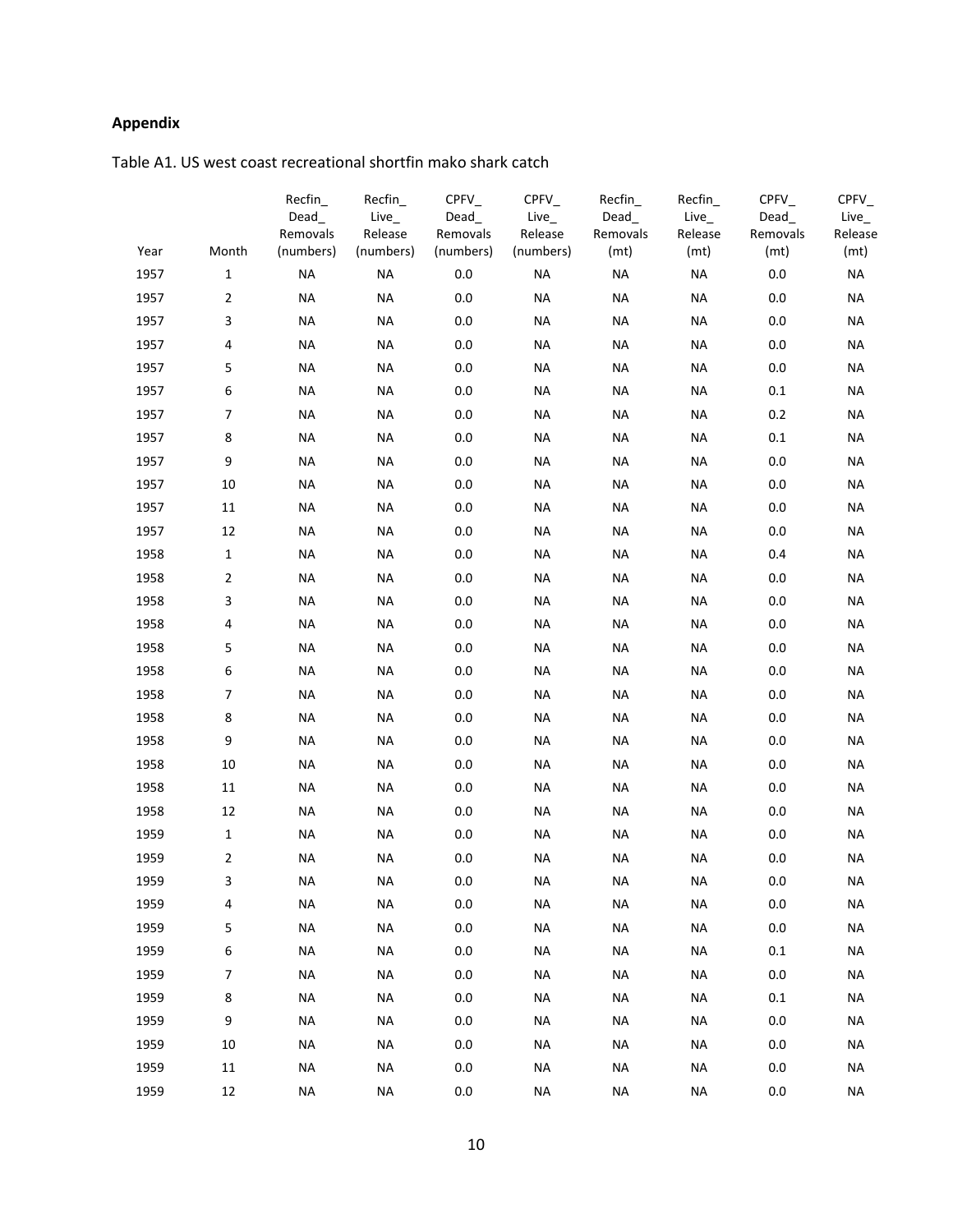| 1960 | 1              | <b>NA</b> | <b>NA</b> | 0.0     | <b>NA</b> | <b>NA</b> | <b>NA</b> | 0.0     | <b>NA</b> |
|------|----------------|-----------|-----------|---------|-----------|-----------|-----------|---------|-----------|
| 1960 | $\overline{2}$ | <b>NA</b> | <b>NA</b> | $0.0\,$ | <b>NA</b> | <b>NA</b> | <b>NA</b> | $0.0\,$ | <b>NA</b> |
| 1960 | 3              | <b>NA</b> | <b>NA</b> | 0.0     | <b>NA</b> | <b>NA</b> | <b>NA</b> | $0.0\,$ | <b>NA</b> |
| 1960 | 4              | <b>NA</b> | <b>NA</b> | $0.0\,$ | <b>NA</b> | <b>NA</b> | <b>NA</b> | $0.0\,$ | <b>NA</b> |
| 1960 | 5              | <b>NA</b> | <b>NA</b> | $0.0\,$ | <b>NA</b> | <b>NA</b> | <b>NA</b> | 0.0     | <b>NA</b> |
| 1960 | 6              | <b>NA</b> | <b>NA</b> | $0.0\,$ | <b>NA</b> | <b>NA</b> | NA        | $0.1\,$ | <b>NA</b> |
| 1960 | $\overline{7}$ | <b>NA</b> | <b>NA</b> | 0.0     | NA        | <b>NA</b> | NA        | $0.1\,$ | <b>NA</b> |
| 1960 | 8              | <b>NA</b> | <b>NA</b> | $0.0\,$ | <b>NA</b> | <b>NA</b> | <b>NA</b> | $0.0\,$ | <b>NA</b> |
| 1960 | 9              | <b>NA</b> | <b>NA</b> | $0.0\,$ | NA        | NA        | NA        | 0.0     | <b>NA</b> |
| 1960 | 10             | <b>NA</b> | <b>NA</b> | $0.0\,$ | NA        | <b>NA</b> | <b>NA</b> | $0.0\,$ | <b>NA</b> |
| 1960 | $11\,$         | <b>NA</b> | <b>NA</b> | 0.0     | <b>NA</b> | <b>NA</b> | <b>NA</b> | 0.0     | <b>NA</b> |
| 1960 | 12             | <b>NA</b> | <b>NA</b> | $0.0\,$ | <b>NA</b> | <b>NA</b> | <b>NA</b> | $0.0\,$ | <b>NA</b> |
| 1961 | $\mathbf{1}$   | <b>NA</b> | <b>NA</b> | $0.0\,$ | <b>NA</b> | <b>NA</b> | <b>NA</b> | 0.0     | <b>NA</b> |
| 1961 | 2              | <b>NA</b> | <b>NA</b> | $0.0\,$ | <b>NA</b> | <b>NA</b> | <b>NA</b> | $0.0\,$ | <b>NA</b> |
| 1961 | 3              | <b>NA</b> | <b>NA</b> | 0.0     | <b>NA</b> | <b>NA</b> | <b>NA</b> | 0.0     | <b>NA</b> |
| 1961 | 4              | <b>NA</b> | <b>NA</b> | $0.0\,$ | <b>NA</b> | <b>NA</b> | <b>NA</b> | $0.0\,$ | <b>NA</b> |
| 1961 | 5              | <b>NA</b> | <b>NA</b> | $0.0\,$ | <b>NA</b> | <b>NA</b> | <b>NA</b> | $0.0\,$ | <b>NA</b> |
| 1961 | 6              | <b>NA</b> | <b>NA</b> | $0.0\,$ | <b>NA</b> | <b>NA</b> | <b>NA</b> | $0.0\,$ | <b>NA</b> |
| 1961 | $\overline{7}$ | <b>NA</b> | <b>NA</b> | 0.0     | <b>NA</b> | <b>NA</b> | <b>NA</b> | 0.0     | <b>NA</b> |
| 1961 | 8              | <b>NA</b> | <b>NA</b> | $0.0\,$ | <b>NA</b> | <b>NA</b> | <b>NA</b> | $0.0\,$ | <b>NA</b> |
| 1961 | 9              | <b>NA</b> | <b>NA</b> | $0.0\,$ | NA        | <b>NA</b> | NA        | 0.0     | <b>NA</b> |
| 1961 | 10             | <b>NA</b> | <b>NA</b> | 0.0     | NA        | <b>NA</b> | <b>NA</b> | $0.1\,$ | <b>NA</b> |
| 1961 | $11\,$         | <b>NA</b> | <b>NA</b> | 0.0     | <b>NA</b> | <b>NA</b> | NA        | $0.0\,$ | <b>NA</b> |
| 1961 | 12             | <b>NA</b> | <b>NA</b> | $0.0\,$ | <b>NA</b> | <b>NA</b> | <b>NA</b> | $0.0\,$ | <b>NA</b> |
| 1962 | $\mathbf{1}$   | <b>NA</b> | <b>NA</b> | $0.0\,$ | NA        | <b>NA</b> | NA        | 0.0     | <b>NA</b> |
| 1962 | $\overline{2}$ | <b>NA</b> | <b>NA</b> | 0.0     | <b>NA</b> | <b>NA</b> | <b>NA</b> | $0.0\,$ | <b>NA</b> |
| 1962 | 3              | <b>NA</b> | <b>NA</b> | 0.0     | <b>NA</b> | <b>NA</b> | <b>NA</b> | 0.0     | <b>NA</b> |
| 1962 | 4              | <b>NA</b> | <b>NA</b> | $0.0\,$ | <b>NA</b> | <b>NA</b> | <b>NA</b> | 0.0     | <b>NA</b> |
| 1962 | 5              | <b>NA</b> | <b>NA</b> | $0.0\,$ | <b>NA</b> | <b>NA</b> | <b>NA</b> | 0.0     | <b>NA</b> |
| 1962 | 6              | <b>NA</b> | <b>NA</b> | $0.0\,$ | <b>NA</b> | <b>NA</b> | <b>NA</b> | $0.0\,$ | <b>NA</b> |
| 1962 | $\overline{7}$ | NA        | <b>NA</b> | $0.0\,$ | NA        | NA        | NA        | $0.1\,$ | <b>NA</b> |
| 1962 | 8              | <b>NA</b> | $\sf NA$  | $0.0\,$ | <b>NA</b> | <b>NA</b> | <b>NA</b> | $0.0\,$ | <b>NA</b> |
| 1962 | 9              | <b>NA</b> | <b>NA</b> | $0.0\,$ | <b>NA</b> | <b>NA</b> | <b>NA</b> | $0.0\,$ | <b>NA</b> |
| 1962 | $10\,$         | <b>NA</b> | <b>NA</b> | 0.0     | <b>NA</b> | <b>NA</b> | <b>NA</b> | $0.0\,$ | <b>NA</b> |
| 1962 | $11\,$         | <b>NA</b> | <b>NA</b> | $0.0\,$ | <b>NA</b> | <b>NA</b> | <b>NA</b> | 0.0     | <b>NA</b> |
| 1962 | 12             | <b>NA</b> | <b>NA</b> | $0.0\,$ | <b>NA</b> | <b>NA</b> | <b>NA</b> | $0.0\,$ | <b>NA</b> |
| 1963 | $\mathbf 1$    | <b>NA</b> | <b>NA</b> | $0.0\,$ | <b>NA</b> | <b>NA</b> | <b>NA</b> | 0.0     | <b>NA</b> |
| 1963 | $\overline{2}$ | <b>NA</b> | <b>NA</b> | 0.0     | <b>NA</b> | <b>NA</b> | <b>NA</b> | $0.0\,$ | <b>NA</b> |
| 1963 | 3              | <b>NA</b> | <b>NA</b> | $0.0\,$ | NA        | NA        | NA        | 0.0     | <b>NA</b> |
| 1963 | 4              | <b>NA</b> | <b>NA</b> | $0.0\,$ | NA        | <b>NA</b> | <b>NA</b> | $0.0\,$ | <b>NA</b> |
| 1963 | 5              | <b>NA</b> | <b>NA</b> | $0.0\,$ | <b>NA</b> | <b>NA</b> | <b>NA</b> | 0.0     | <b>NA</b> |
| 1963 | 6              | <b>NA</b> | <b>NA</b> | $0.0\,$ | NA        | NA        | NA        | 0.0     | <b>NA</b> |
| 1963 | $\overline{7}$ | <b>NA</b> | NA        | $0.0\,$ | NA        | <b>NA</b> | NA        | 0.1     | <b>NA</b> |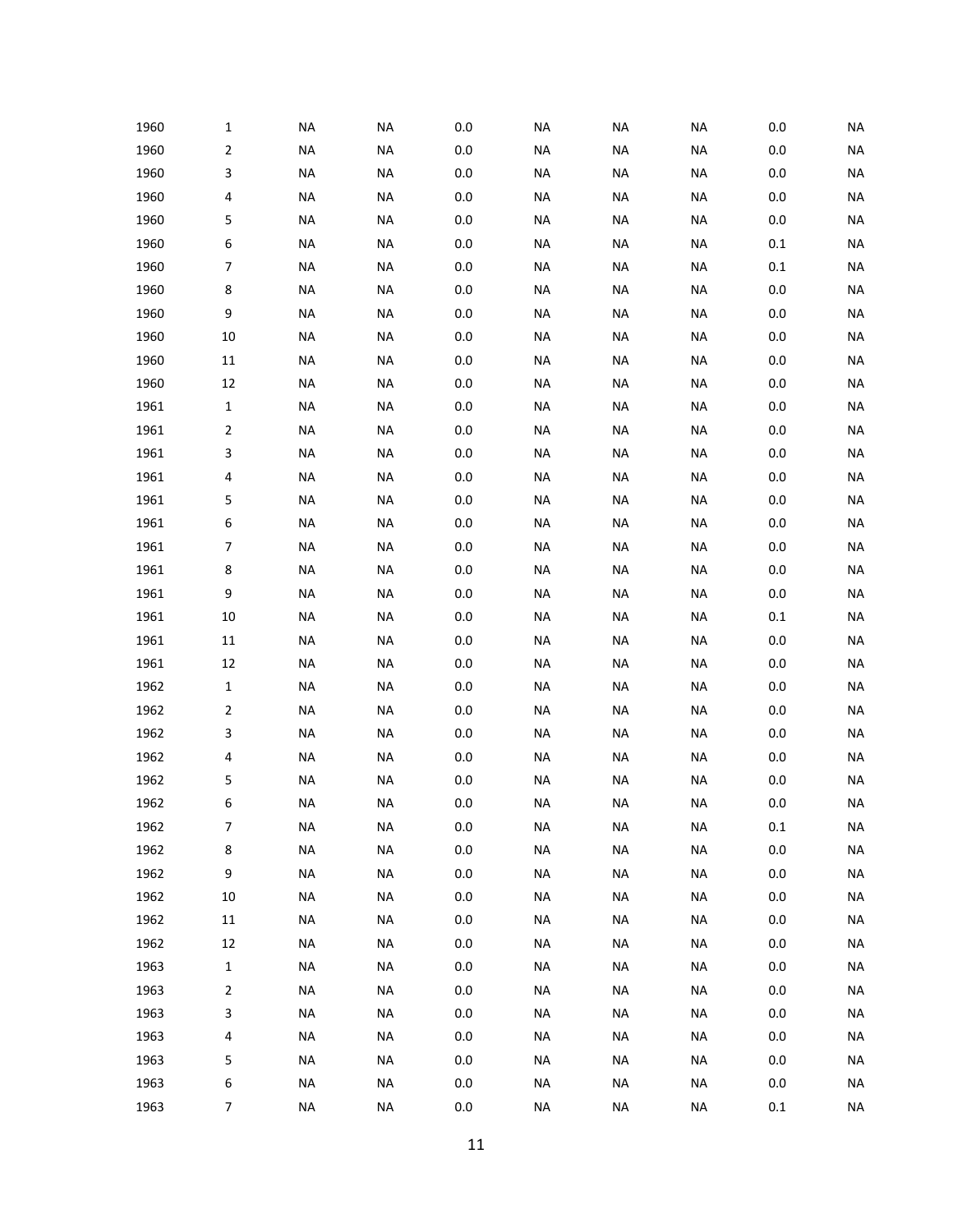| 1963 | 8            | <b>NA</b> | <b>NA</b> | 0.0     | NA        | NA        | NA        | 0.3     | <b>NA</b> |
|------|--------------|-----------|-----------|---------|-----------|-----------|-----------|---------|-----------|
| 1963 | 9            | <b>NA</b> | <b>NA</b> | $0.0\,$ | <b>NA</b> | <b>NA</b> | <b>NA</b> | $0.0\,$ | <b>NA</b> |
| 1963 | 10           | <b>NA</b> | <b>NA</b> | $0.0\,$ | <b>NA</b> | <b>NA</b> | <b>NA</b> | $0.0\,$ | <b>NA</b> |
| 1963 | 11           | <b>NA</b> | <b>NA</b> | $0.0\,$ | <b>NA</b> | <b>NA</b> | <b>NA</b> | $0.0\,$ | <b>NA</b> |
| 1963 | 12           | <b>NA</b> | <b>NA</b> | $0.0\,$ | NA        | NA        | <b>NA</b> | 0.0     | <b>NA</b> |
| 1964 | $\mathbf{1}$ | NA        | <b>NA</b> | $0.0\,$ | NA        | NA        | NA        | $0.0\,$ | <b>NA</b> |
| 1964 | 2            | <b>NA</b> | <b>NA</b> | $0.0\,$ | NA        | NA        | NA        | 0.0     | <b>NA</b> |
| 1964 | 3            | <b>NA</b> | <b>NA</b> | $0.0\,$ | <b>NA</b> | <b>NA</b> | <b>NA</b> | $0.0\,$ | <b>NA</b> |
| 1964 | 4            | <b>NA</b> | <b>NA</b> | $0.0\,$ | NA        | NA        | <b>NA</b> | 0.0     | <b>NA</b> |
| 1964 | 5            | <b>NA</b> | <b>NA</b> | $0.0\,$ | <b>NA</b> | NA        | NA        | 0.0     | <b>NA</b> |
| 1964 | 6            | <b>NA</b> | <b>NA</b> | $0.0\,$ | <b>NA</b> | NA        | NA        | 0.0     | <b>NA</b> |
| 1964 | 7            | <b>NA</b> | <b>NA</b> | $0.0\,$ | <b>NA</b> | <b>NA</b> | <b>NA</b> | $0.1\,$ | <b>NA</b> |
| 1964 | 8            | <b>NA</b> | <b>NA</b> | $0.0\,$ | NA        | NA        | NA        | 0.1     | <b>NA</b> |
| 1964 | 9            | <b>NA</b> | <b>NA</b> | $0.0\,$ | <b>NA</b> | <b>NA</b> | <b>NA</b> | $0.0\,$ | <b>NA</b> |
| 1964 | 10           | <b>NA</b> | <b>NA</b> | $0.0\,$ | <b>NA</b> | <b>NA</b> | NA        | 0.1     | <b>NA</b> |
| 1964 | 11           | <b>NA</b> | <b>NA</b> | $0.0\,$ | <b>NA</b> | <b>NA</b> | <b>NA</b> | $0.0\,$ | <b>NA</b> |
| 1964 | 12           | NA        | <b>NA</b> | $0.0\,$ | NA        | NA        | NA        | 0.0     | <b>NA</b> |
| 1965 | $\mathbf{1}$ | NA        | <b>NA</b> | $0.0\,$ | <b>NA</b> | NA        | NA        | 0.0     | <b>NA</b> |
| 1965 | 2            | <b>NA</b> | <b>NA</b> | $0.0\,$ | NA        | <b>NA</b> | NA        | $0.0\,$ | <b>NA</b> |
| 1965 | 3            | <b>NA</b> | <b>NA</b> | $0.0\,$ | <b>NA</b> | <b>NA</b> | <b>NA</b> | 0.0     | <b>NA</b> |
| 1965 | 4            | <b>NA</b> | <b>NA</b> | $0.0\,$ | NA        | NA        | NA        | 0.0     | <b>NA</b> |
| 1965 | 5            | <b>NA</b> | <b>NA</b> | $0.0\,$ | NA        | NA        | NA        | 0.1     | <b>NA</b> |
| 1965 | 6            | <b>NA</b> | <b>NA</b> | $0.0\,$ | NA        | NA        | NA        | $0.0\,$ | <b>NA</b> |
| 1965 | 7            | <b>NA</b> | <b>NA</b> | $0.0\,$ | <b>NA</b> | <b>NA</b> | <b>NA</b> | 0.1     | <b>NA</b> |
| 1965 | 8            | <b>NA</b> | <b>NA</b> | 0.0     | NA        | NA        | NA        | 0.2     | <b>NA</b> |
| 1965 | 9            | <b>NA</b> | <b>NA</b> | 0.0     | NA        | NA        | NA        | 0.0     | <b>NA</b> |
| 1965 | 10           | <b>NA</b> | <b>NA</b> | $0.0\,$ | <b>NA</b> | <b>NA</b> | NA        | 0.0     | <b>NA</b> |
| 1965 | 11           | <b>NA</b> | <b>NA</b> | $0.0\,$ | <b>NA</b> | <b>NA</b> | <b>NA</b> | 0.0     | <b>NA</b> |
| 1965 | 12           | NA        | <b>NA</b> | 0.0     | NA        | NA        | <b>NA</b> | 0.0     | <b>NA</b> |
| 1966 | 1            | <b>NA</b> | <b>NA</b> | $0.0\,$ | <b>NA</b> | <b>NA</b> | <b>NA</b> | $0.0\,$ | <b>NA</b> |
| 1966 | $\mathbf 2$  | NA        | <b>NA</b> | $0.0\,$ | NA        | NA        | NA        | $0.0\,$ | <b>NA</b> |
| 1966 | 3            | <b>NA</b> | $\sf NA$  | $0.0\,$ | <b>NA</b> | <b>NA</b> | <b>NA</b> | $0.0\,$ | <b>NA</b> |
| 1966 | 4            | <b>NA</b> | $\sf NA$  | $0.0\,$ | NA        | <b>NA</b> | <b>NA</b> | 0.0     | <b>NA</b> |
| 1966 | 5            | <b>NA</b> | <b>NA</b> | $0.0\,$ | NA        | NA        | NA        | 0.0     | <b>NA</b> |
| 1966 | 6            | NA        | <b>NA</b> | 0.0     | NA        | NA        | NA        | 0.0     | <b>NA</b> |
| 1966 | 7            | NA        | <b>NA</b> | 0.0     | NA        | NA        | NA        | 0.1     | <b>NA</b> |
| 1966 | 8            | NA        | <b>NA</b> | 0.0     | NA        | NA        | NA        | 0.0     | <b>NA</b> |
| 1966 | 9            | NA        | <b>NA</b> | 0.0     | NA        | NA        | NA        | 0.0     | <b>NA</b> |
| 1966 | $10\,$       | NA        | <b>NA</b> | 0.0     | NA        | NA        | NA        | 0.2     | <b>NA</b> |
| 1966 | 11           | NA        | <b>NA</b> | 0.0     | NA        | NA        | NA        | 0.1     | <b>NA</b> |
| 1966 | 12           | NA        | <b>NA</b> | 0.0     | NA        | NA        | NA        | 0.0     | <b>NA</b> |
| 1967 | 1            | NA        | <b>NA</b> | 0.0     | NA        | NA        | <b>NA</b> | 0.0     | <b>NA</b> |
| 1967 | $\mathbf{2}$ | <b>NA</b> | <b>NA</b> | 0.0     | NA        | <b>NA</b> | NA        | 0.0     | <b>NA</b> |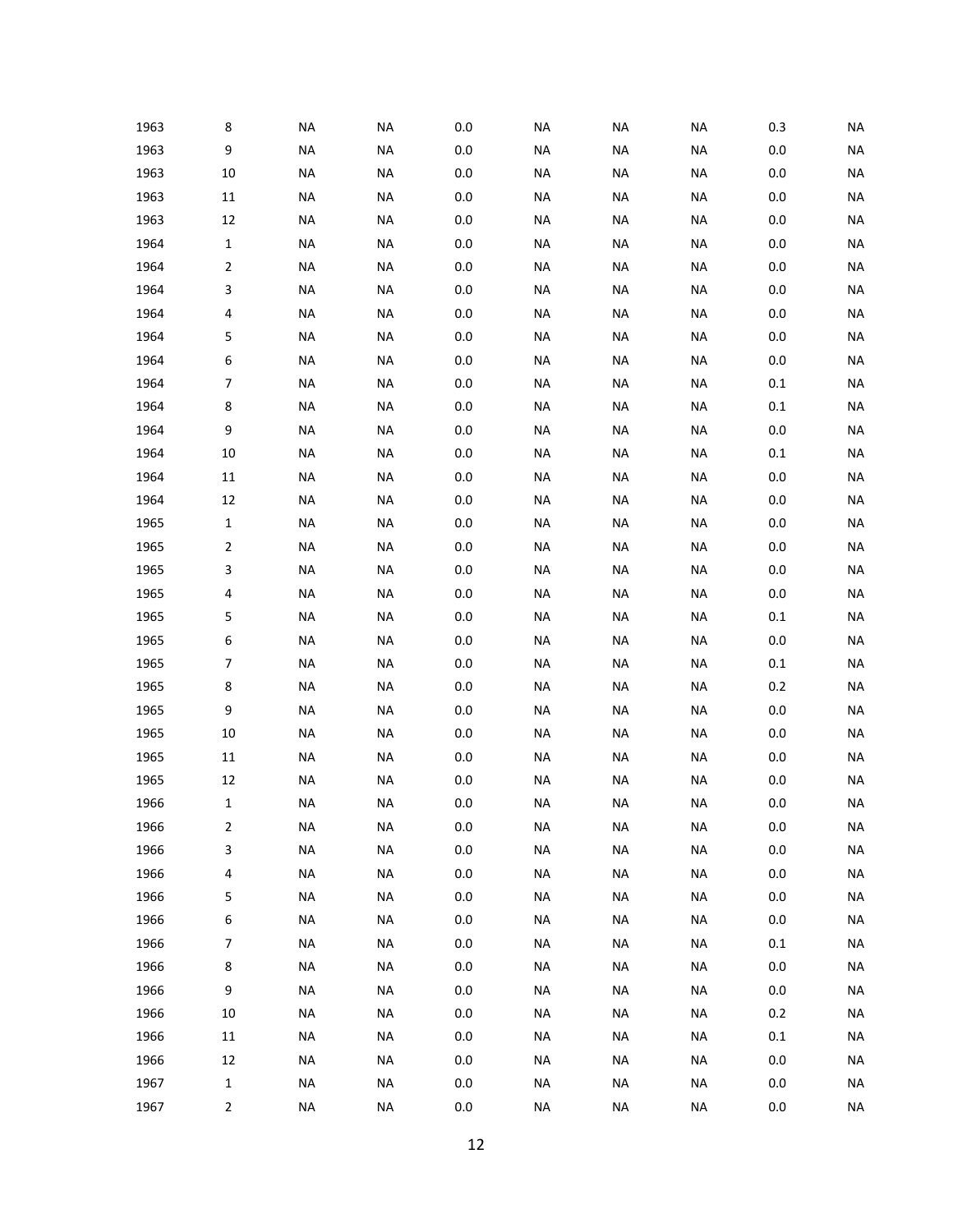| 1967 | 3            | <b>NA</b> | <b>NA</b> | 0.0     | NA        | NA        | NA        | 0.0     | <b>NA</b> |
|------|--------------|-----------|-----------|---------|-----------|-----------|-----------|---------|-----------|
| 1967 | 4            | <b>NA</b> | <b>NA</b> | $0.0\,$ | <b>NA</b> | <b>NA</b> | <b>NA</b> | $0.0\,$ | <b>NA</b> |
| 1967 | 5            | <b>NA</b> | <b>NA</b> | 0.0     | <b>NA</b> | <b>NA</b> | <b>NA</b> | $0.0\,$ | <b>NA</b> |
| 1967 | 6            | <b>NA</b> | <b>NA</b> | 0.0     | <b>NA</b> | <b>NA</b> | <b>NA</b> | 0.0     | <b>NA</b> |
| 1967 | 7            | <b>NA</b> | <b>NA</b> | $0.0\,$ | NA        | <b>NA</b> | NA        | 0.0     | <b>NA</b> |
| 1967 | 8            | <b>NA</b> | <b>NA</b> | $0.0\,$ | <b>NA</b> | <b>NA</b> | <b>NA</b> | $0.0\,$ | <b>NA</b> |
| 1967 | 9            | <b>NA</b> | <b>NA</b> | 0.0     | <b>NA</b> | <b>NA</b> | NA        | 0.0     | <b>NA</b> |
| 1967 | 10           | <b>NA</b> | <b>NA</b> | $0.0\,$ | <b>NA</b> | <b>NA</b> | <b>NA</b> | 0.0     | <b>NA</b> |
| 1967 | 11           | <b>NA</b> | <b>NA</b> | $0.0\,$ | NA        | NA        | <b>NA</b> | 0.0     | <b>NA</b> |
| 1967 | 12           | <b>NA</b> | <b>NA</b> | 0.0     | <b>NA</b> | <b>NA</b> | <b>NA</b> | 0.0     | <b>NA</b> |
| 1968 | 1            | <b>NA</b> | <b>NA</b> | $0.0\,$ | <b>NA</b> | <b>NA</b> | <b>NA</b> | 0.0     | <b>NA</b> |
| 1968 | 2            | <b>NA</b> | <b>NA</b> | $0.0\,$ | <b>NA</b> | <b>NA</b> | <b>NA</b> | 0.0     | <b>NA</b> |
| 1968 | 3            | <b>NA</b> | <b>NA</b> | $0.0\,$ | NA        | <b>NA</b> | NA        | 0.0     | <b>NA</b> |
| 1968 | 4            | <b>NA</b> | <b>NA</b> | $0.0\,$ | <b>NA</b> | <b>NA</b> | <b>NA</b> | 0.0     | <b>NA</b> |
| 1968 | 5            | <b>NA</b> | <b>NA</b> | $0.0\,$ | <b>NA</b> | <b>NA</b> | <b>NA</b> | 0.0     | <b>NA</b> |
| 1968 | 6            | <b>NA</b> | <b>NA</b> | $0.0\,$ | <b>NA</b> | <b>NA</b> | <b>NA</b> | $0.0\,$ | <b>NA</b> |
| 1968 | 7            | <b>NA</b> | <b>NA</b> | $0.0\,$ | NA        | NA        | NA        | 0.0     | <b>NA</b> |
| 1968 | 8            | <b>NA</b> | <b>NA</b> | $0.0\,$ | <b>NA</b> | <b>NA</b> | <b>NA</b> | 0.0     | <b>NA</b> |
| 1968 | 9            | <b>NA</b> | <b>NA</b> | 0.0     | <b>NA</b> | <b>NA</b> | <b>NA</b> | $0.0\,$ | <b>NA</b> |
| 1968 | 10           | <b>NA</b> | <b>NA</b> | $0.0\,$ | <b>NA</b> | <b>NA</b> | <b>NA</b> | 0.0     | <b>NA</b> |
| 1968 | 11           | <b>NA</b> | <b>NA</b> | $0.0\,$ | NA        | NA        | NA        | 0.0     | <b>NA</b> |
| 1968 | 12           | <b>NA</b> | <b>NA</b> | $0.0\,$ | <b>NA</b> | <b>NA</b> | <b>NA</b> | 0.0     | <b>NA</b> |
| 1969 | 1            | <b>NA</b> | <b>NA</b> | 0.0     | <b>NA</b> | <b>NA</b> | NA        | 0.0     | <b>NA</b> |
| 1969 | 2            | <b>NA</b> | <b>NA</b> | 0.0     | <b>NA</b> | <b>NA</b> | <b>NA</b> | 0.0     | <b>NA</b> |
| 1969 | 3            | <b>NA</b> | <b>NA</b> | $0.0\,$ | NA        | NA        | NA        | 0.0     | <b>NA</b> |
| 1969 | 4            | <b>NA</b> | <b>NA</b> | 0.0     | <b>NA</b> | <b>NA</b> | <b>NA</b> | 0.0     | <b>NA</b> |
| 1969 | 5            | <b>NA</b> | <b>NA</b> | 0.0     | <b>NA</b> | <b>NA</b> | <b>NA</b> | 0.0     | <b>NA</b> |
| 1969 | 6            | <b>NA</b> | <b>NA</b> | $0.0\,$ | <b>NA</b> | <b>NA</b> | <b>NA</b> | 0.0     | <b>NA</b> |
| 1969 | 7            | <b>NA</b> | <b>NA</b> | 0.0     | NA        | NA        | NA        | 0.0     | <b>NA</b> |
| 1969 | 8            | <b>NA</b> | <b>NA</b> | $0.0\,$ | <b>NA</b> | <b>NA</b> | <b>NA</b> | $0.0\,$ | <b>NA</b> |
| 1969 | 9            | NA        | <b>NA</b> | $0.0\,$ | NA        | NA        | NA        | $0.0\,$ | <b>NA</b> |
| 1969 | $10\,$       | <b>NA</b> | $\sf NA$  | $0.0\,$ | <b>NA</b> | <b>NA</b> | <b>NA</b> | $0.0\,$ | <b>NA</b> |
| 1969 | $11\,$       | <b>NA</b> | $\sf NA$  | $0.0\,$ | <b>NA</b> | <b>NA</b> | <b>NA</b> | $0.0\,$ | <b>NA</b> |
| 1969 | 12           | $\sf NA$  | <b>NA</b> | $0.0\,$ | <b>NA</b> | <b>NA</b> | <b>NA</b> | $0.0\,$ | <b>NA</b> |
| 1970 | $\mathbf{1}$ | NA        | <b>NA</b> | 0.0     | NA        | NA        | NA        | 0.0     | <b>NA</b> |
| 1970 | 2            | NA        | <b>NA</b> | 0.0     | NA        | NA        | NA        | 0.0     | <b>NA</b> |
| 1970 | 3            | NA        | <b>NA</b> | 0.0     | NA        | NA        | NA        | 0.0     | <b>NA</b> |
| 1970 | 4            | <b>NA</b> | <b>NA</b> | $0.0\,$ | NA        | NA        | <b>NA</b> | $0.0\,$ | <b>NA</b> |
| 1970 | 5            | NA        | <b>NA</b> | 0.0     | NA        | NA        | NA        | 0.0     | <b>NA</b> |
| 1970 | 6            | NA        | <b>NA</b> | 0.0     | NA        | NA        | NA        | 0.0     | <b>NA</b> |
| 1970 | 7            | NA        | <b>NA</b> | 0.0     | NA        | NA        | NA        | 0.0     | <b>NA</b> |
| 1970 | 8            | <b>NA</b> | <b>NA</b> | 0.0     | NA        | NA        | NA        | 0.0     | <b>NA</b> |
| 1970 | 9            | <b>NA</b> | <b>NA</b> | 0.0     | NA        | <b>NA</b> | NA        | 0.0     | <b>NA</b> |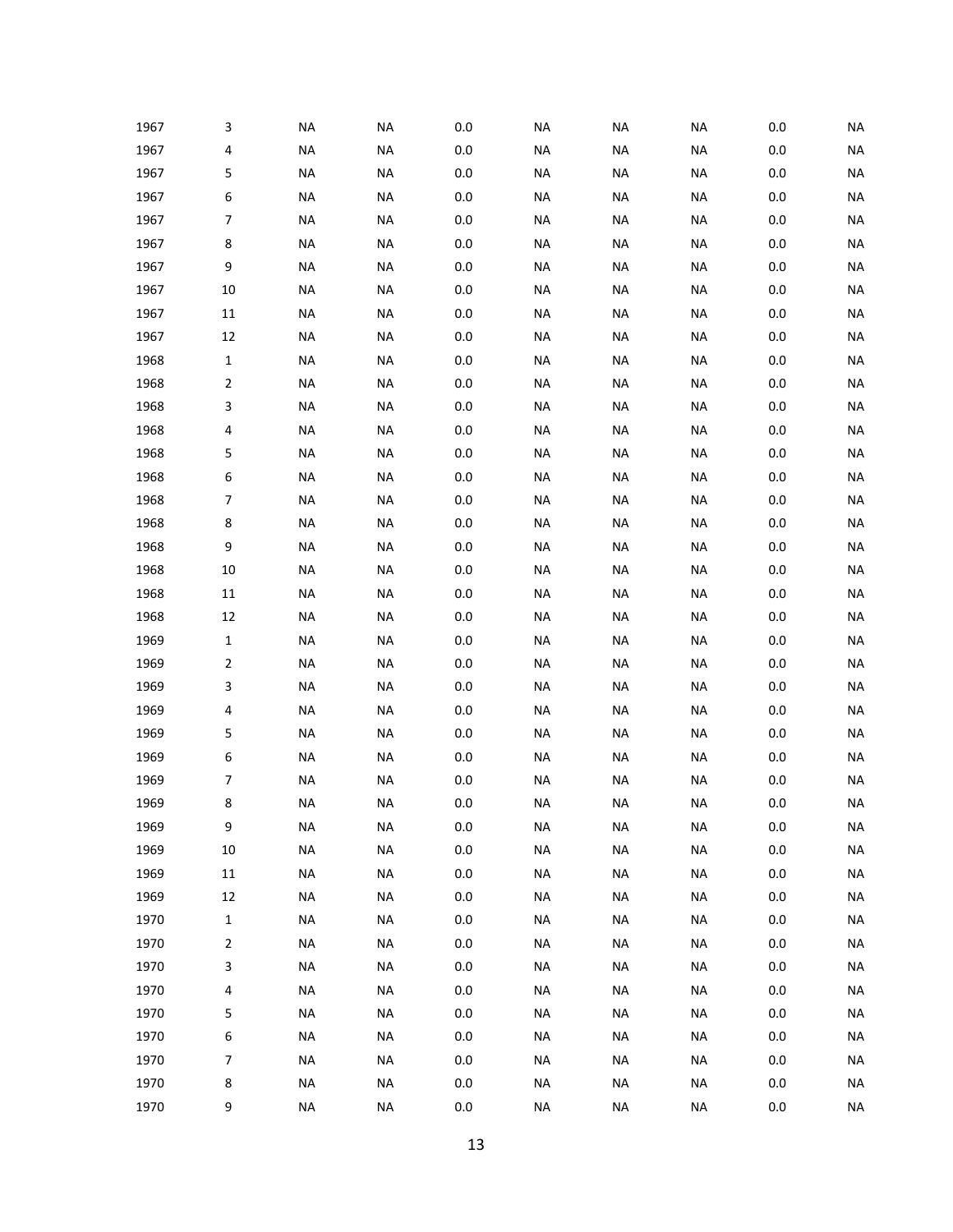| 1970 | 10                      | <b>NA</b> | <b>NA</b> | 0.0     | <b>NA</b> | <b>NA</b> | <b>NA</b> | 0.0     | <b>NA</b> |
|------|-------------------------|-----------|-----------|---------|-----------|-----------|-----------|---------|-----------|
| 1970 | $11\,$                  | <b>NA</b> | <b>NA</b> | $0.0\,$ | <b>NA</b> | <b>NA</b> | <b>NA</b> | $0.0\,$ | <b>NA</b> |
| 1970 | 12                      | <b>NA</b> | <b>NA</b> | $0.0\,$ | <b>NA</b> | <b>NA</b> | <b>NA</b> | $0.0\,$ | <b>NA</b> |
| 1971 | $\mathbf 1$             | <b>NA</b> | <b>NA</b> | $0.0\,$ | <b>NA</b> | <b>NA</b> | <b>NA</b> | $0.0\,$ | <b>NA</b> |
| 1971 | $\mathbf 2$             | <b>NA</b> | <b>NA</b> | $0.0\,$ | NA        | NA        | <b>NA</b> | 0.0     | <b>NA</b> |
| 1971 | 3                       | <b>NA</b> | <b>NA</b> | $0.0\,$ | <b>NA</b> | <b>NA</b> | <b>NA</b> | 0.0     | <b>NA</b> |
| 1971 | 4                       | <b>NA</b> | <b>NA</b> | $0.0\,$ | <b>NA</b> | <b>NA</b> | <b>NA</b> | 0.0     | <b>NA</b> |
| 1971 | 5                       | <b>NA</b> | <b>NA</b> | $0.0\,$ | <b>NA</b> | <b>NA</b> | NA        | 0.0     | <b>NA</b> |
| 1971 | 6                       | <b>NA</b> | <b>NA</b> | $0.0\,$ | NA        | NA        | <b>NA</b> | 0.0     | <b>NA</b> |
| 1971 | $\boldsymbol{7}$        | <b>NA</b> | <b>NA</b> | $0.0\,$ | <b>NA</b> | <b>NA</b> | <b>NA</b> | 0.0     | <b>NA</b> |
| 1971 | 8                       | <b>NA</b> | <b>NA</b> | $0.0\,$ | <b>NA</b> | <b>NA</b> | <b>NA</b> | 0.0     | <b>NA</b> |
| 1971 | 9                       | <b>NA</b> | <b>NA</b> | $0.0\,$ | <b>NA</b> | <b>NA</b> | NA        | 0.0     | <b>NA</b> |
| 1971 | 10                      | <b>NA</b> | <b>NA</b> | $0.0\,$ | NA        | NA        | <b>NA</b> | 0.0     | <b>NA</b> |
| 1971 | 11                      | <b>NA</b> | <b>NA</b> | $0.0\,$ | <b>NA</b> | <b>NA</b> | <b>NA</b> | 0.0     | <b>NA</b> |
| 1971 | 12                      | <b>NA</b> | <b>NA</b> | $0.0\,$ | <b>NA</b> | <b>NA</b> | <b>NA</b> | 0.0     | <b>NA</b> |
| 1972 | $\mathbf 1$             | <b>NA</b> | <b>NA</b> | $0.0\,$ | <b>NA</b> | <b>NA</b> | NA        | 0.0     | <b>NA</b> |
| 1972 | $\mathbf 2$             | <b>NA</b> | <b>NA</b> | $0.0\,$ | NA        | NA        | <b>NA</b> | 0.0     | <b>NA</b> |
| 1972 | 3                       | <b>NA</b> | <b>NA</b> | $0.0\,$ | <b>NA</b> | <b>NA</b> | <b>NA</b> | 0.0     | <b>NA</b> |
| 1972 | 4                       | <b>NA</b> | <b>NA</b> | $0.0\,$ | <b>NA</b> | <b>NA</b> | <b>NA</b> | 0.0     | <b>NA</b> |
| 1972 | 5                       | <b>NA</b> | <b>NA</b> | $0.0\,$ | <b>NA</b> | <b>NA</b> | NA        | 0.0     | <b>NA</b> |
| 1972 | 6                       | <b>NA</b> | <b>NA</b> | $0.0\,$ | NA        | NA        | <b>NA</b> | 0.0     | <b>NA</b> |
| 1972 | $\boldsymbol{7}$        | <b>NA</b> | <b>NA</b> | $0.0\,$ | <b>NA</b> | <b>NA</b> | <b>NA</b> | 0.0     | <b>NA</b> |
| 1972 | 8                       | <b>NA</b> | <b>NA</b> | $0.0\,$ | <b>NA</b> | <b>NA</b> | <b>NA</b> | 0.0     | <b>NA</b> |
| 1972 | 9                       | <b>NA</b> | <b>NA</b> | $0.0\,$ | <b>NA</b> | <b>NA</b> | NA        | 0.0     | <b>NA</b> |
| 1972 | 10                      | <b>NA</b> | <b>NA</b> | $0.0\,$ | NA        | NA        | <b>NA</b> | 0.0     | <b>NA</b> |
| 1972 | 11                      | <b>NA</b> | <b>NA</b> | $0.0\,$ | <b>NA</b> | <b>NA</b> | <b>NA</b> | 0.0     | <b>NA</b> |
| 1972 | 12                      | <b>NA</b> | <b>NA</b> | $0.0\,$ | <b>NA</b> | <b>NA</b> | <b>NA</b> | 0.0     | <b>NA</b> |
| 1973 | $\mathbf 1$             | <b>NA</b> | <b>NA</b> | $0.0\,$ | <b>NA</b> | <b>NA</b> | NA        | 0.0     | <b>NA</b> |
| 1973 | $\mathbf 2$             | <b>NA</b> | <b>NA</b> | $0.0\,$ | <b>NA</b> | <b>NA</b> | NA        | 0.0     | <b>NA</b> |
| 1973 | 3                       | <b>NA</b> | <b>NA</b> | 0.0     | <b>NA</b> | <b>NA</b> | <b>NA</b> | $0.0\,$ | <b>NA</b> |
| 1973 | 4                       | NA        | <b>NA</b> | $0.0\,$ | NA        | NA        | <b>NA</b> | $0.0\,$ | <b>NA</b> |
| 1973 | 5                       | <b>NA</b> | <b>NA</b> | $0.0\,$ | <b>NA</b> | <b>NA</b> | <b>NA</b> | $0.0\,$ | <b>NA</b> |
| 1973 | 6                       | <b>NA</b> | <b>NA</b> | $0.0\,$ | <b>NA</b> | <b>NA</b> | <b>NA</b> | $0.0\,$ | <b>NA</b> |
| 1973 | $\boldsymbol{7}$        | <b>NA</b> | <b>NA</b> | $0.0\,$ | <b>NA</b> | <b>NA</b> | <b>NA</b> | $0.0\,$ | <b>NA</b> |
| 1973 | $\bf 8$                 | NA        | <b>NA</b> | $0.0\,$ | NA        | NA        | <b>NA</b> | 0.0     | <b>NA</b> |
| 1973 | 9                       | <b>NA</b> | <b>NA</b> | $0.0\,$ | NA        | NA        | <b>NA</b> | 0.0     | <b>NA</b> |
| 1973 | $10\,$                  | <b>NA</b> | <b>NA</b> | $0.0\,$ | NA        | NA        | <b>NA</b> | 0.0     | <b>NA</b> |
| 1973 | 11                      | <b>NA</b> | <b>NA</b> | $0.0\,$ | <b>NA</b> | <b>NA</b> | <b>NA</b> | $0.0\,$ | <b>NA</b> |
| 1973 | 12                      | NA        | <b>NA</b> | $0.0\,$ | NA        | NA        | <b>NA</b> | 0.0     | <b>NA</b> |
| 1974 | $\mathbf 1$             | <b>NA</b> | <b>NA</b> | 0.0     | NA        | NA        | <b>NA</b> | 0.0     | <b>NA</b> |
| 1974 | $\mathbf 2$             | <b>NA</b> | <b>NA</b> | $0.0\,$ | NA        | NA        | <b>NA</b> | 0.0     | <b>NA</b> |
| 1974 | 3                       | <b>NA</b> | <b>NA</b> | $0.0\,$ | <b>NA</b> | <b>NA</b> | <b>NA</b> | 0.0     | <b>NA</b> |
| 1974 | $\overline{\mathbf{4}}$ | NA        | <b>NA</b> | $0.0\,$ | <b>NA</b> | <b>NA</b> | <b>NA</b> | 0.0     | <b>NA</b> |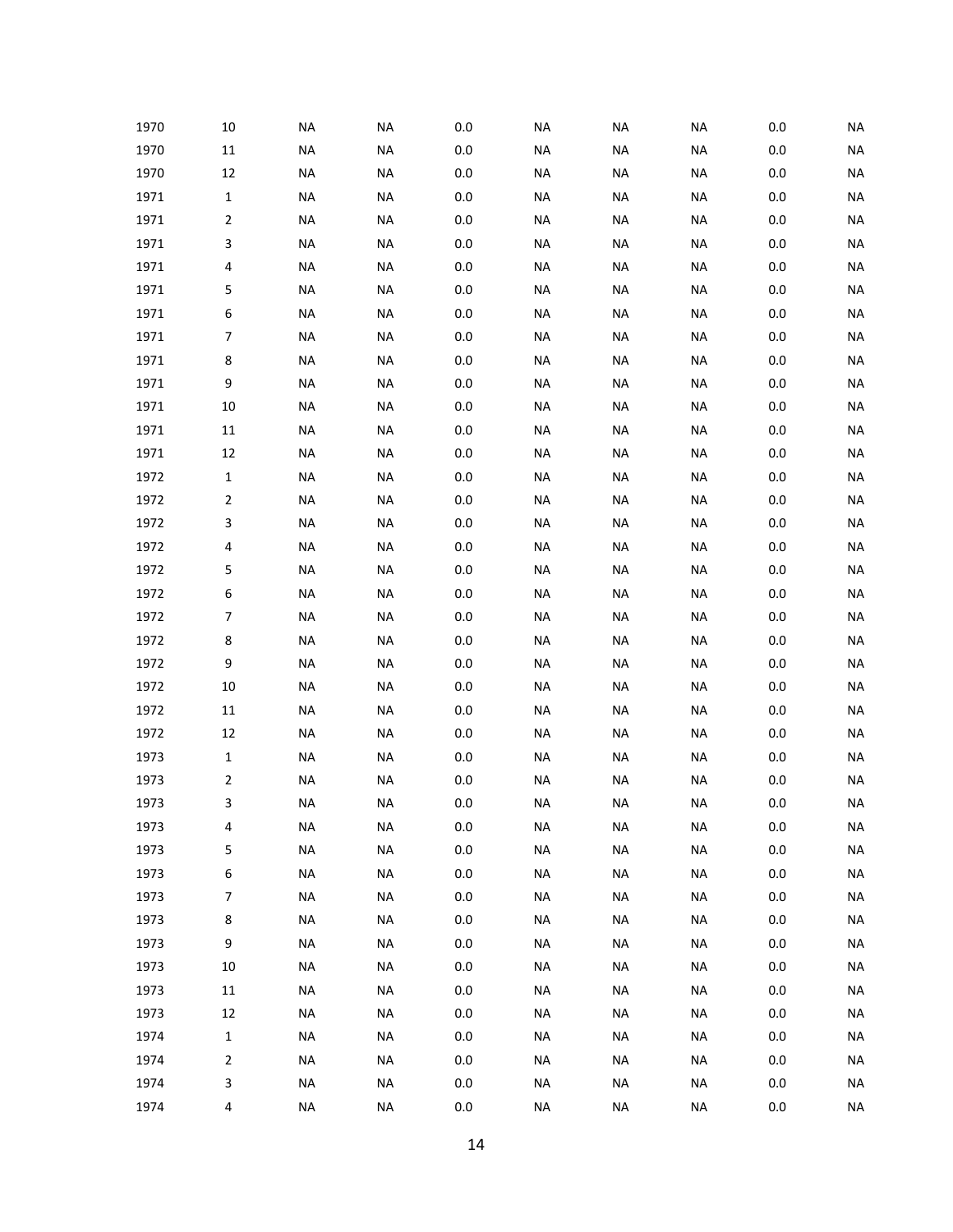| 1974 | 5                | <b>NA</b> | <b>NA</b> | 0.0     | <b>NA</b> | <b>NA</b> | <b>NA</b> | 0.0     | <b>NA</b> |
|------|------------------|-----------|-----------|---------|-----------|-----------|-----------|---------|-----------|
| 1974 | 6                | <b>NA</b> | <b>NA</b> | $0.0\,$ | <b>NA</b> | <b>NA</b> | <b>NA</b> | $0.0\,$ | <b>NA</b> |
| 1974 | $\boldsymbol{7}$ | <b>NA</b> | <b>NA</b> | $0.0\,$ | <b>NA</b> | <b>NA</b> | <b>NA</b> | $0.0\,$ | <b>NA</b> |
| 1974 | 8                | <b>NA</b> | <b>NA</b> | $0.0\,$ | <b>NA</b> | <b>NA</b> | <b>NA</b> | $0.0\,$ | <b>NA</b> |
| 1974 | $\boldsymbol{9}$ | <b>NA</b> | <b>NA</b> | $0.0\,$ | <b>NA</b> | <b>NA</b> | <b>NA</b> | $0.0\,$ | <b>NA</b> |
| 1974 | 10               | <b>NA</b> | <b>NA</b> | $0.0\,$ | <b>NA</b> | <b>NA</b> | <b>NA</b> | $0.0\,$ | <b>NA</b> |
| 1974 | $11\,$           | <b>NA</b> | <b>NA</b> | $0.0\,$ | <b>NA</b> | <b>NA</b> | <b>NA</b> | 0.0     | <b>NA</b> |
| 1974 | 12               | <b>NA</b> | <b>NA</b> | $0.0\,$ | <b>NA</b> | <b>NA</b> | <b>NA</b> | $0.0\,$ | <b>NA</b> |
| 1975 | $\mathbf{1}$     | <b>NA</b> | <b>NA</b> | $0.0\,$ | <b>NA</b> | <b>NA</b> | <b>NA</b> | $0.0\,$ | <b>NA</b> |
| 1975 | $\overline{2}$   | <b>NA</b> | <b>NA</b> | $0.0\,$ | <b>NA</b> | <b>NA</b> | <b>NA</b> | $0.0\,$ | <b>NA</b> |
| 1975 | 3                | <b>NA</b> | <b>NA</b> | $0.0\,$ | <b>NA</b> | <b>NA</b> | <b>NA</b> | 0.0     | <b>NA</b> |
| 1975 | 4                | <b>NA</b> | <b>NA</b> | $0.0\,$ | <b>NA</b> | <b>NA</b> | <b>NA</b> | $0.0\,$ | <b>NA</b> |
| 1975 | 5                | <b>NA</b> | <b>NA</b> | $0.0\,$ | <b>NA</b> | <b>NA</b> | <b>NA</b> | $0.0\,$ | <b>NA</b> |
| 1975 | 6                | <b>NA</b> | <b>NA</b> | $0.0\,$ | <b>NA</b> | <b>NA</b> | <b>NA</b> | $0.0\,$ | <b>NA</b> |
| 1975 | $\boldsymbol{7}$ | <b>NA</b> | <b>NA</b> | $0.0\,$ | <b>NA</b> | <b>NA</b> | <b>NA</b> | $0.0\,$ | <b>NA</b> |
| 1975 | 8                | <b>NA</b> | <b>NA</b> | $0.0\,$ | <b>NA</b> | <b>NA</b> | <b>NA</b> | $0.0\,$ | <b>NA</b> |
| 1975 | $\boldsymbol{9}$ | <b>NA</b> | <b>NA</b> | $0.0\,$ | <b>NA</b> | <b>NA</b> | <b>NA</b> | $0.0\,$ | <b>NA</b> |
| 1975 | 10               | <b>NA</b> | <b>NA</b> | $0.0\,$ | <b>NA</b> | <b>NA</b> | <b>NA</b> | $0.0\,$ | <b>NA</b> |
| 1975 | $11\,$           | <b>NA</b> | <b>NA</b> | $0.0\,$ | <b>NA</b> | <b>NA</b> | <b>NA</b> | $0.0\,$ | <b>NA</b> |
| 1975 | 12               | <b>NA</b> | <b>NA</b> | $0.0\,$ | <b>NA</b> | <b>NA</b> | <b>NA</b> | $0.0\,$ | <b>NA</b> |
| 1976 | $\mathbf{1}$     | <b>NA</b> | <b>NA</b> | $0.0\,$ | <b>NA</b> | <b>NA</b> | <b>NA</b> | $0.0\,$ | <b>NA</b> |
| 1976 | $\overline{2}$   | <b>NA</b> | <b>NA</b> | $0.0\,$ | <b>NA</b> | <b>NA</b> | <b>NA</b> | $0.0\,$ | <b>NA</b> |
| 1976 | 3                | <b>NA</b> | <b>NA</b> | $0.0\,$ | <b>NA</b> | <b>NA</b> | <b>NA</b> | $0.0\,$ | <b>NA</b> |
| 1976 | 4                | <b>NA</b> | <b>NA</b> | $0.0\,$ | <b>NA</b> | <b>NA</b> | <b>NA</b> | $0.0\,$ | <b>NA</b> |
| 1976 | 5                | <b>NA</b> | <b>NA</b> | $0.0\,$ | <b>NA</b> | <b>NA</b> | <b>NA</b> | $0.0\,$ | <b>NA</b> |
| 1976 | 6                | <b>NA</b> | <b>NA</b> | $0.0\,$ | <b>NA</b> | <b>NA</b> | <b>NA</b> | $0.0\,$ | <b>NA</b> |
| 1976 | $\boldsymbol{7}$ | <b>NA</b> | <b>NA</b> | $0.0\,$ | <b>NA</b> | <b>NA</b> | <b>NA</b> | $0.0\,$ | <b>NA</b> |
| 1976 | 8                | <b>NA</b> | <b>NA</b> | $0.0\,$ | <b>NA</b> | <b>NA</b> | <b>NA</b> | 0.0     | <b>NA</b> |
| 1976 | 9                | <b>NA</b> | <b>NA</b> | 0.0     | <b>NA</b> | <b>NA</b> | <b>NA</b> | 0.0     | <b>NA</b> |
| 1976 | 10               | <b>NA</b> | <b>NA</b> | 0.0     | <b>NA</b> | <b>NA</b> | <b>NA</b> | $0.0\,$ | <b>NA</b> |
| 1976 | $11\,$           | <b>NA</b> | <b>NA</b> | $0.0\,$ | <b>NA</b> | <b>NA</b> | <b>NA</b> | $0.0\,$ | <b>NA</b> |
| 1976 | 12               | <b>NA</b> | <b>NA</b> | $0.0\,$ | <b>NA</b> | <b>NA</b> | <b>NA</b> | $0.0\,$ | <b>NA</b> |
| 1977 | $\mathbf 1$      | <b>NA</b> | <b>NA</b> | $0.0\,$ | <b>NA</b> | <b>NA</b> | <b>NA</b> | $0.0\,$ | <b>NA</b> |
| 1977 | $\mathbf 2$      | <b>NA</b> | <b>NA</b> | $0.0\,$ | <b>NA</b> | <b>NA</b> | <b>NA</b> | $0.0\,$ | <b>NA</b> |
| 1977 | 3                | <b>NA</b> | <b>NA</b> | $0.0\,$ | <b>NA</b> | <b>NA</b> | <b>NA</b> | $0.0\,$ | <b>NA</b> |
| 1977 | $\pmb{4}$        | <b>NA</b> | <b>NA</b> | $0.0\,$ | <b>NA</b> | <b>NA</b> | <b>NA</b> | $0.0\,$ | <b>NA</b> |
| 1977 | 5                | <b>NA</b> | <b>NA</b> | $0.0\,$ | <b>NA</b> | <b>NA</b> | <b>NA</b> | $0.0\,$ | <b>NA</b> |
| 1977 | 6                | <b>NA</b> | <b>NA</b> | $0.0\,$ | <b>NA</b> | <b>NA</b> | <b>NA</b> | $0.0\,$ | <b>NA</b> |
| 1977 | $\boldsymbol{7}$ | <b>NA</b> | <b>NA</b> | $0.0\,$ | <b>NA</b> | <b>NA</b> | <b>NA</b> | 0.0     | <b>NA</b> |
| 1977 | 8                | <b>NA</b> | <b>NA</b> | $0.0\,$ | <b>NA</b> | <b>NA</b> | <b>NA</b> | $0.0\,$ | <b>NA</b> |
| 1977 | 9                | <b>NA</b> | <b>NA</b> | $0.0\,$ | <b>NA</b> | <b>NA</b> | <b>NA</b> | $0.0\,$ | <b>NA</b> |
| 1977 | 10               | <b>NA</b> | <b>NA</b> | $0.0\,$ | <b>NA</b> | <b>NA</b> | <b>NA</b> | $0.0\,$ | <b>NA</b> |
| 1977 | $11\,$           | <b>NA</b> | $\sf NA$  | $0.0\,$ | <b>NA</b> | <b>NA</b> | <b>NA</b> | 0.0     | <b>NA</b> |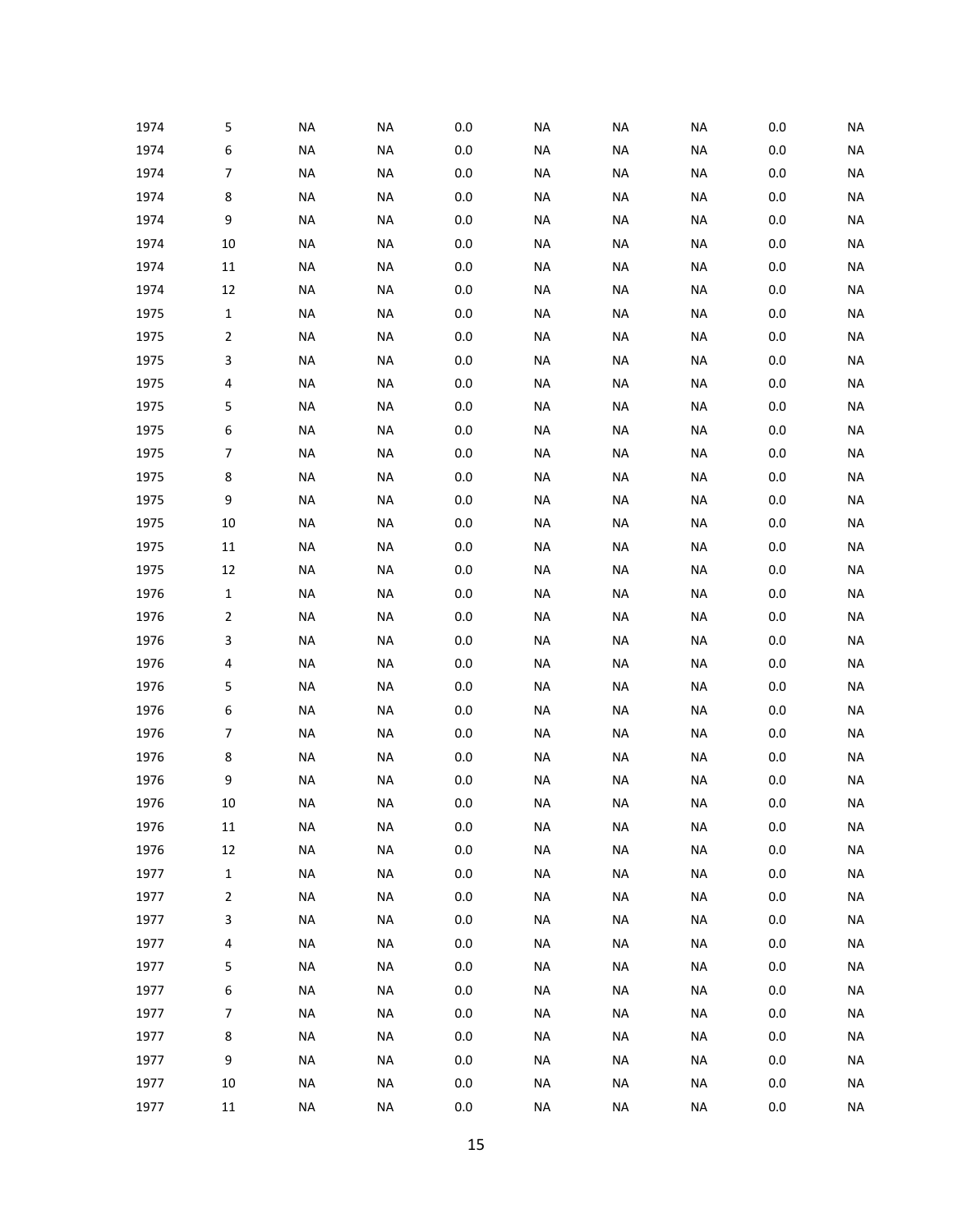| 1977 | 12               | <b>NA</b> | <b>NA</b> | 0.0     | <b>NA</b> | <b>NA</b> | <b>NA</b> | 0.0     | <b>NA</b> |
|------|------------------|-----------|-----------|---------|-----------|-----------|-----------|---------|-----------|
| 1978 | $\mathbf 1$      | <b>NA</b> | <b>NA</b> | $0.0\,$ | <b>NA</b> | <b>NA</b> | <b>NA</b> | $0.0\,$ | <b>NA</b> |
| 1978 | $\mathbf 2$      | <b>NA</b> | <b>NA</b> | $0.0\,$ | <b>NA</b> | <b>NA</b> | <b>NA</b> | $0.0\,$ | <b>NA</b> |
| 1978 | 3                | <b>NA</b> | <b>NA</b> | $0.0\,$ | <b>NA</b> | <b>NA</b> | <b>NA</b> | 0.0     | <b>NA</b> |
| 1978 | 4                | <b>NA</b> | <b>NA</b> | $0.0\,$ | <b>NA</b> | NA        | <b>NA</b> | 0.0     | <b>NA</b> |
| 1978 | 5                | <b>NA</b> | <b>NA</b> | $0.0\,$ | <b>NA</b> | <b>NA</b> | NA        | 0.0     | <b>NA</b> |
| 1978 | 6                | <b>NA</b> | <b>NA</b> | $0.0\,$ | <b>NA</b> | <b>NA</b> | <b>NA</b> | 0.0     | <b>NA</b> |
| 1978 | $\boldsymbol{7}$ | <b>NA</b> | <b>NA</b> | $0.0\,$ | <b>NA</b> | <b>NA</b> | <b>NA</b> | 0.0     | <b>NA</b> |
| 1978 | 8                | <b>NA</b> | <b>NA</b> | $0.0\,$ | <b>NA</b> | NA        | <b>NA</b> | 0.0     | <b>NA</b> |
| 1978 | 9                | <b>NA</b> | <b>NA</b> | $0.0\,$ | <b>NA</b> | <b>NA</b> | NA        | 0.0     | <b>NA</b> |
| 1978 | 10               | <b>NA</b> | <b>NA</b> | $0.0\,$ | <b>NA</b> | <b>NA</b> | <b>NA</b> | 0.0     | <b>NA</b> |
| 1978 | 11               | <b>NA</b> | <b>NA</b> | $0.0\,$ | <b>NA</b> | <b>NA</b> | <b>NA</b> | 0.0     | <b>NA</b> |
| 1978 | 12               | <b>NA</b> | <b>NA</b> | $0.0\,$ | <b>NA</b> | NA        | <b>NA</b> | 0.0     | <b>NA</b> |
| 1979 | $\mathbf 1$      | <b>NA</b> | <b>NA</b> | $0.0\,$ | <b>NA</b> | <b>NA</b> | NA        | 0.0     | <b>NA</b> |
| 1979 | $\mathbf 2$      | <b>NA</b> | <b>NA</b> | $0.0\,$ | <b>NA</b> | <b>NA</b> | <b>NA</b> | 0.0     | <b>NA</b> |
| 1979 | 3                | <b>NA</b> | <b>NA</b> | $0.0\,$ | <b>NA</b> | <b>NA</b> | NA        | 0.0     | <b>NA</b> |
| 1979 | 4                | <b>NA</b> | <b>NA</b> | $0.0\,$ | <b>NA</b> | NA        | <b>NA</b> | 0.0     | <b>NA</b> |
| 1979 | 5                | <b>NA</b> | <b>NA</b> | $0.0\,$ | <b>NA</b> | <b>NA</b> | NA        | 0.0     | <b>NA</b> |
| 1979 | 6                | <b>NA</b> | <b>NA</b> | $0.0\,$ | <b>NA</b> | <b>NA</b> | <b>NA</b> | 0.0     | <b>NA</b> |
| 1979 | $\boldsymbol{7}$ | <b>NA</b> | <b>NA</b> | $0.0\,$ | <b>NA</b> | <b>NA</b> | NA        | 0.0     | <b>NA</b> |
| 1979 | 8                | <b>NA</b> | <b>NA</b> | $0.0\,$ | <b>NA</b> | NA        | <b>NA</b> | 0.0     | <b>NA</b> |
| 1979 | 9                | <b>NA</b> | <b>NA</b> | $0.0\,$ | <b>NA</b> | <b>NA</b> | NA        | 0.0     | <b>NA</b> |
| 1979 | 10               | <b>NA</b> | <b>NA</b> | $0.0\,$ | <b>NA</b> | <b>NA</b> | <b>NA</b> | $0.0\,$ | <b>NA</b> |
| 1979 | 11               | <b>NA</b> | <b>NA</b> | $0.0\,$ | <b>NA</b> | <b>NA</b> | <b>NA</b> | 0.0     | <b>NA</b> |
| 1979 | 12               | <b>NA</b> | <b>NA</b> | $0.0\,$ | <b>NA</b> | <b>NA</b> | <b>NA</b> | 0.0     | <b>NA</b> |
| 1980 | $\mathbf 1$      | 0.0       | 0.0       | $0.0\,$ | $0.0\,$   | 0.0       | 0.0       | 0.0     | $0.0\,$   |
| 1980 | $\mathbf 2$      | 0.0       | 0.0       | $0.0\,$ | $0.0\,$   | $0.0\,$   | $0.0\,$   | $0.0\,$ | $0.0\,$   |
| 1980 | 3                | 0.0       | 0.0       | $0.0\,$ | $0.0\,$   | $0.0\,$   | $0.0\,$   | 0.0     | $0.0\,$   |
| 1980 | 4                | 0.0       | 0.0       | $0.0\,$ | $0.0\,$   | 0.0       | 0.0       | 0.0     | $0.0\,$   |
| 1980 | 5                | 0.0       | 0.0       | 0.0     | $0.0\,$   | 0.0       | 0.0       | 0.0     | $0.0\,$   |
| 1980 | 6                | $0.0\,$   | $0.0\,$   | $0.0\,$ | $0.0\,$   | $0.0\,$   | $0.0\,$   | $0.1\,$ | $0.0\,$   |
| 1980 | $\boldsymbol{7}$ | 0.0       | $0.0\,$   | $0.0\,$ | $0.0\,$   | 13.5      | $0.0\,$   | $0.0\,$ | 0.0       |
| 1980 | 8                | $0.0\,$   | $0.0\,$   | $0.0\,$ | $0.0\,$   | 19.8      | $0.0\,$   | $0.0\,$ | 0.0       |
| 1980 | 9                | 0.0       | $0.0\,$   | $0.0\,$ | 0.0       | 10.3      | $0.0\,$   | $0.0\,$ | 0.0       |
| 1980 | $10\,$           | $0.0\,$   | $0.0\,$   | $0.0\,$ | 0.0       | 8.8       | $0.0\,$   | $0.0\,$ | $0.0\,$   |
| 1980 | 11               | 0.0       | $0.0\,$   | $0.0\,$ | 0.0       | 0.0       | $0.0\,$   | $0.0\,$ | 0.0       |
| 1980 | 12               | $0.0\,$   | $0.0\,$   | $0.0\,$ | 0.0       | $0.0\,$   | $0.0\,$   | $0.0\,$ | $0.0\,$   |
| 1981 | $\mathbf 1$      | 0.0       | $0.0\,$   | $0.0\,$ | 0.0       | $0.0\,$   | $0.0\,$   | $0.0\,$ | 0.0       |
| 1981 | $\mathbf 2$      | $0.0\,$   | $0.0\,$   | $0.0\,$ | 0.0       | $0.0\,$   | $0.0\,$   | $0.0\,$ | $0.0\,$   |
| 1981 | 3                | 0.0       | $0.0\,$   | $0.0\,$ | 0.0       | $0.0\,$   | $0.0\,$   | $0.0\,$ | 0.0       |
| 1981 | $\pmb{4}$        | $0.0\,$   | $0.0\,$   | $0.0\,$ | 0.0       | $0.0\,$   | $0.0\,$   | $0.0\,$ | $0.0\,$   |
| 1981 | 5                | $0.0\,$   | $0.0\,$   | $0.0\,$ | 0.0       | $0.0\,$   | $0.0\,$   | $0.0\,$ | 0.0       |
| 1981 | 6                | $0.0\,$   | $0.0\,$   | $0.0\,$ | 0.0       | $0.0\,$   | $0.0\,$   | $0.0\,$ | $0.0\,$   |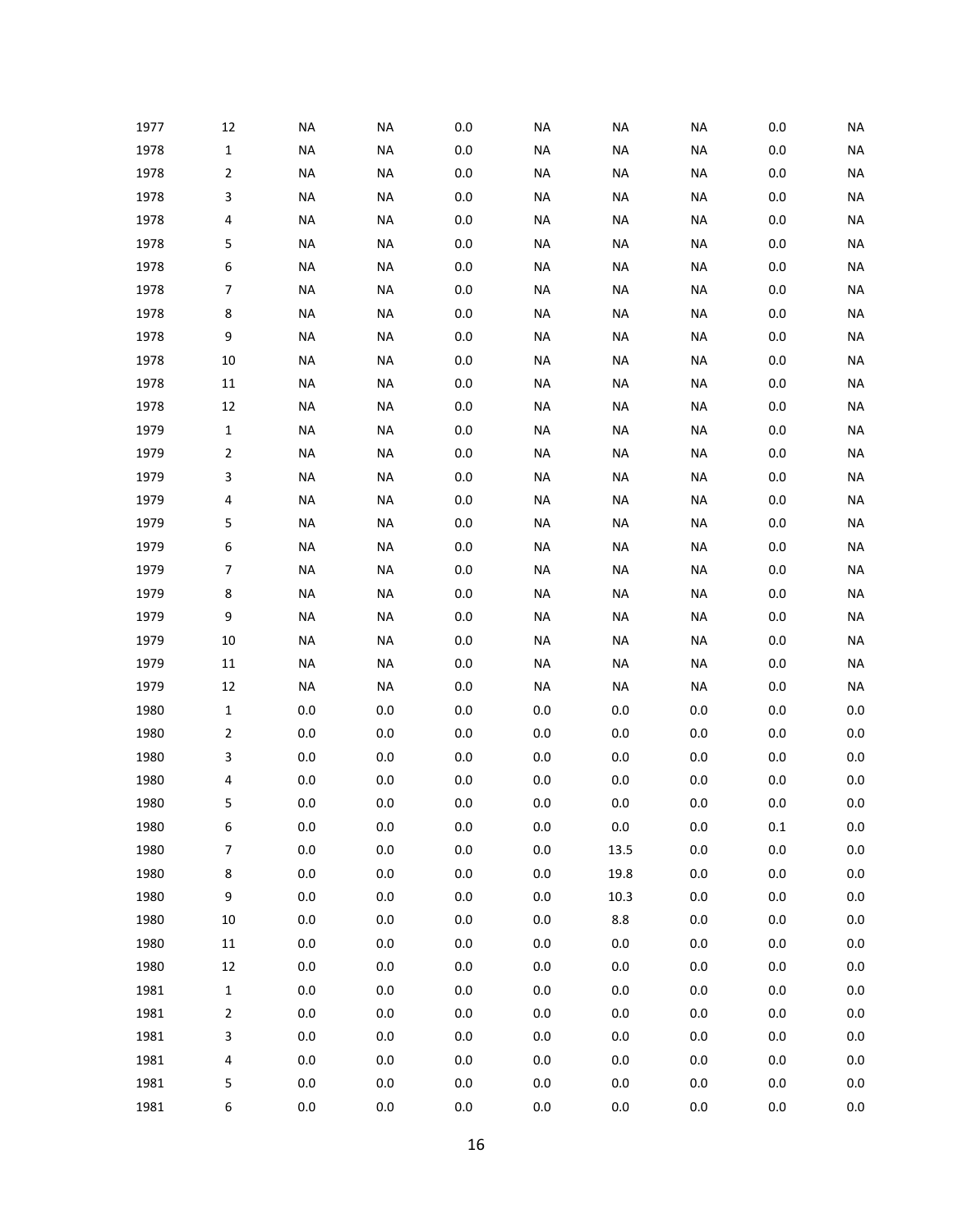| 1981 | $\overline{\phantom{a}}$ | $0.0\,$ | 0.0     | 0.0     | 0.0     | 0.0     | $0.0\,$ | $0.1\,$ | $0.0\,$ |
|------|--------------------------|---------|---------|---------|---------|---------|---------|---------|---------|
| 1981 | 8                        | 0.0     | 0.0     | $0.0\,$ | 0.0     | $0.0\,$ | $0.0\,$ | $0.0\,$ | $0.0\,$ |
| 1981 | 9                        | $0.0\,$ | $0.0\,$ | 0.0     | $0.0\,$ | 135.2   | 5.9     | 0.5     | $0.0\,$ |
| 1981 | 10                       | 0.0     | 0.0     | 0.0     | 0.0     | 116.1   | 5.1     | $0.0\,$ | $0.0\,$ |
| 1981 | $11\,$                   | $0.0\,$ | $0.0\,$ | 0.0     | $0.0\,$ | $0.0\,$ | $0.0\,$ | $0.0\,$ | $0.0\,$ |
| 1981 | 12                       | 0.0     | 0.0     | 0.0     | 0.0     | $0.0\,$ | $0.0\,$ | $0.0\,$ | 0.0     |
| 1982 | $\mathbf{1}$             | $0.0\,$ | $0.0\,$ | 0.0     | $0.0\,$ | $0.0\,$ | $0.0\,$ | $0.0\,$ | $0.0\,$ |
| 1982 | $\overline{2}$           | 0.0     | 0.0     | 0.0     | 0.0     | $0.0\,$ | $0.0\,$ | $0.0\,$ | $0.0\,$ |
| 1982 | 3                        | $0.0\,$ | $0.0\,$ | 0.0     | $0.0\,$ | $0.0\,$ | $0.0\,$ | $0.0\,$ | $0.0\,$ |
| 1982 | 4                        | 0.0     | 0.0     | 0.0     | 0.0     | $0.0\,$ | $0.0\,$ | $0.0\,$ | 0.0     |
| 1982 | 5                        | $0.0\,$ | $0.0\,$ | 0.0     | $0.0\,$ | $0.0\,$ | $0.0\,$ | $0.0\,$ | $0.0\,$ |
| 1982 | 6                        | 0.0     | 0.0     | 0.0     | 0.0     | $0.0\,$ | $0.0\,$ | $0.0\,$ | 0.0     |
| 1982 | 7                        | $0.0\,$ | $0.0\,$ | 0.0     | 0.0     | 11.6    | $2.6\,$ | $0.1\,$ | $0.0\,$ |
| 1982 | 8                        | 0.0     | 0.0     | 0.0     | $0.0\,$ | 16.9    | 3.9     | 0.2     | 0.0     |
| 1982 | 9                        | $0.0\,$ | $0.0\,$ | 0.0     | $0.0\,$ | $0.0\,$ | $0.0\,$ | $0.0\,$ | $0.0\,$ |
| 1982 | 10                       | 0.0     | 0.0     | 0.0     | 0.0     | $0.0\,$ | $0.0\,$ | $0.1\,$ | $0.0\,$ |
| 1982 | 11                       | $0.0\,$ | $0.0\,$ | 0.0     | 0.0     | $0.0\,$ | $0.0\,$ | $0.0\,$ | $0.0\,$ |
| 1982 | 12                       | 0.0     | 0.0     | 0.0     | 0.0     | $0.0\,$ | $0.0\,$ | $0.0\,$ | 0.0     |
| 1983 | $\mathbf{1}$             | $0.0\,$ | $0.0\,$ | 0.0     | $0.0\,$ | $0.0\,$ | $0.0\,$ | $0.0\,$ | $0.0\,$ |
| 1983 | $\overline{2}$           | 0.0     | 0.0     | 0.0     | 0.0     | $0.0\,$ | $0.0\,$ | $0.0\,$ | $0.0\,$ |
| 1983 | 3                        | $0.0\,$ | $0.0\,$ | 0.0     | $0.0\,$ | $0.0\,$ | $0.0\,$ | $0.0\,$ | $0.0\,$ |
| 1983 | 4                        | 0.0     | 0.0     | 0.0     | 0.0     | $0.0\,$ | $0.0\,$ | $0.0\,$ | 0.0     |
| 1983 | 5                        | $0.0\,$ | $0.0\,$ | 0.0     | $0.0\,$ | $0.0\,$ | $0.0\,$ | $0.0\,$ | $0.0\,$ |
| 1983 | 6                        | 0.0     | 0.0     | 0.0     | 0.0     | $0.0\,$ | $0.0\,$ | $0.0\,$ | $0.0\,$ |
| 1983 | $\overline{\phantom{a}}$ | $0.0\,$ | $0.0\,$ | 0.0     | $0.0\,$ | 4.8     | 4.8     | $0.0\,$ | $0.0\,$ |
| 1983 | 8                        | 0.0     | 0.0     | 0.0     | 0.0     | 7.1     | 7.1     | $0.1\,$ | 0.0     |
| 1983 | 9                        | $0.0\,$ | 0.0     | 0.0     | 0.0     | $0.0\,$ | $0.0\,$ | $0.1\,$ | $0.0\,$ |
| 1983 | 10                       | 0.0     | 0.0     | 0.0     | 0.0     | $0.0\,$ | $0.0\,$ | $0.1\,$ | 0.0     |
| 1983 | 11                       | 0.0     | 0.0     | 0.0     | 0.0     | $4.4\,$ | $0.0\,$ | 0.2     | $0.0\,$ |
| 1983 | 12                       | 0.0     | 0.0     | $0.0\,$ | 0.0     | 4.1     | $0.0\,$ | 0.1     | $0.0\,$ |
| 1984 | 1                        | $0.0\,$ | $0.0\,$ | $0.0\,$ | $0.0\,$ | $0.0\,$ | $0.0\,$ | $0.0\,$ | $0.0\,$ |
| 1984 | $\mathbf 2$              | $0.0\,$ | $0.0\,$ | $0.0\,$ | $0.0\,$ | $0.0\,$ | $0.0\,$ | $0.0\,$ | $0.0\,$ |
| 1984 | 3                        | $0.0\,$ | $0.0\,$ | $0.0\,$ | $0.0\,$ | $0.0\,$ | $0.0\,$ | $0.1\,$ | $0.0\,$ |
| 1984 | 4                        | $0.0\,$ | $0.0\,$ | $0.0\,$ | $0.0\,$ | $0.0\,$ | $0.0\,$ | $0.1\,$ | 0.0     |
| 1984 | 5                        | $0.0\,$ | $0.0\,$ | $0.0\,$ | $0.0\,$ | $0.0\,$ | $0.0\,$ | 0.1     | 0.0     |
| 1984 | 6                        | $0.0\,$ | $0.0\,$ | 0.0     | $0.0\,$ | $0.0\,$ | $0.0\,$ | 0.2     | 0.0     |
| 1984 | $\boldsymbol{7}$         | $0.0\,$ | $0.0\,$ | $0.0\,$ | $0.0\,$ | 4.8     | $0.0\,$ | $0.1\,$ | 0.0     |
| 1984 | 8                        | $0.0\,$ | $0.0\,$ | $0.0\,$ | $0.0\,$ | $7.0\,$ | $0.0\,$ | 0.2     | 0.0     |
| 1984 | 9                        | $0.0\,$ | $0.0\,$ | $0.0\,$ | $0.0\,$ | 17.0    | $0.0\,$ | 0.2     | 0.0     |
| 1984 | $10\,$                   | $0.0\,$ | $0.0\,$ | 0.0     | $0.0\,$ | 14.6    | $0.0\,$ | 0.1     | 0.0     |
| 1984 | $11\,$                   | $0.0\,$ | $0.0\,$ | $0.0\,$ | $0.0\,$ | 3.3     | $0.0\,$ | $0.1\,$ | 0.0     |
| 1984 | 12                       | $0.0\,$ | $0.0\,$ | $0.0\,$ | $0.0\,$ | 3.0     | $0.0\,$ | $0.0\,$ | 0.0     |
| 1985 | $\mathbf{1}$             | 0.0     | 0.0     | $0.0\,$ | 0.0     | $0.0\,$ | 0.0     | 0.0     | 0.0     |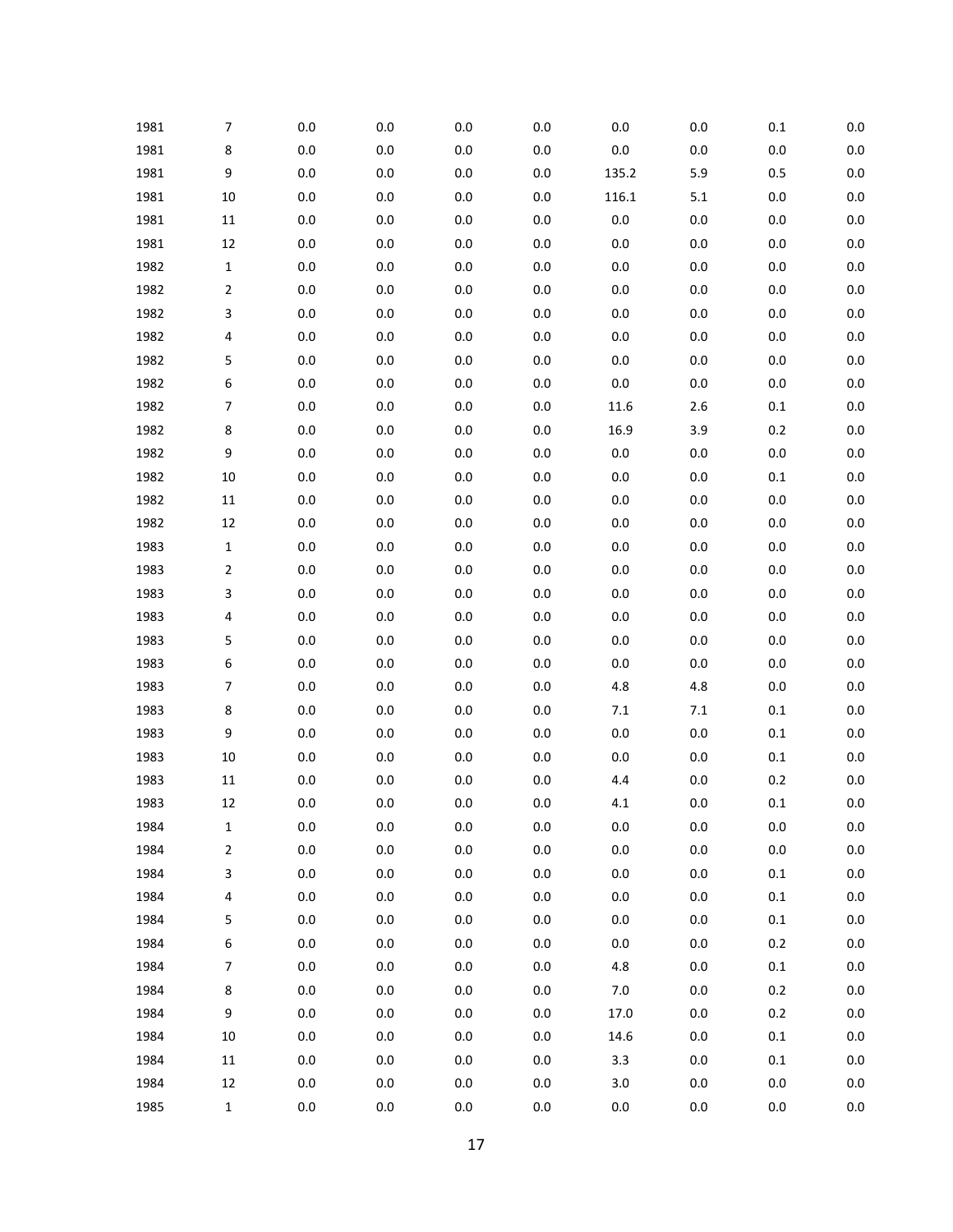| 1985 | 2                        | $0.0\,$ | $0.0\,$ | 0.0     | $0.0\,$ | $0.0\,$ | $0.0\,$ | 0.0     | 0.0     |
|------|--------------------------|---------|---------|---------|---------|---------|---------|---------|---------|
| 1985 | 3                        | $0.0\,$ | 0.0     | $0.0\,$ | 0.0     | $0.0\,$ | $0.0\,$ | 0.0     | $0.0\,$ |
| 1985 | 4                        | $0.0\,$ | $0.0\,$ | 0.0     | $0.0\,$ | $0.0\,$ | $0.0\,$ | 0.0     | $0.0\,$ |
| 1985 | 5                        | $0.0\,$ | $0.0\,$ | $0.0\,$ | $0.0\,$ | 14.4    | $0.0\,$ | 0.0     | 0.0     |
| 1985 | 6                        | $0.0\,$ | $0.0\,$ | 0.0     | $0.0\,$ | 29.7    | $0.0\,$ | $0.0\,$ | $0.0\,$ |
| 1985 | $\overline{\phantom{a}}$ | $0.0\,$ | 0.0     | 0.0     | $0.0\,$ | 55.3    | $0.0\,$ | 0.0     | 0.0     |
| 1985 | 8                        | $0.0\,$ | $0.0\,$ | 0.0     | $0.0\,$ | 80.9    | $0.0\,$ | $0.1\,$ | $0.0\,$ |
| 1985 | 9                        | $0.0\,$ | $0.0\,$ | $0.0\,$ | $0.0\,$ | $0.0\,$ | $0.0\,$ | 0.3     | 0.0     |
| 1985 | 10                       | $0.0\,$ | $0.0\,$ | 0.0     | $0.0\,$ | $0.0\,$ | $0.0\,$ | $0.0\,$ | $0.0\,$ |
| 1985 | $11\,$                   | $0.0\,$ | $0.0\,$ | 0.0     | $0.0\,$ | $0.0\,$ | $0.0\,$ | 0.0     | 0.0     |
| 1985 | 12                       | $0.0\,$ | $0.0\,$ | 0.0     | $0.0\,$ | $0.0\,$ | $0.0\,$ | $0.0\,$ | $0.0\,$ |
| 1986 | $\mathbf 1$              | $0.0\,$ | $0.0\,$ | $0.0\,$ | $0.0\,$ | $0.0\,$ | $0.0\,$ | 0.0     | $0.0\,$ |
| 1986 | $\overline{2}$           | $0.0\,$ | $0.0\,$ | 0.0     | $0.0\,$ | $0.0\,$ | $0.0\,$ | $0.0\,$ | $0.0\,$ |
| 1986 | 3                        | $0.0\,$ | $0.0\,$ | $0.0\,$ | $0.0\,$ | $0.0\,$ | $0.0\,$ | $0.0\,$ | 0.0     |
| 1986 | 4                        | $0.0\,$ | $0.0\,$ | 0.0     | $0.0\,$ | $0.0\,$ | $0.0\,$ | $0.0\,$ | $0.0\,$ |
| 1986 | 5                        | $0.0\,$ | $0.0\,$ | $0.0\,$ | $0.0\,$ | 21.5    | $0.0\,$ | $0.1\,$ | 0.0     |
| 1986 | 6                        | $0.0\,$ | $0.0\,$ | 0.0     | $0.0\,$ | 44.3    | $0.0\,$ | 0.3     | $0.0\,$ |
| 1986 | $\overline{7}$           | $0.0\,$ | $0.0\,$ | $0.0\,$ | $0.0\,$ | 10.7    | $0.0\,$ | 0.4     | 0.0     |
| 1986 | 8                        | $0.0\,$ | $0.0\,$ | 0.0     | $0.0\,$ | 15.7    | $0.0\,$ | 0.3     | $0.0\,$ |
| 1986 | 9                        | $0.0\,$ | $0.0\,$ | $0.0\,$ | $0.0\,$ | $0.0\,$ | $0.0\,$ | $0.1\,$ | 0.0     |
| 1986 | 10                       | $0.0\,$ | $0.0\,$ | 0.0     | $0.0\,$ | $0.0\,$ | $0.0\,$ | $0.0\,$ | $0.0\,$ |
| 1986 | $11\,$                   | $0.0\,$ | 0.0     | $0.0\,$ | 0.0     | $0.0\,$ | $0.0\,$ | 0.0     | 0.0     |
| 1986 | 12                       | $0.0\,$ | $0.0\,$ | 0.0     | $0.0\,$ | $0.0\,$ | $0.0\,$ | 0.0     | $0.0\,$ |
| 1987 | $\mathbf 1$              | $0.0\,$ | $0.0\,$ | $0.0\,$ | $0.0\,$ | $0.0\,$ | $0.0\,$ | 0.0     | 0.0     |
| 1987 | 2                        | $0.0\,$ | $0.0\,$ | 0.0     | $0.0\,$ | $0.0\,$ | $0.0\,$ | $0.0\,$ | $0.0\,$ |
| 1987 | 3                        | $0.0\,$ | 0.0     | $0.0\,$ | 0.0     | $0.0\,$ | $0.0\,$ | 0.0     | 0.0     |
| 1987 | 4                        | $0.0\,$ | $0.0\,$ | 0.0     | $0.0\,$ | 45.9    | $0.0\,$ | $0.1\,$ | $0.0\,$ |
| 1987 | 5                        | $0.0\,$ | 0.0     | 0.0     | $0.0\,$ | 46.0    | 10.2    | 0.4     | 0.0     |
| 1987 | 6                        | $0.0\,$ | 0.0     | 0.0     | 0.0     | 94.7    | 21.0    | 0.2     | 0.0     |
| 1987 | 7                        | 0.0     | 0.0     | $0.0\,$ | 0.0     | 79.1    | 21.7    | 0.9     | 0.0     |
| 1987 | 8                        | $0.0\,$ | $0.0\,$ | 0.0     | $0.0\,$ | 115.7   | 31.7    | 0.8     | $0.0\,$ |
| 1987 | 9                        | $0.0\,$ | $0.0\,$ | $0.0\,$ | $0.0\,$ | 19.5    | $0.0\,$ | $1.2\,$ | $0.0\,$ |
| 1987 | $10\,$                   | $0.0\,$ | $0.0\,$ | 0.0     | $0.0\,$ | 16.7    | $0.0\,$ | $1.7\,$ | 0.0     |
| 1987 | $11\,$                   | $0.0\,$ | $0.0\,$ | $0.0\,$ | $0.0\,$ | $0.0\,$ | 8.7     | 0.6     | 0.0     |
| 1987 | 12                       | $0.0\,$ | $0.0\,$ | 0.0     | $0.0\,$ | $0.0\,$ | $8.1\,$ | 0.0     | 0.0     |
| 1988 | $\mathbf 1$              | $0.0\,$ | $0.0\,$ | $0.0\,$ | $0.0\,$ | $0.0\,$ | $0.0\,$ | 0.0     | 0.0     |
| 1988 | 2                        | $0.0\,$ | $0.0\,$ | 0.0     | $0.0\,$ | $0.0\,$ | $0.0\,$ | 0.0     | 0.0     |
| 1988 | 3                        | $0.0\,$ | $0.0\,$ | $0.0\,$ | $0.0\,$ | $0.0\,$ | $0.0\,$ | 0.0     | 0.0     |
| 1988 | 4                        | $0.0\,$ | $0.0\,$ | 0.0     | $0.0\,$ | $0.0\,$ | $0.0\,$ | 0.0     | 0.0     |
| 1988 | 5                        | $0.0\,$ | $0.0\,$ | 0.0     | $0.0\,$ | 27.6    | $0.0\,$ | $0.1\,$ | 0.0     |
| 1988 | 6                        | $0.0\,$ | $0.0\,$ | 0.0     | $0.0\,$ | 56.7    | $0.0\,$ | 0.6     | 0.0     |
| 1988 | $\overline{7}$           | $0.0\,$ | $0.0\,$ | $0.0\,$ | $0.0\,$ | 59.6    | $0.0\,$ | 0.8     | 0.0     |
| 1988 | 8                        | $0.0\,$ | $0.0\,$ | $0.0\,$ | $0.0\,$ | 87.3    | $0.0\,$ | $0.2\,$ | $0.0\,$ |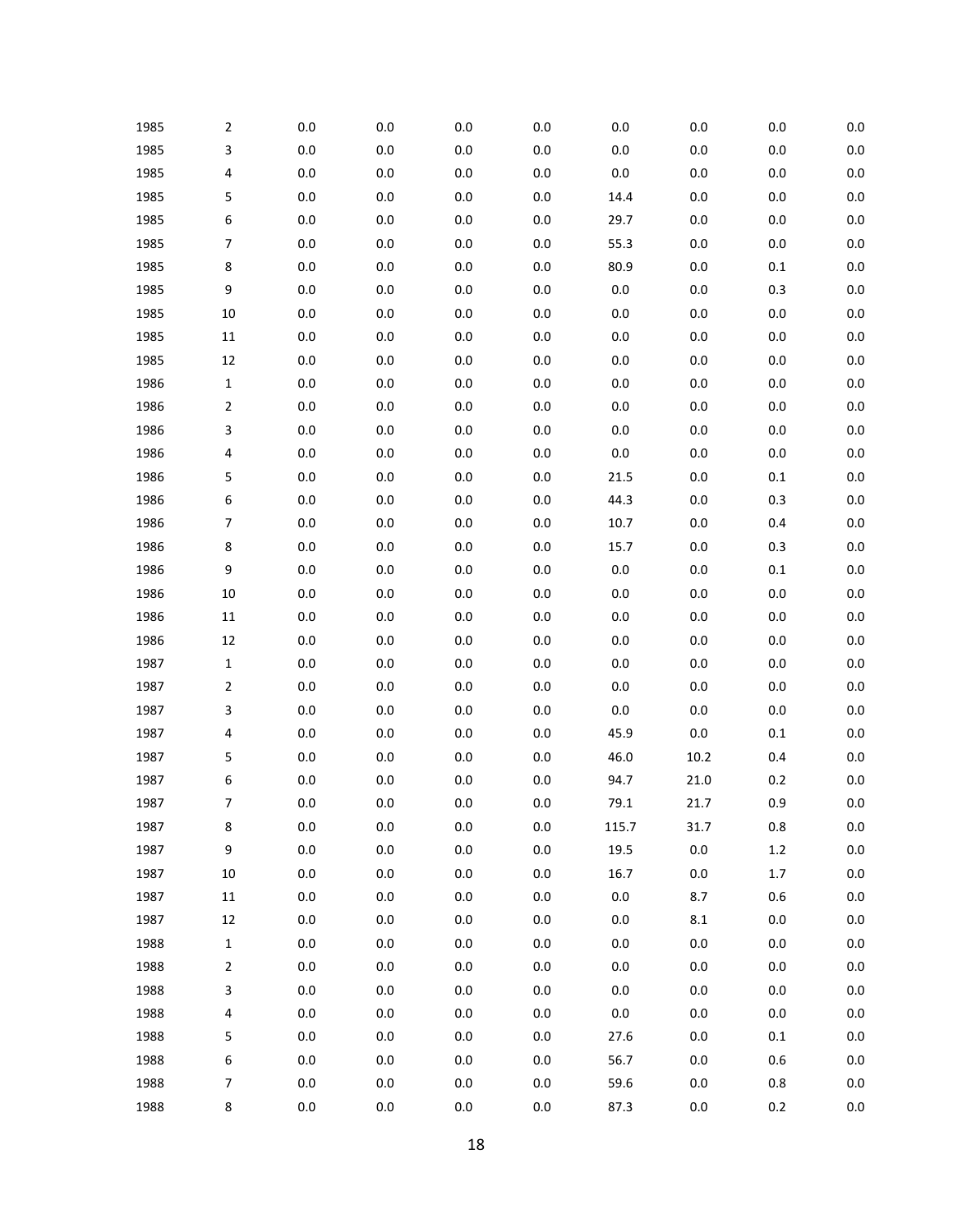| 1988 | 9                        | $0.0\,$ | $0.0\,$ | 0.0     | 0.0     | 24.9    | 8.3     | 0.6     | $0.0\,$ |
|------|--------------------------|---------|---------|---------|---------|---------|---------|---------|---------|
| 1988 | 10                       | 0.0     | 0.0     | $0.0\,$ | 0.0     | 21.3    | $7.1\,$ | 0.2     | $0.0\,$ |
| 1988 | $11\,$                   | $0.0\,$ | $0.0\,$ | 0.0     | $0.0\,$ | $0.0\,$ | $0.0\,$ | $0.1\,$ | $0.0\,$ |
| 1988 | 12                       | 0.0     | 0.0     | 0.0     | 0.0     | $0.0\,$ | $0.0\,$ | $0.0\,$ | $0.0\,$ |
| 1989 | 1                        | $0.0\,$ | $0.0\,$ | 0.0     | $0.0\,$ | $0.0\,$ | $0.0\,$ | $0.0\,$ | $0.0\,$ |
| 1989 | 2                        | 0.0     | 0.0     | 0.0     | 0.0     | $0.0\,$ | $0.0\,$ | $0.0\,$ | $0.0\,$ |
| 1989 | 3                        | $0.0\,$ | $0.0\,$ | 0.0     | $0.0\,$ | $0.0\,$ | $0.0\,$ | $0.0\,$ | $0.0\,$ |
| 1989 | 4                        | 0.0     | 0.0     | 0.0     | 0.0     | $0.0\,$ | $0.0\,$ | $0.0\,$ | $0.0\,$ |
| 1989 | 5                        | $0.0\,$ | $0.0\,$ | 0.0     | $0.0\,$ | 12.1    | $0.0\,$ | $0.1\,$ | $0.0\,$ |
| 1989 | 6                        | 0.0     | 0.0     | 0.0     | $0.0\,$ | 25.0    | $0.0\,$ | 1.7     | 0.0     |
| 1989 | $\overline{7}$           | $0.0\,$ | $0.0\,$ | 0.0     | $0.0\,$ | 24.6    | 4.1     | $1.9\,$ | $0.0\,$ |
| 1989 | 8                        | 0.0     | 0.0     | 0.0     | 0.0     | 36.0    | $6.0\,$ | 1.7     | 0.0     |
| 1989 | $\boldsymbol{9}$         | $0.0\,$ | $0.0\,$ | 0.0     | $0.0\,$ | $8.1\,$ | $8.1\,$ | 0.3     | $0.0\,$ |
| 1989 | 10                       | 0.0     | 0.0     | 0.0     | $0.0\,$ | 6.9     | 6.9     | 0.2     | 0.0     |
| 1989 | $11\,$                   | $0.0\,$ | $0.0\,$ | 0.0     | $0.0\,$ | $0.0\,$ | $0.0\,$ | $0.2\,$ | $0.0\,$ |
| 1989 | 12                       | 0.0     | 0.0     | 0.0     | 0.0     | $0.0\,$ | $0.0\,$ | $0.1\,$ | $0.0\,$ |
| 1990 | $\mathbf{1}$             | $0.0\,$ | $0.0\,$ | 0.0     | $0.0\,$ | $0.0\,$ | $0.0\,$ | $0.0\,$ | $0.0\,$ |
| 1990 | $\overline{2}$           | 0.0     | 0.0     | 0.0     | 0.0     | $0.0\,$ | $0.0\,$ | $0.0\,$ | 0.0     |
| 1990 | 3                        | $0.0\,$ | $0.0\,$ | 0.0     | $0.0\,$ | $0.0\,$ | $0.0\,$ | $0.0\,$ | $0.0\,$ |
| 1990 | 4                        | 0.0     | 0.0     | 0.0     | 0.0     | $0.0\,$ | $0.0\,$ | $0.0\,$ | $0.0\,$ |
| 1990 | 5                        | $0.0\,$ | $0.0\,$ | 0.0     | $0.0\,$ | $0.0\,$ | $0.0\,$ | $0.1\,$ | $0.0\,$ |
| 1990 | 6                        | 0.0     | 0.0     | 0.0     | 0.0     | $0.0\,$ | $0.0\,$ | 0.6     | 0.0     |
| 1990 | $\overline{\phantom{a}}$ | $0.0\,$ | $0.0\,$ | 0.0     | $0.0\,$ | $0.0\,$ | $0.0\,$ | 0.9     | $0.0\,$ |
| 1990 | 8                        | 0.0     | 0.0     | 0.0     | 0.0     | $0.0\,$ | $0.0\,$ | $1.1\,$ | 0.0     |
| 1990 | 9                        | $0.0\,$ | $0.0\,$ | 0.0     | $0.0\,$ | $0.0\,$ | $0.0\,$ | $1.3\,$ | $0.0\,$ |
| 1990 | 10                       | 0.0     | 0.0     | 0.0     | 0.0     | $0.0\,$ | $0.0\,$ | 0.5     | 0.0     |
| 1990 | $11\,$                   | $0.0\,$ | $0.0\,$ | 0.0     | 0.0     | $0.0\,$ | $0.0\,$ | $0.2\,$ | $0.0\,$ |
| 1990 | 12                       | 0.0     | 0.0     | 0.0     | 0.0     | $0.0\,$ | $0.0\,$ | $0.0\,$ | 0.0     |
| 1991 | 1                        | $0.0\,$ | 0.0     | 0.0     | 0.0     | $0.0\,$ | $0.0\,$ | $0.0\,$ | $0.0\,$ |
| 1991 | 2                        | 0.0     | 0.0     | $0.0\,$ | 0.0     | $0.0\,$ | $0.0\,$ | 0.0     | $0.0\,$ |
| 1991 | 3                        | $0.0\,$ | $0.0\,$ | $0.0\,$ | $0.0\,$ | $0.0\,$ | $0.0\,$ | $0.0\,$ | $0.0\,$ |
| 1991 | 4                        | $0.0\,$ | 0.0     | $0.0\,$ | $0.0\,$ | $0.0\,$ | $0.0\,$ | $0.0\,$ | $0.0\,$ |
| 1991 | 5                        | $0.0\,$ | $0.0\,$ | $0.0\,$ | $0.0\,$ | $0.0\,$ | $0.0\,$ | $0.0\,$ | $0.0\,$ |
| 1991 | 6                        | $0.0\,$ | 0.0     | $0.0\,$ | $0.0\,$ | $0.0\,$ | $0.0\,$ | 0.4     | 0.0     |
| 1991 | $\overline{7}$           | $0.0\,$ | $0.0\,$ | $0.0\,$ | $0.0\,$ | $0.0\,$ | $0.0\,$ | $1.0\,$ | $0.0\,$ |
| 1991 | 8                        | $0.0\,$ | $0.0\,$ | 0.0     | $0.0\,$ | $0.0\,$ | $0.0\,$ | 0.6     | 0.0     |
| 1991 | 9                        | $0.0\,$ | $0.0\,$ | $0.0\,$ | $0.0\,$ | $0.0\,$ | $0.0\,$ | 0.2     | $0.0\,$ |
| 1991 | $10\,$                   | $0.0\,$ | $0.0\,$ | $0.0\,$ | $0.0\,$ | $0.0\,$ | $0.0\,$ | 0.3     | 0.0     |
| 1991 | $11\,$                   | $0.0\,$ | $0.0\,$ | $0.0\,$ | $0.0\,$ | $0.0\,$ | $0.0\,$ | $0.1\,$ | $0.0\,$ |
| 1991 | 12                       | $0.0\,$ | $0.0\,$ | 0.0     | $0.0\,$ | $0.0\,$ | $0.0\,$ | $0.0\,$ | 0.0     |
| 1992 | $\mathbf 1$              | $0.0\,$ | $0.0\,$ | $0.0\,$ | $0.0\,$ | $0.0\,$ | $0.0\,$ | $0.0\,$ | $0.0\,$ |
| 1992 | $\overline{2}$           | $0.0\,$ | $0.0\,$ | $0.0\,$ | $0.0\,$ | $0.0\,$ | $0.0\,$ | $0.0\,$ | 0.0     |
| 1992 | 3                        | 0.0     | 0.0     | $0.0\,$ | 0.0     | $0.0\,$ | 0.0     | 0.0     | 0.0     |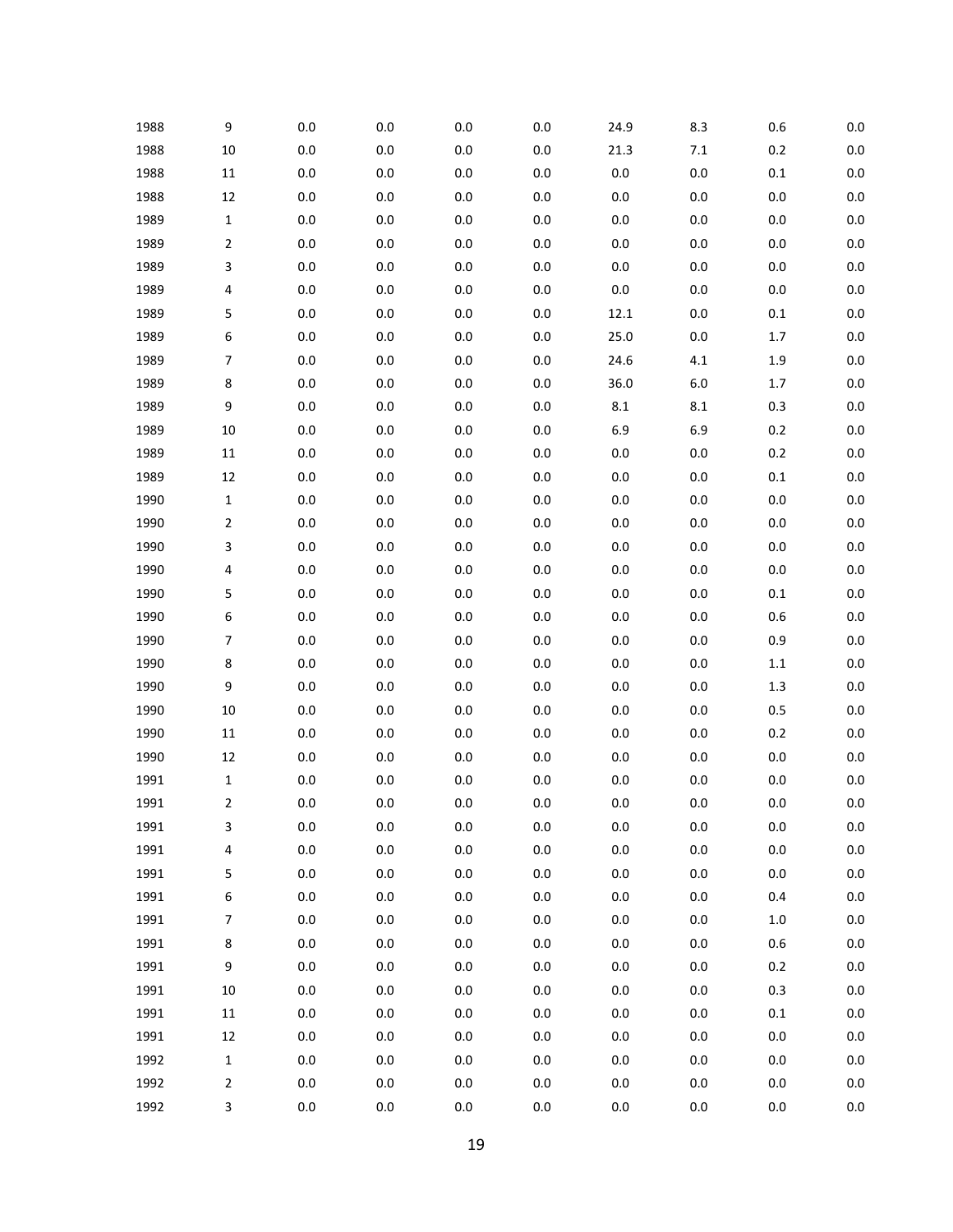| 1992 | 4              | $0.0\,$ | $0.0\,$ | 0.0     | 0.0     | $0.0\,$ | $0.0\,$ | 0.1     | 0.0     |
|------|----------------|---------|---------|---------|---------|---------|---------|---------|---------|
| 1992 | 5              | 0.0     | 0.0     | $0.0\,$ | 0.0     | $0.0\,$ | $0.0\,$ | $0.1\,$ | 0.0     |
| 1992 | 6              | $0.0\,$ | $0.0\,$ | 0.0     | 0.0     | $0.0\,$ | $0.0\,$ | 0.2     | 0.0     |
| 1992 | 7              | 0.0     | 0.0     | 0.0     | 0.0     | $0.0\,$ | $0.0\,$ | 0.5     | 0.0     |
| 1992 | 8              | 0.0     | $0.0\,$ | 0.0     | 0.0     | $0.0\,$ | $0.0\,$ | 0.3     | 0.0     |
| 1992 | 9              | 0.0     | 0.0     | 0.0     | 0.0     | $0.0\,$ | $0.0\,$ | 0.5     | 0.0     |
| 1992 | 10             | $0.0\,$ | $0.0\,$ | 0.0     | 0.0     | $0.0\,$ | $0.0\,$ | 0.5     | 0.0     |
| 1992 | $11\,$         | 0.0     | 0.0     | 0.0     | 0.0     | $0.0\,$ | $0.0\,$ | 0.4     | 0.0     |
| 1992 | 12             | $0.0\,$ | $0.0\,$ | 0.0     | 0.0     | $0.0\,$ | $0.0\,$ | $0.1\,$ | 0.0     |
| 1993 | $\mathbf{1}$   | 0.0     | 0.0     | 0.0     | 0.0     | $0.0\,$ | $0.0\,$ | $0.1\,$ | 0.0     |
| 1993 | $\mathbf 2$    | $0.0\,$ | $0.0\,$ | 0.0     | 0.0     | $0.0\,$ | $0.0\,$ | $0.1\,$ | 0.0     |
| 1993 | 3              | 0.0     | 0.0     | 0.0     | 0.0     | $0.0\,$ | $0.0\,$ | 0.0     | 0.0     |
| 1993 | 4              | $0.0\,$ | $0.0\,$ | 0.0     | $0.0\,$ | $0.0\,$ | 6.9     | $0.0\,$ | 0.0     |
| 1993 | 5              | 0.0     | 0.0     | 0.0     | 0.0     | $0.0\,$ | 1.2     | 0.0     | 0.0     |
| 1993 | 6              | $0.0\,$ | $0.0\,$ | 0.0     | 0.0     | $0.0\,$ | $2.4$   | 0.3     | 0.0     |
| 1993 | 7              | 0.0     | 0.0     | 0.0     | 0.0     | 24.3    | 7.7     | 0.3     | 0.0     |
| 1993 | 8              | $0.0\,$ | $0.0\,$ | 0.0     | $0.0\,$ | 35.5    | 11.2    | $1.2\,$ | 0.0     |
| 1993 | 9              | 0.0     | 0.0     | 0.0     | 0.0     | $5.2$   | $2.6$   | 0.5     | 0.0     |
| 1993 | 10             | $0.0\,$ | $0.0\,$ | 0.0     | 0.0     | $4.5\,$ | 2.3     | 3.2     | 0.0     |
| 1993 | $11\,$         | 0.0     | 0.0     | 0.0     | 0.0     | $0.0\,$ | $0.0\,$ | 0.2     | 0.0     |
| 1993 | 12             | $0.0\,$ | $0.0\,$ | 0.0     | 0.0     | $0.0\,$ | $0.0\,$ | $0.0\,$ | 0.0     |
| 1994 | $\mathbf{1}$   | 0.0     | 0.0     | 0.0     | 0.0     | $0.0\,$ | $0.0\,$ | $0.1\,$ | 0.0     |
| 1994 | $\mathbf 2$    | $0.0\,$ | $0.0\,$ | 0.0     | 0.0     | $0.0\,$ | $0.0\,$ | 0.0     | 0.0     |
| 1994 | 3              | 0.0     | 0.0     | 0.0     | 0.0     | $0.0\,$ | $0.0\,$ | 0.0     | 0.0     |
| 1994 | 4              | $0.0\,$ | $0.0\,$ | 0.0     | 0.0     | $0.0\,$ | $0.0\,$ | $0.0\,$ | 0.0     |
| 1994 | 5              | 0.0     | 0.0     | 0.0     | 0.0     | 4.6     | 6.9     | 0.2     | 0.0     |
| 1994 | 6              | $0.0\,$ | $0.0\,$ | 0.0     | 0.0     | 9.4     | 14.1    | $1.3\,$ | 0.0     |
| 1994 | 7              | 0.0     | 0.0     | 0.0     | 0.0     | 48.2    | 31.8    | 1.7     | 0.0     |
| 1994 | 8              | 0.0     | 0.0     | 0.0     | 0.0     | 70.5    | 46.6    | $1.2\,$ | 0.0     |
| 1994 | 9              | 0.0     | 0.0     | 0.0     | 0.0     | 58.0    | 17.9    | 0.6     | 0.0     |
| 1994 | $10\,$         | $0.0\,$ | $0.0\,$ | 0.0     | $0.0\,$ | 54.8    | 36.2    | 0.4     | $0.0\,$ |
| 1994 | $11\,$         | $0.0\,$ | $0.0\,$ | $0.0\,$ | $0.0\,$ | $0.0\,$ | $0.0\,$ | $0.1\,$ | $0.0\,$ |
| 1994 | 12             | $0.0\,$ | $0.0\,$ | 0.0     | $0.0\,$ | $0.0\,$ | $0.0\,$ | $0.0\,$ | $0.0\,$ |
| 1995 | $\mathbf 1$    | $0.0\,$ | 0.0     | 0.0     | 0.0     | $0.0\,$ | $0.0\,$ | 0.0     | 0.0     |
| 1995 | 2              | 0.0     | $0.0\,$ | 0.0     | $0.0\,$ | $0.0\,$ | $0.0\,$ | 0.2     | 0.0     |
| 1995 | 3              | $0.0\,$ | $0.0\,$ | $0.0\,$ | 0.0     | $0.0\,$ | $0.0\,$ | 0.0     | 0.0     |
| 1995 | 4              | $0.0\,$ | $0.0\,$ | 0.0     | $0.0\,$ | $0.0\,$ | $0.0\,$ | $0.0\,$ | $0.0\,$ |
| 1995 | 5              | $0.0\,$ | 0.0     | 0.0     | 0.0     | 9.9     | $0.0\,$ | $0.1\,$ | 0.0     |
| 1995 | 6              | $0.0\,$ | $0.0\,$ | 0.0     | $0.0\,$ | 20.4    | $0.0\,$ | 0.3     | 0.7     |
| 1995 | $\overline{7}$ | $0.0\,$ | $0.0\,$ | 0.0     | $0.0\,$ | 14.3    | 14.4    | 0.8     | $0.6\,$ |
| 1995 | 8              | $0.0\,$ | $0.0\,$ | 0.0     | $0.0\,$ | 21.0    | 21.1    | 0.9     | $0.4\,$ |
| 1995 | 9              | $0.0\,$ | $0.0\,$ | 0.0     | $0.0\,$ | 20.0    | 2.9     | 0.8     | $0.1\,$ |
| 1995 | $10\,$         | $0.0\,$ | $0.0\,$ | $0.0\,$ | $0.0\,$ | 17.2    | 2.5     | 0.3     | $0.2\,$ |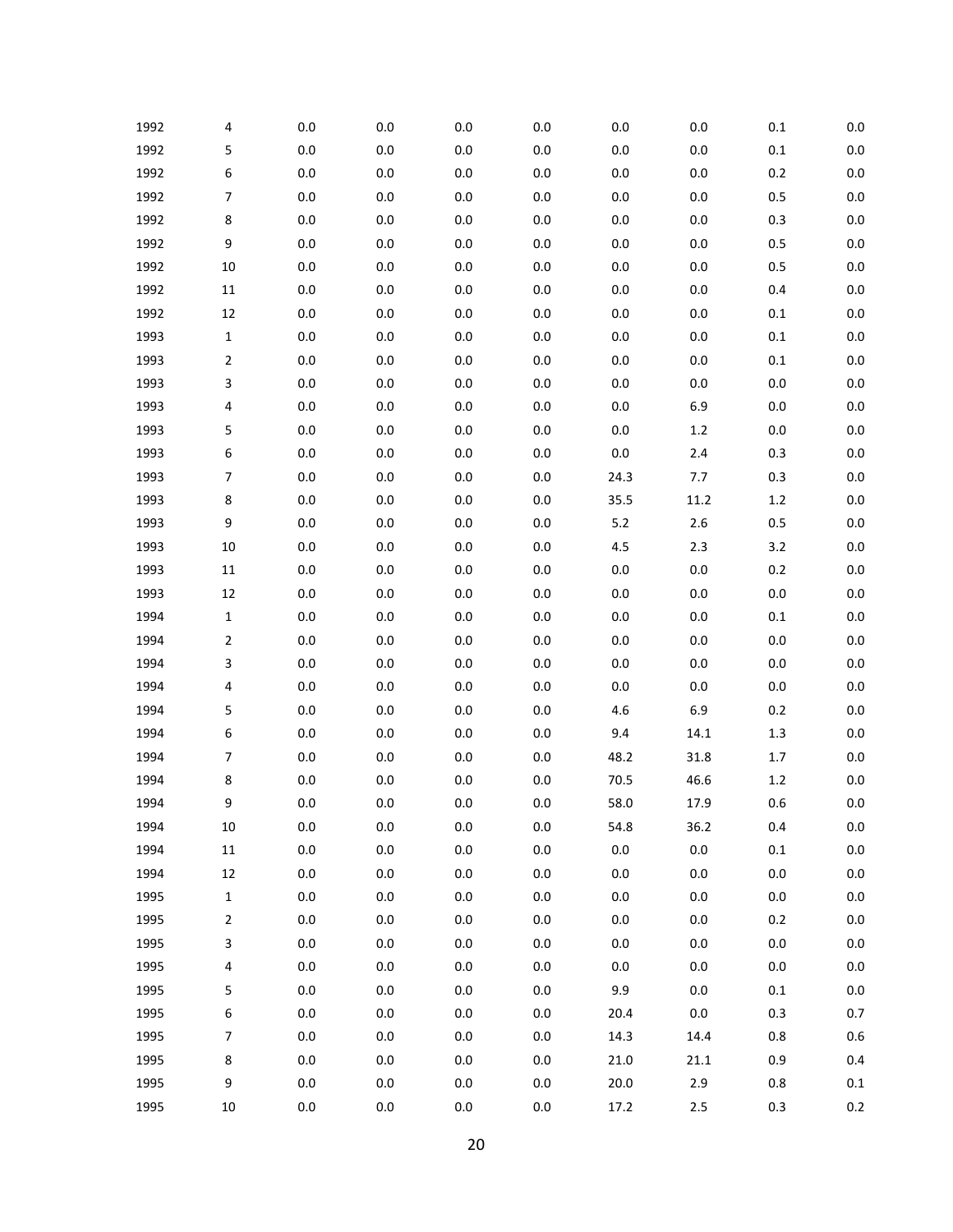| 1995 | 11               | 0.0     | 0.0     | 0.0     | $0.0\,$ | $0.0\,$ | 0.0     | $0.1\,$ | $0.1\,$ |
|------|------------------|---------|---------|---------|---------|---------|---------|---------|---------|
| 1995 | 12               | $0.0\,$ | $0.0\,$ | $0.0\,$ | $0.0\,$ | $0.0\,$ | $0.0\,$ | $0.1\,$ | 0.0     |
| 1996 | $\mathbf 1$      | 0.0     | $0.0\,$ | $0.0\,$ | $0.0\,$ | $0.0\,$ | $0.0\,$ | $0.0\,$ | 0.0     |
| 1996 | 2                | 0.0     | 0.0     | $0.0\,$ | 0.0     | $0.0\,$ | 0.0     | $0.0\,$ | 0.0     |
| 1996 | 3                | 0.0     | $0.0\,$ | $0.0\,$ | $0.0\,$ | $0.0\,$ | 0.0     | 0.2     | 0.0     |
| 1996 | 4                | $0.0\,$ | $0.0\,$ | $0.0\,$ | 0.0     | $0.0\,$ | 0.0     | $0.1\,$ | 0.0     |
| 1996 | 5                | 0.0     | $0.0\,$ | $0.0\,$ | $0.0\,$ | 0.9     | 0.0     | 0.3     | 0.0     |
| 1996 | 6                | 0.0     | 0.0     | $0.0\,$ | $0.0\,$ | $1.8\,$ | $0.0\,$ | $1.3$   | 0.2     |
| 1996 | $\overline{7}$   | $0.0\,$ | $0.0\,$ | $0.0\,$ | $0.0\,$ | $2.2\,$ | 12.2    | $1.1\,$ | $0.1\,$ |
| 1996 | 8                | $0.0\,$ | $0.0\,$ | $0.0\,$ | $0.0\,$ | 3.3     | 17.9    | 0.8     | 0.2     |
| 1996 | 9                | 0.0     | $0.0\,$ | $0.0\,$ | $0.0\,$ | 15.5    | 34.8    | $1.0\,$ | $0.7\,$ |
| 1996 | 10               | 0.0     | $0.0\,$ | $0.0\,$ | $0.0\,$ | 13.3    | 29.9    | $1.3$   | $0.1\,$ |
| 1996 | $11\,$           | $0.0\,$ | $0.0\,$ | $0.0\,$ | $0.0\,$ | $0.0\,$ | 2.3     | 0.2     | 0.0     |
| 1996 | 12               | $0.0\,$ | $0.0\,$ | $0.0\,$ | $0.0\,$ | $0.0\,$ | 2.3     | $0.0\,$ | 0.0     |
| 1997 | $\mathbf 1$      | 0.0     | $0.0\,$ | $0.0\,$ | $0.0\,$ | $0.0\,$ | 0.0     | $0.0\,$ | 0.0     |
| 1997 | 2                | 0.0     | $0.0\,$ | $0.0\,$ | $0.0\,$ | $0.0\,$ | 0.0     | $0.0\,$ | $0.0\,$ |
| 1997 | 3                | 0.0     | $0.0\,$ | $0.0\,$ | $0.0\,$ | $0.0\,$ | 0.0     | $0.0\,$ | $0.0\,$ |
| 1997 | 4                | $0.0\,$ | $0.0\,$ | $0.0\,$ | $0.0\,$ | $0.0\,$ | 0.0     | $0.0\,$ | 0.0     |
| 1997 | 5                | 0.0     | $0.0\,$ | $0.0\,$ | $0.0\,$ | 6.3     | 0.0     | 0.4     | 0.0     |
| 1997 | 6                | 0.0     | 0.0     | $0.0\,$ | $0.0\,$ | 13.1    | 0.0     | 3.7     | 0.0     |
| 1997 | $\overline{7}$   | 0.0     | $0.0\,$ | $0.0\,$ | $0.0\,$ | 21.8    | 22.1    | 0.4     | $0.8\,$ |
| 1997 | 8                | $0.0\,$ | $0.0\,$ | $0.0\,$ | $0.0\,$ | 31.9    | 32.4    | 0.7     | $0.1\,$ |
| 1997 | 9                | $0.0\,$ | $0.0\,$ | $0.0\,$ | $0.0\,$ | 4.4     | 4.4     | $1.2\,$ | 0.5     |
| 1997 | 10               | 0.0     | 0.0     | $0.0\,$ | $0.0\,$ | 3.8     | 3.8     | 0.4     | $0.1\,$ |
| 1997 | $11\,$           | 0.0     | $0.0\,$ | $0.0\,$ | $0.0\,$ | 4.3     | 4.3     | 0.7     | 0.0     |
| 1997 | 12               | 0.0     | $0.0\,$ | $0.0\,$ | 0.0     | $4.0$   | $4.0$   | $0.1\,$ | 0.0     |
| 1998 | $\mathbf 1$      | 0.0     | $0.0\,$ | $0.0\,$ | $0.0\,$ | $0.0\,$ | 0.0     | $0.2\,$ | 0.0     |
| 1998 | 2                | 0.0     | 0.0     | $0.0\,$ | $0.0\,$ | $0.0\,$ | 0.0     | $0.0\,$ | $0.0\,$ |
| 1998 | 3                | 0.0     | 0.0     | $0.0\,$ | 0.0     | $0.0\,$ | 0.0     | $0.0\,$ | $0.0\,$ |
| 1998 | 4                | 0.0     | $0.0\,$ | 0.0     | 0.0     | $0.0\,$ | 0.0     | $0.1\,$ | 0.0     |
| 1998 | 5                | $0.0\,$ | $0.0\,$ | $0.0\,$ | $0.0\,$ | $1.1\,$ | $0.0\,$ | $0.2\,$ | $0.1\,$ |
| 1998 | 6                | $0.0\,$ | 0.0     | $0.0\,$ | $0.0\,$ | $2.2\,$ | $0.0\,$ | 0.3     | 0.0     |
| 1998 | $\boldsymbol{7}$ | $0.0\,$ | $0.0\,$ | $0.0\,$ | $0.0\,$ | 4.3     | 8.7     | 0.4     | $0.1\,$ |
| 1998 | 8                | 0.0     | 0.0     | 0.0     | $0.0\,$ | 6.3     | 12.8    | 0.8     | $0.2\,$ |
| 1998 | 9                | $0.0\,$ | $0.0\,$ | $0.0\,$ | $0.0\,$ | 5.3     | 10.6    | 0.9     | $0.2\,$ |
| 1998 | 10               | $0.0\,$ | $0.0\,$ | $0.0\,$ | $0.0\,$ | 4.5     | 9.1     | 0.5     | $0.1\,$ |
| 1998 | $11\,$           | $0.0\,$ | $0.0\,$ | $0.0\,$ | $0.0\,$ | 4.8     | $2.4$   | 0.3     | $0.0\,$ |
| 1998 | 12               | $0.0\,$ | 0.0     | $0.0\,$ | $0.0\,$ | $4.5\,$ | $2.2$   | 0.3     | 0.0     |
| 1999 | $\mathbf 1$      | $0.0\,$ | $0.0\,$ | $0.0\,$ | $0.0\,$ | $0.0\,$ | $0.0\,$ | $0.2\,$ | $0.1\,$ |
| 1999 | 2                | $0.0\,$ | $0.0\,$ | $0.0\,$ | $0.0\,$ | $0.0\,$ | $0.0\,$ | $0.1\,$ | 0.0     |
| 1999 | 3                | 0.0     | $0.0\,$ | $0.0\,$ | $0.0\,$ | $0.0\,$ | $0.0\,$ | $0.0\,$ | $0.0\,$ |
| 1999 | 4                | $0.0\,$ | $0.0\,$ | $0.0\,$ | $0.0\,$ | $0.0\,$ | 0.0     | $0.0\,$ | 0.0     |
| 1999 | 5                | $0.0\,$ | $0.0\,$ | $0.0\,$ | $0.0\,$ | $2.6\,$ | $7.1\,$ | $0.0\,$ | $0.0\,$ |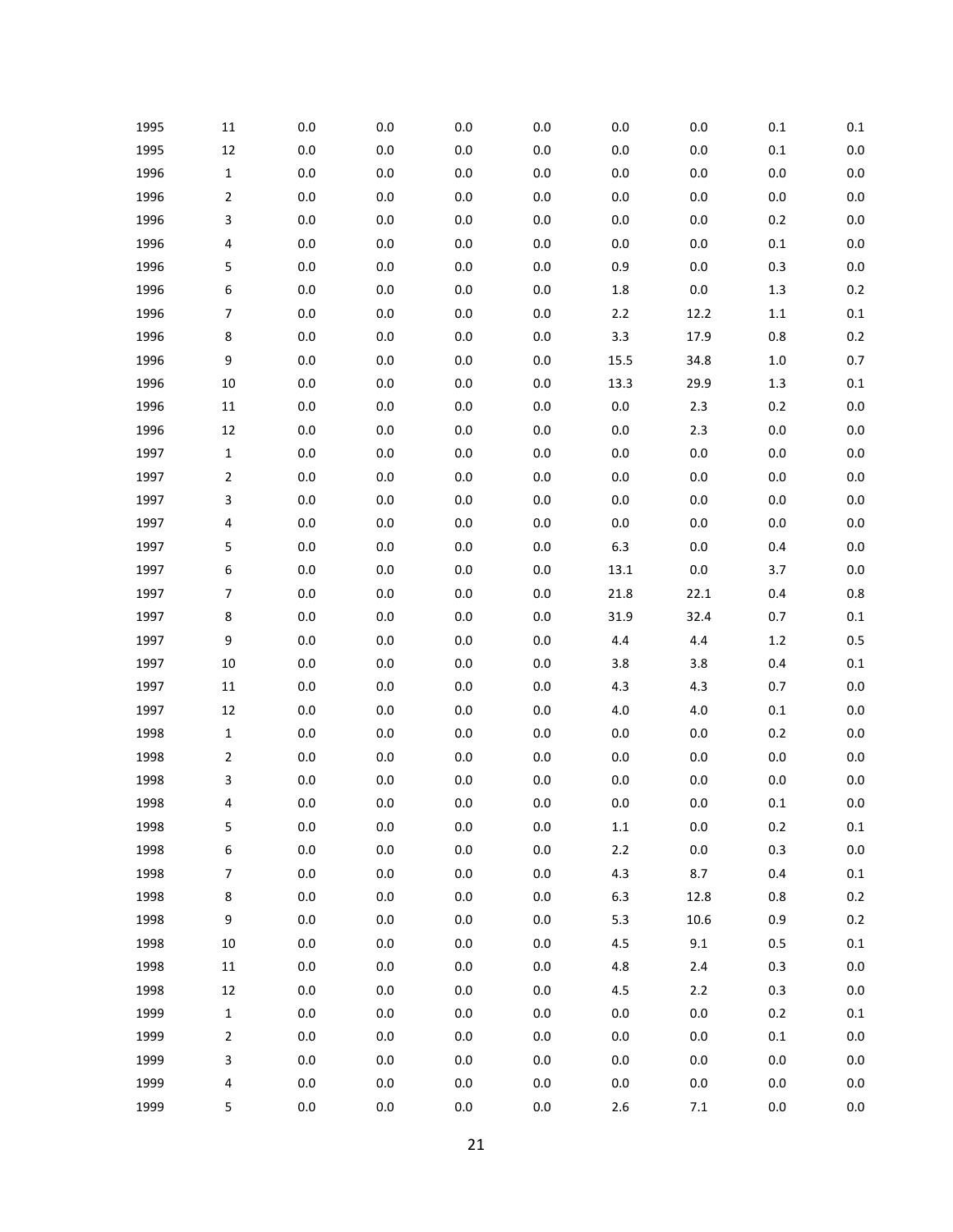| 1999 | 6              | 0.0     | 0.0     | 0.0     | 0.0     | 5.4      | 5.5     | $0.1\,$ | $0.1\,$ |
|------|----------------|---------|---------|---------|---------|----------|---------|---------|---------|
| 1999 | $\overline{7}$ | 0.0     | 0.0     | $0.0\,$ | 0.0     | $5.2$    | 3.9     | 0.5     | 0.1     |
| 1999 | 8              | $0.0\,$ | $0.0\,$ | $0.0\,$ | $0.0\,$ | 7.7      | 5.7     | 0.4     | $0.1\,$ |
| 1999 | 9              | 0.0     | 0.0     | 0.0     | 0.0     | $0.0\,$  | 1.6     | 0.3     | 0.1     |
| 1999 | 10             | $0.0\,$ | $0.0\,$ | $0.0\,$ | $0.0\,$ | $0.0\,$  | 1.4     | $0.1\,$ | $0.1\,$ |
| 1999 | 11             | 0.0     | 0.0     | $0.0\,$ | 0.0     | $0.0\,$  | 1.2     | $0.1\,$ | $0.0\,$ |
| 1999 | 12             | $0.0\,$ | $0.0\,$ | $0.0\,$ | $0.0\,$ | $0.0\,$  | $1.1\,$ | $0.0\,$ | $0.0\,$ |
| 2000 | $\mathbf 1$    | $0.0\,$ | 0.0     | $0.0\,$ | 0.0     | $0.0\,$  | 0.0     | $0.0\,$ | 0.4     |
| 2000 | $\overline{2}$ | $0.0\,$ | $0.0\,$ | $0.0\,$ | $0.0\,$ | $0.0\,$  | 0.0     | $0.0\,$ | $0.0\,$ |
| 2000 | 3              | 0.0     | 0.0     | $0.0\,$ | 0.0     | $0.0\,$  | 0.0     | $0.0\,$ | $0.0\,$ |
| 2000 | 4              | $0.0\,$ | $0.0\,$ | $0.0\,$ | $0.0\,$ | $0.0\,$  | 0.0     | $0.0\,$ | $0.0\,$ |
| 2000 | 5              | 0.0     | 0.0     | $0.0\,$ | 0.0     | $4.0$    | $2.0$   | $0.0\,$ | 0.2     |
| 2000 | 6              | $0.0\,$ | $0.0\,$ | $0.0\,$ | 0.0     | $8.1\,$  | $4.1\,$ | $0.1\,$ | $0.1\,$ |
| 2000 | $\overline{7}$ | 0.0     | 0.0     | 0.0     | 0.0     | $0.0\,$  | 0.0     | 0.5     | $0.2\,$ |
| 2000 | 8              | 0.0     | $0.0\,$ | $0.0\,$ | $0.0\,$ | $0.0\,$  | 0.0     | 0.5     | 0.1     |
| 2000 | 9              | 0.0     | 0.0     | 0.0     | 0.0     | 17.1     | 12.8    | 0.5     | 0.1     |
| 2000 | 10             | $0.0\,$ | $0.0\,$ | $0.0\,$ | 0.0     | 14.7     | 11.0    | 0.4     | $0.1\,$ |
| 2000 | 11             | 0.0     | 0.0     | 0.0     | 0.0     | $0.0\,$  | 8.0     | $0.0\,$ | 0.8     |
| 2000 | 12             | $0.0\,$ | $0.0\,$ | $0.0\,$ | $0.0\,$ | $0.0\,$  | 7.4     | $0.1\,$ | $0.0\,$ |
| 2001 | 1              | 0.0     | 0.0     | 0.0     | 0.0     | $0.0\,$  | 0.0     | $0.0\,$ | 0.0     |
| 2001 | $\overline{2}$ | $0.0\,$ | $0.0\,$ | $0.0\,$ | $0.0\,$ | $0.0\,$  | 0.0     | $0.0\,$ | $0.0\,$ |
| 2001 | 3              | 0.0     | 0.0     | 0.0     | 0.0     | $0.0\,$  | 0.0     | $0.0\,$ | $0.0\,$ |
| 2001 | 4              | $0.0\,$ | $0.0\,$ | $0.0\,$ | $0.0\,$ | $0.0\,$  | 0.0     | $0.0\,$ | $1.0\,$ |
| 2001 | 5              | 0.0     | 0.0     | $0.0\,$ | 0.0     | $0.0\,$  | 0.0     | 0.3     | 0.0     |
| 2001 | 6              | $0.0\,$ | $0.0\,$ | $0.0\,$ | $0.0\,$ | $0.0\,$  | 0.0     | 0.6     | $0.1\,$ |
| 2001 | 7              | 0.0     | 0.0     | 0.0     | 0.0     | 29.6     | $5.0$   | 0.8     | 0.7     |
| 2001 | 8              | $0.0\,$ | $0.0\,$ | $0.0\,$ | $0.0\,$ | 43.3     | 7.2     | 1.4     | 0.5     |
| 2001 | 9              | 0.0     | 0.0     | $0.0\,$ | 0.0     | 9.8      | 59.0    | 2.4     | 0.4     |
| 2001 | 10             | $0.0\,$ | $0.0\,$ | $0.0\,$ | 0.0     | 8.4      | 50.7    | 0.4     | $0.1\,$ |
| 2001 | 11             | 0.0     | 0.0     | 0.0     | 0.0     | $4.0$    | 0.0     | $0.0\,$ | 0.0     |
| 2001 | 12             | $0.0\,$ | $0.0\,$ | $0.0\,$ | $0.0\,$ | 3.7      | 0.0     | $0.0\,$ | $0.0\,$ |
| 2002 | $\mathbf 1$    | $0.0\,$ | $0.0\,$ | $0.0\,$ | $0.0\,$ | $0.0\,$  | $0.0\,$ | $0.0\,$ | $0.0\,$ |
| 2002 | $\overline{2}$ | $0.0\,$ | $0.0\,$ | $0.0\,$ | $0.0\,$ | $0.0\,$  | $0.0\,$ | $0.0\,$ | $0.0\,$ |
| 2002 | 3              | $0.0\,$ | $0.0\,$ | 0.0     | $0.0\,$ | $0.0\,$  | 0.0     | $0.0\,$ | 0.0     |
| 2002 | 4              | 0.0     | 0.0     | $0.0\,$ | $0.0\,$ | $0.0\,$  | $0.0\,$ | $0.0\,$ | $0.0\,$ |
| 2002 | 5              | $0.0\,$ | $0.0\,$ | $0.0\,$ | $0.0\,$ | 5.2      | $0.0\,$ | $0.1\,$ | 0.0     |
| 2002 | 6              | $0.0\,$ | $0.0\,$ | $0.0\,$ | $0.0\,$ | 10.7     | $0.0\,$ | $1.0\,$ | 0.9     |
| 2002 | $\overline{7}$ | 0.0     | 0.0     | 0.0     | $0.0\,$ | 28.0     | 31.2    | $1.6\,$ | 0.8     |
| 2002 | 8              | $0.0\,$ | $0.0\,$ | $0.0\,$ | $0.0\,$ | 41.0     | 45.7    | 0.8     | 0.2     |
| 2002 | 9              | 0.0     | $0.0\,$ | $0.0\,$ | $0.0\,$ | 12.9     | 28.9    | 0.4     | 0.4     |
| 2002 | $10\,$         | $0.0\,$ | $0.0\,$ | $0.0\,$ | $0.0\,$ | $11.1\,$ | 24.8    | 0.3     | $0.0\,$ |
| 2002 | $11\,$         | $0.0\,$ | $0.0\,$ | $0.0\,$ | $0.0\,$ | $0.0\,$  | $0.0\,$ | $0.0\,$ | $0.0\,$ |
| 2002 | 12             | $0.0\,$ | $0.0\,$ | $0.0\,$ | $0.0\,$ | $0.0\,$  | 0.0     | 0.0     | $0.0\,$ |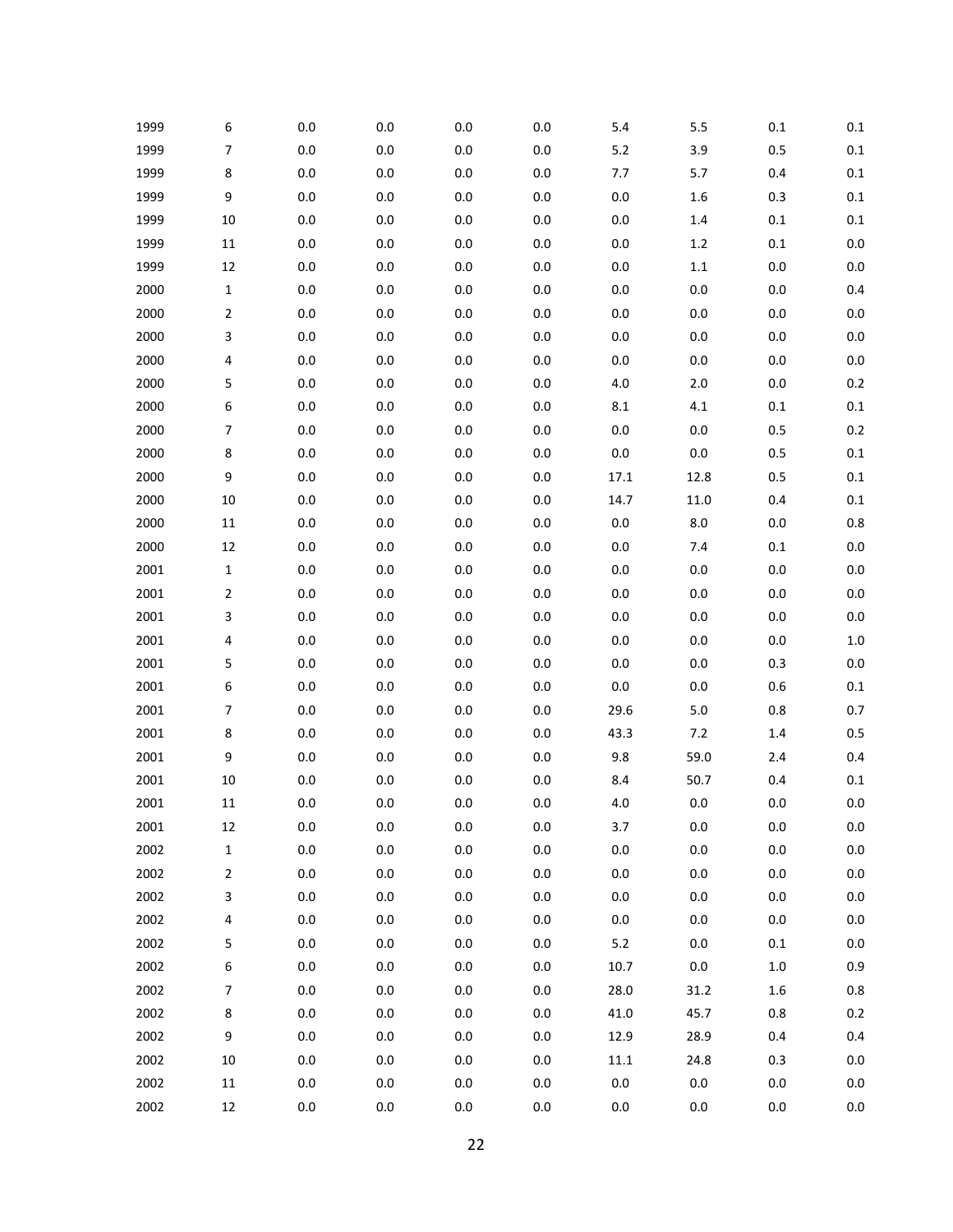| 2003 | 1              | 0.0     | 0.0     | 0.0     | 0.0     | 0.0     | 0.0     | 0.0     | 0.0     |
|------|----------------|---------|---------|---------|---------|---------|---------|---------|---------|
| 2003 | 2              | $0.0\,$ | 0.0     | 0.0     | 0.0     | $0.0\,$ | $0.0\,$ | $0.0\,$ | $0.0\,$ |
| 2003 | 3              | $0.0\,$ | $0.0\,$ | 0.0     | 0.0     | $0.0\,$ | $0.0\,$ | $0.0\,$ | 0.0     |
| 2003 | 4              | 0.0     | 0.0     | 0.0     | 0.0     | $0.0\,$ | $0.0\,$ | $0.0\,$ | 0.0     |
| 2003 | 5              | $0.0\,$ | $0.0\,$ | $0.0\,$ | 0.0     | $4.5\,$ | 5.9     | $0.0\,$ | 0.0     |
| 2003 | 6              | 0.0     | $0.0\,$ | 0.0     | 0.0     | 9.2     | 12.2    | $0.1\,$ | 0.0     |
| 2003 | 7              | $0.0\,$ | $0.0\,$ | 0.0     | 0.0     | 12.2    | $8.8\,$ | 0.5     | 0.1     |
| 2003 | 8              | 0.0     | 0.0     | 0.0     | 0.0     | 17.8    | 12.8    | 0.5     | 0.1     |
| 2003 | 9              | $0.0\,$ | $0.0\,$ | $0.0\,$ | 0.0     | 16.8    | 14.5    | 0.5     | 0.1     |
| 2003 | 10             | 0.0     | $0.0\,$ | 0.0     | 0.0     | 14.5    | 12.4    | 0.5     | 0.1     |
| 2003 | $11\,$         | $0.0\,$ | $0.0\,$ | 0.0     | 0.0     | $0.0\,$ | 0.0     | $0.1\,$ | 0.0     |
| 2003 | 12             | 0.0     | $0.0\,$ | 0.0     | 0.0     | $0.0\,$ | $0.0\,$ | $0.0\,$ | 0.0     |
| 2004 | 1              | $0.0\,$ | $0.0\,$ | $0.0\,$ | 0.0     | $0.0\,$ | $0.0\,$ | $0.1\,$ | 0.0     |
| 2004 | 2              | 0.0     | $0.0\,$ | 0.0     | 0.0     | $0.0\,$ | $0.1\,$ | $0.0\,$ | 0.0     |
| 2004 | 3              | $0.0\,$ | $0.0\,$ | 0.0     | 0.0     | $0.0\,$ | $0.0\,$ | $0.0\,$ | 0.0     |
| 2004 | 4              | 0.0     | 0.0     | 0.0     | 0.0     | $0.0\,$ | $0.0\,$ | $0.0\,$ | 0.0     |
| 2004 | 5              | $0.0\,$ | $0.0\,$ | $0.0\,$ | 0.0     | $0.8\,$ | 0.3     | $0.1\,$ | 0.0     |
| 2004 | 6              | 0.0     | 0.0     | 0.0     | 0.0     | 4.5     | 4.1     | 0.5     | 0.2     |
| 2004 | 7              | $0.0\,$ | $0.0\,$ | 0.0     | 0.0     | $4.5\,$ | 3.6     | 3.6     | 0.5     |
| 2004 | 8              | 0.0     | 0.0     | 0.0     | 0.0     | 44.9    | 65.1    | 0.8     | 0.3     |
| 2004 | 9              | $0.0\,$ | $0.0\,$ | $0.0\,$ | 0.0     | $1.0\,$ | 4.5     | 0.3     | 0.1     |
| 2004 | 10             | 0.0     | 0.0     | 0.0     | 0.0     | $1.6\,$ | 18.3    | 0.4     | 0.2     |
| 2004 | $11\,$         | $0.0\,$ | $0.0\,$ | 0.0     | 0.0     | $0.0\,$ | $0.0\,$ | $0.1\,$ | 0.1     |
| 2004 | 12             | 0.0     | 0.0     | 0.0     | 0.0     | $0.0\,$ | 0.2     | $0.0\,$ | 0.0     |
| 2005 | 1              | $0.0\,$ | $0.0\,$ | $0.0\,$ | 0.0     | $0.0\,$ | $0.1\,$ | $0.0\,$ | 0.0     |
| 2005 | 2              | 0.0     | 0.0     | 0.0     | 0.0     | $0.0\,$ | $0.0\,$ | $0.0\,$ | 0.0     |
| 2005 | 3              | $0.0\,$ | $0.0\,$ | 0.0     | 0.0     | $0.0\,$ | $0.0\,$ | $0.0\,$ | 0.0     |
| 2005 | 4              | 0.0     | $0.0\,$ | 0.0     | 0.0     | 0.0     | $0.0\,$ | $0.0\,$ | 0.0     |
| 2005 | 5              | $0.0\,$ | 0.0     | 0.0     | 0.0     | 1.7     | 0.4     | 0.2     | $0.0\,$ |
| 2005 | 6              | 0.0     | 0.0     | 0.0     | 0.0     | $1.8\,$ | 4.3     | 0.4     | 0.1     |
| 2005 | $\overline{7}$ | 0.0     | $0.0\,$ | $0.0\,$ | $0.0\,$ | 9.6     | 10.4    | 0.9     | $0.2\,$ |
| 2005 | 8              | 0.0     | $0.0\,$ | $0.0\,$ | 0.0     | 4.7     | 3.9     | $0.6\,$ | $0.0\,$ |
| 2005 | 9              | $0.0\,$ | $0.0\,$ | $0.0\,$ | $0.0\,$ | $3.5\,$ | 3.6     | $0.6\,$ | 0.4     |
| 2005 | $10\,$         | $0.0\,$ | $0.0\,$ | $0.0\,$ | 0.0     | $2.3$   | 5.8     | 0.3     | 0.0     |
| 2005 | $11\,$         | $0.0\,$ | $0.0\,$ | $0.0\,$ | $0.0\,$ | $0.1\,$ | $1.6\,$ | $0.1\,$ | $0.0\,$ |
| 2005 | 12             | $0.0\,$ | $0.0\,$ | $0.0\,$ | $0.0\,$ | $0.5\,$ | $0.0\,$ | $0.0\,$ | 0.0     |
| 2006 | 1              | $0.0\,$ | $0.0\,$ | $0.0\,$ | $0.0\,$ | $0.0\,$ | $0.0\,$ | $0.0\,$ | $0.0\,$ |
| 2006 | 2              | $0.0\,$ | $0.0\,$ | $0.0\,$ | 0.0     | $0.0\,$ | $0.0\,$ | $0.0\,$ | 0.0     |
| 2006 | 3              | $0.0\,$ | $0.0\,$ | $0.0\,$ | $0.0\,$ | $0.0\,$ | $0.0\,$ | $0.0\,$ | $0.0\,$ |
| 2006 | 4              | $0.0\,$ | $0.0\,$ | $0.0\,$ | $0.0\,$ | $0.0\,$ | $0.0\,$ | $0.0\,$ | 0.0     |
| 2006 | 5              | $0.0\,$ | $0.0\,$ | $0.0\,$ | $0.0\,$ | $5.1\,$ | $0.0\,$ | 0.5     | $0.2\,$ |
| 2006 | 6              | $0.0\,$ | $0.0\,$ | $0.0\,$ | $0.0\,$ | $6.3\,$ | 4.6     | 0.7     | $0.5\,$ |
| 2006 | $\overline{7}$ | $0.0\,$ | $0.0\,$ | $0.0\,$ | $0.0\,$ | 7.1     | 9.5     | $1.0\,$ | 0.6     |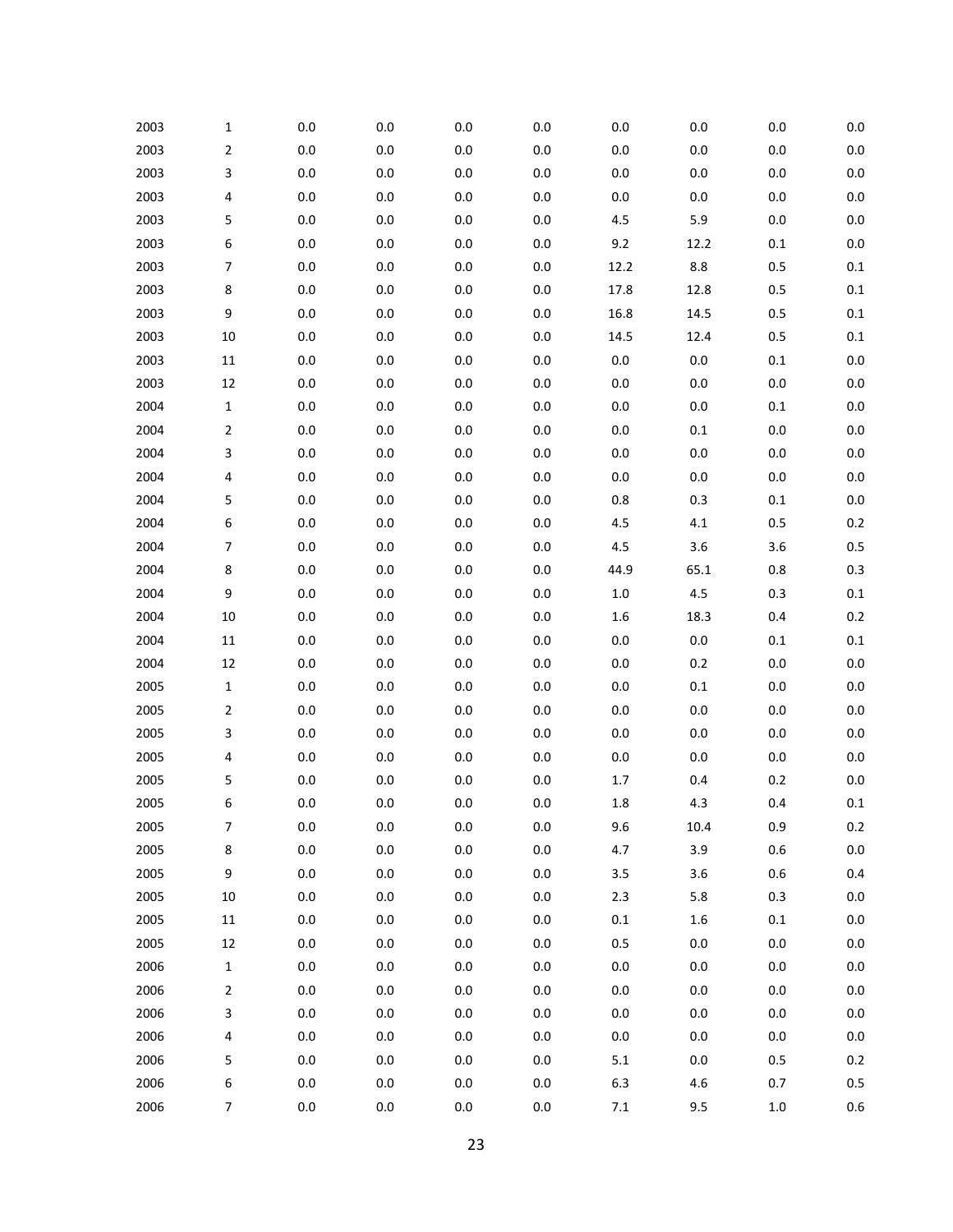| 2006 | 8              | 0.0     | 0.0     | 0.0     | 0.0     | $2.2$   | 5.6     | 1.0     | 0.2     |
|------|----------------|---------|---------|---------|---------|---------|---------|---------|---------|
| 2006 | 9              | $0.0\,$ | $0.0\,$ | 0.0     | 0.0     | $4.1\,$ | 8.4     | $0.8\,$ | 0.2     |
| 2006 | 10             | 0.0     | $0.0\,$ | 0.0     | 0.0     | 3.1     | $2.5$   | 0.3     | 0.1     |
| 2006 | $11\,$         | 0.0     | 0.0     | 0.0     | 0.0     | $0.2\,$ | $2.5$   | $0.2\,$ | 0.1     |
| 2006 | 12             | $0.0\,$ | $0.0\,$ | $0.0\,$ | $0.0\,$ | $0.5\,$ | $0.1\,$ | $0.1\,$ | 0.3     |
| 2007 | $\mathbf 1$    | $0.0\,$ | $0.0\,$ | $0.0\,$ | 0.0     | $0.0\,$ | 0.0     | $0.0\,$ | 0.0     |
| 2007 | $\overline{2}$ | 0.0     | $0.0\,$ | 0.0     | 0.0     | $0.0\,$ | $0.1\,$ | $0.0\,$ | $0.0\,$ |
| 2007 | 3              | 0.0     | 0.0     | $0.0\,$ | 0.0     | $0.0\,$ | 0.0     | $0.0\,$ | 0.0     |
| 2007 | 4              | $0.0\,$ | $0.0\,$ | $0.0\,$ | $0.0\,$ | $0.0\,$ | 0.0     | $0.0\,$ | $0.0\,$ |
| 2007 | 5              | 0.0     | $0.0\,$ | $0.0\,$ | 0.0     | $1.4\,$ | $2.2\,$ | $0.2\,$ | 0.1     |
| 2007 | 6              | 0.0     | $0.0\,$ | 0.0     | $0.0\,$ | 3.0     | 9.9     | 0.5     | 0.2     |
| 2007 | 7              | 0.0     | 0.0     | $0.0\,$ | 0.0     | 4.0     | 2.9     | 0.8     | 0.4     |
| 2007 | 8              | $0.0\,$ | $0.0\,$ | $0.0\,$ | $0.0\,$ | $4.1\,$ | 7.8     | 0.7     | 0.4     |
| 2007 | 9              | 0.0     | 0.0     | $0.0\,$ | 0.0     | 0.4     | 2.9     | 0.4     | 0.1     |
| 2007 | 10             | 0.0     | $0.0\,$ | 0.0     | $0.0\,$ | $0.5\,$ | 2.3     | $0.1\,$ | $0.1\,$ |
| 2007 | 11             | $0.0\,$ | 0.0     | $0.0\,$ | 0.0     | 0.3     | $0.2\,$ | $0.0\,$ | 0.0     |
| 2007 | 12             | $0.0\,$ | $0.0\,$ | $0.0\,$ | $0.0\,$ | $0.0\,$ | 0.0     | $0.0\,$ | $0.0\,$ |
| 2008 | $\mathbf 1$    | $0.0\,$ | 0.0     | $0.0\,$ | 0.0     | $0.0\,$ | 0.0     | $0.0\,$ | 0.0     |
| 2008 | $\overline{2}$ | 0.0     | $0.0\,$ | 0.0     | $0.0\,$ | $0.0\,$ | 0.0     | $0.0\,$ | 0.0     |
| 2008 | 3              | 0.0     | 0.0     | 0.0     | 0.0     | $0.0\,$ | 0.0     | $0.0\,$ | 0.0     |
| 2008 | 4              | $0.0\,$ | $0.0\,$ | $0.0\,$ | $0.0\,$ | $0.0\,$ | 0.0     | $0.2\,$ | $0.0\,$ |
| 2008 | 5              | 0.0     | 0.0     | $0.0\,$ | 0.0     | $0.2\,$ | $1.1\,$ | $0.0\,$ | $0.1\,$ |
| 2008 | 6              | 0.0     | $0.0\,$ | 0.0     | 0.0     | $1.7\,$ | 3.3     | 0.6     | 0.4     |
| 2008 | 7              | 0.0     | 0.0     | 0.0     | 0.0     | 1.8     | 3.7     | 0.7     | 2.6     |
| 2008 | 8              | $0.0\,$ | $0.0\,$ | $0.0\,$ | $0.0\,$ | 1.1     | 4.6     | 0.7     | 0.9     |
| 2008 | 9              | 0.0     | 0.0     | 0.0     | 0.0     | 1.7     | 5.6     | $1.5\,$ | 0.2     |
| 2008 | 10             | $0.0\,$ | $0.0\,$ | 0.0     | 0.0     | $1.3\,$ | $7.1\,$ | $0.1\,$ | 0.1     |
| 2008 | 11             | 0.0     | 0.0     | 0.0     | 0.0     | $0.0\,$ | 4.0     | $0.0\,$ | 0.1     |
| 2008 | 12             | $0.0\,$ | $0.0\,$ | $0.0\,$ | 0.0     | $0.0\,$ | 0.0     | $0.0\,$ | $0.0\,$ |
| 2009 | $\mathbf 1$    | $0.0\,$ | $0.0\,$ | 0.0     | 0.0     | $0.0\,$ | 0.0     | $0.0\,$ | 0.0     |
| 2009 | 2              | $0.0\,$ | $0.0\,$ | $0.0\,$ | $0.0\,$ | $0.0\,$ | 0.0     | $0.0\,$ | $0.0\,$ |
| 2009 | 3              | 0.0     | 0.0     | 0.0     | $0.0\,$ | $0.0\,$ | $0.0\,$ | $0.0\,$ | 0.0     |
| 2009 | 4              | $0.0\,$ | $0.0\,$ | 0.0     | $0.0\,$ | $0.0\,$ | $0.0\,$ | $0.0\,$ | $0.0\,$ |
| 2009 | 5              | 0.0     | 0.0     | $0.0\,$ | $0.0\,$ | $1.0\,$ | $0.2\,$ | $1.3\,$ | $0.2\,$ |
| 2009 | 6              | $0.0\,$ | $0.0\,$ | $0.0\,$ | $0.0\,$ | $1.5\,$ | $1.7\,$ | $0.1\,$ | $0.8\,$ |
| 2009 | 7              | $0.0\,$ | $0.0\,$ | $0.0\,$ | $0.0\,$ | 2.9     | 8.4     | $0.2\,$ | 0.9     |
| 2009 | 8              | $0.0\,$ | $0.0\,$ | 0.0     | $0.0\,$ | 3.1     | $5.3$   | 0.2     | $2.1\,$ |
| 2009 | 9              | 0.0     | 0.0     | $0.0\,$ | $0.0\,$ | $1.5\,$ | $1.0\,$ | $0.2\,$ | 0.3     |
| 2009 | 10             | $0.0\,$ | $0.0\,$ | $0.0\,$ | $0.0\,$ | $1.3\,$ | $1.2\,$ | $0.1\,$ | $0.2\,$ |
| 2009 | $11\,$         | $0.0\,$ | $0.0\,$ | $0.0\,$ | $0.0\,$ | $0.1\,$ | 0.0     | $0.0\,$ | $0.1\,$ |
| 2009 | $12\,$         | $0.0\,$ | $0.0\,$ | 0.0     | $0.0\,$ | $0.0\,$ | $0.1\,$ | $0.0\,$ | $0.0\,$ |
| 2010 | $\mathbf 1$    | $0.0\,$ | $0.0\,$ | $0.0\,$ | $0.0\,$ | $0.0\,$ | 0.0     | $0.0\,$ | $0.1\,$ |
| 2010 | $\mathbf{2}$   | $0.0\,$ | $0.0\,$ | $0.0\,$ | $0.0\,$ | $0.0\,$ | $0.3\,$ | $0.0\,$ | $0.0\,$ |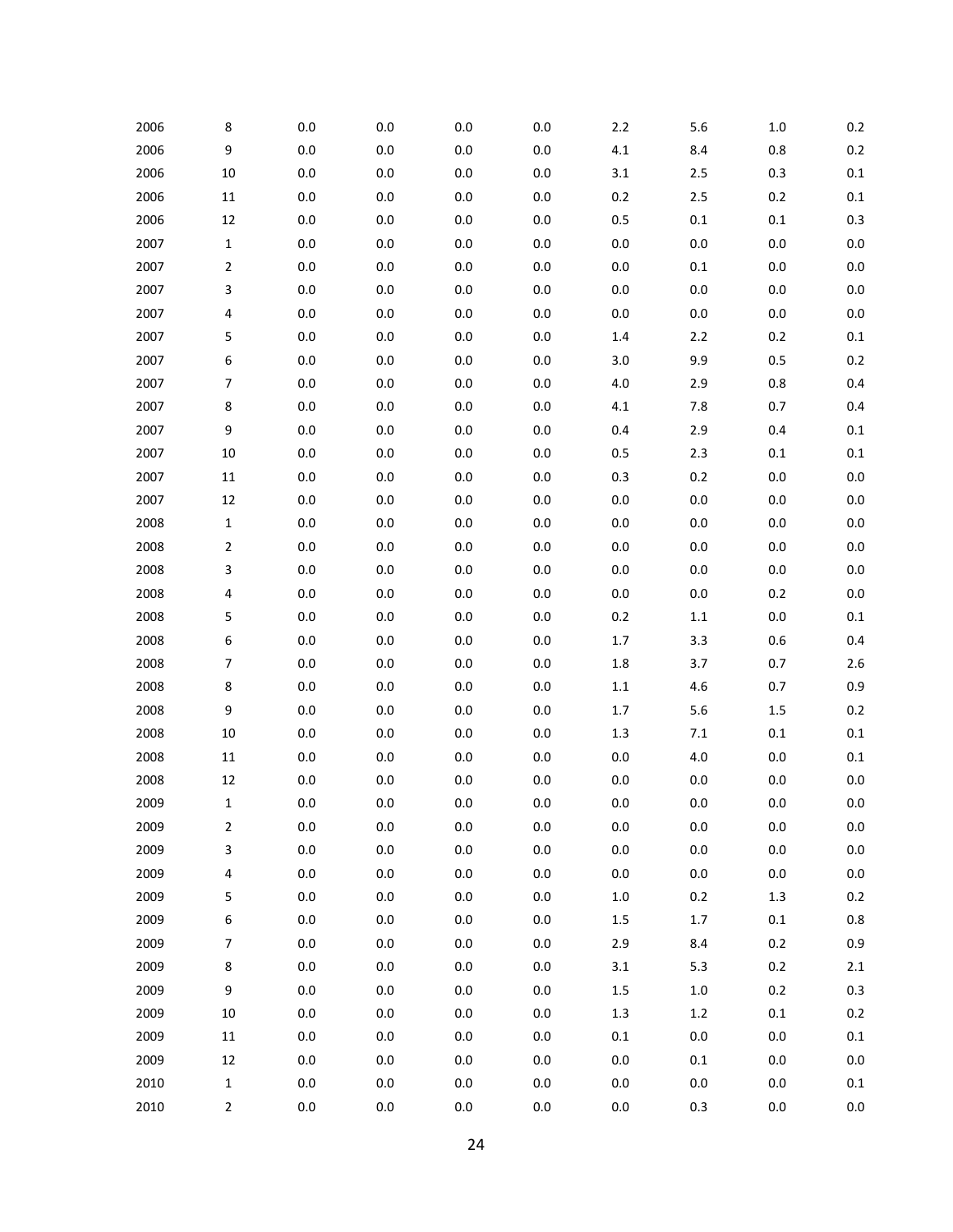| 2010 | 3                        | $0.0\,$ | $0.0\,$ | 0.0     | 0.0     | $0.0\,$ | $0.1\,$ | 0.0     | 0.0     |
|------|--------------------------|---------|---------|---------|---------|---------|---------|---------|---------|
| 2010 | 4                        | $0.0\,$ | 0.0     | $0.0\,$ | 0.0     | $0.0\,$ | $0.0\,$ | 0.0     | 0.0     |
| 2010 | 5                        | $0.0\,$ | $0.0\,$ | 0.0     | 0.0     | $1.1\,$ | $0.0\,$ | 0.0     | 0.3     |
| 2010 | 6                        | 0.0     | 0.0     | $0.0\,$ | 0.0     | 4.8     | 2.0     | 0.2     | 1.6     |
| 2010 | $\overline{7}$           | $0.0\,$ | $0.0\,$ | 0.0     | $0.0\,$ | $0.1\,$ | $2.1\,$ | 0.3     | $1.2$   |
| 2010 | 8                        | 0.0     | 0.0     | 0.0     | 0.0     | $0.1\,$ | 0.7     | 0.2     | 0.3     |
| 2010 | 9                        | $0.0\,$ | $0.0\,$ | 0.0     | 0.0     | $0.0\,$ | $0.2\,$ | $0.1\,$ | $0.4\,$ |
| 2010 | 10                       | 0.0     | 0.0     | 0.0     | 0.0     | 0.6     | 3.0     | $0.1\,$ | 0.4     |
| 2010 | $11\,$                   | $0.0\,$ | $0.0\,$ | 0.0     | $0.0\,$ | $0.0\,$ | $0.0\,$ | $0.0\,$ | 0.0     |
| 2010 | 12                       | 0.0     | 0.0     | 0.0     | 0.0     | $0.0\,$ | $0.0\,$ | 0.0     | 0.0     |
| 2011 | $\mathbf{1}$             | $0.0\,$ | $0.0\,$ | 0.0     | 0.0     | $0.0\,$ | $0.0\,$ | 0.0     | 0.0     |
| 2011 | $\overline{2}$           | $0.0\,$ | 0.0     | 0.0     | 0.0     | $0.0\,$ | $0.0\,$ | 0.0     | 0.0     |
| 2011 | 3                        | $0.0\,$ | $0.0\,$ | 0.0     | $0.0\,$ | $0.0\,$ | $0.0\,$ | $0.0\,$ | 0.0     |
| 2011 | 4                        | $0.0\,$ | 0.0     | 0.0     | 0.0     | $0.0\,$ | $0.0\,$ | 0.0     | 0.0     |
| 2011 | 5                        | $0.0\,$ | $0.0\,$ | 0.0     | 0.0     | $0.3\,$ | 0.4     | $0.1\,$ | 0.1     |
| 2011 | 6                        | $0.0\,$ | 0.0     | 0.0     | 0.0     | 0.7     | $1.0\,$ | 0.3     | 0.8     |
| 2011 | 7                        | $0.0\,$ | $0.0\,$ | 0.0     | $0.0\,$ | 3.2     | $1.4\,$ | 0.5     | 2.8     |
| 2011 | 8                        | $0.0\,$ | 0.0     | 0.0     | 0.0     | 0.9     | 0.8     | $0.1\,$ | 0.4     |
| 2011 | 9                        | $0.0\,$ | $0.0\,$ | 0.0     | 0.0     | 0.7     | 0.2     | 0.2     | 0.3     |
| 2011 | 10                       | $0.0\,$ | 0.0     | 0.0     | 0.0     | $0.0\,$ | $0.0\,$ | 0.0     | 0.1     |
| 2011 | $11\,$                   | $0.0\,$ | $0.0\,$ | 0.0     | $0.0\,$ | $0.0\,$ | $0.0\,$ | $0.0\,$ | 0.0     |
| 2011 | 12                       | 0.0     | 0.0     | 0.0     | 0.0     | $0.0\,$ | $0.0\,$ | $0.1\,$ | 0.0     |
| 2012 | $\mathbf{1}$             | $0.0\,$ | $0.0\,$ | 0.0     | 0.0     | $0.0\,$ | $0.0\,$ | 0.0     | 0.0     |
| 2012 | $\overline{2}$           | 0.0     | 0.0     | 0.0     | 0.0     | $0.0\,$ | $0.0\,$ | 0.0     | 0.0     |
| 2012 | 3                        | $0.0\,$ | $0.0\,$ | 0.0     | $0.0\,$ | $0.0\,$ | $0.0\,$ | $0.0\,$ | 0.0     |
| 2012 | 4                        | 0.0     | 0.0     | 0.0     | 0.0     | $0.0\,$ | $0.0\,$ | 0.0     | 0.0     |
| 2012 | 5                        | $0.0\,$ | $0.0\,$ | 0.0     | 0.0     | $1.3\,$ | $1.8\,$ | 0.2     | 0.2     |
| 2012 | 6                        | 0.0     | 0.0     | 0.0     | 0.0     | $1.3\,$ | $2.5\,$ | 0.5     | 2.8     |
| 2012 | 7                        | 0.0     | $0.0\,$ | 0.0     | 0.0     | 4.6     | 5.0     | $2.2\,$ | 8.2     |
| 2012 | 8                        | 0.0     | 0.0     | 0.0     | 0.0     | $2.4$   | 4.7     | 0.4     | $1.0$   |
| 2012 | 9                        | $0.0\,$ | $0.0\,$ | $0.0\,$ | $0.0\,$ | $0.9\,$ | $1.1\,$ | 0.9     | 0.6     |
| 2012 | $10\,$                   | $0.0\,$ | 0.0     | 0.0     | $0.0\,$ | $1.8\,$ | $1.0\,$ | $0.1\,$ | 0.6     |
| 2012 | $11\,$                   | $0.0\,$ | $0.0\,$ | $0.0\,$ | $0.0\,$ | 0.3     | 0.2     | $0.0\,$ | $0.1\,$ |
| 2012 | 12                       | $0.0\,$ | 0.0     | 0.0     | 0.0     | $0.0\,$ | $0.0\,$ | 0.0     | 0.0     |
| 2013 | 1                        | $0.0\,$ | $0.0\,$ | 0.0     | $0.0\,$ | $0.0\,$ | $0.0\,$ | 0.0     | 0.0     |
| 2013 | $\overline{2}$           | $0.0\,$ | $0.0\,$ | $0.0\,$ | $0.0\,$ | $0.0\,$ | $0.0\,$ | 0.0     | 0.0     |
| 2013 | 3                        | $0.0\,$ | $0.0\,$ | $0.0\,$ | $0.0\,$ | $0.0\,$ | $0.0\,$ | $0.0\,$ | $0.0\,$ |
| 2013 | 4                        | $0.0\,$ | 0.0     | 0.0     | 0.0     | 0.3     | $0.0\,$ | 0.0     | 0.1     |
| 2013 | 5                        | $0.0\,$ | $0.0\,$ | 0.0     | $0.0\,$ | $1.5\,$ | 1.7     | 0.2     | $1.2\,$ |
| 2013 | 6                        | $0.0\,$ | $0.0\,$ | $0.0\,$ | $0.0\,$ | 3.8     | 3.5     | 0.7     | $1.7\,$ |
| 2013 | $\overline{\phantom{a}}$ | $0.0\,$ | $0.0\,$ | 0.0     | $0.0\,$ | $6.3\,$ | 7.1     | $1.0$   | 3.3     |
| 2013 | 8                        | $0.0\,$ | $0.0\,$ | $0.0\,$ | $0.0\,$ | $1.1\,$ | $1.2\,$ | 0.3     | $0.8\,$ |
| 2013 | 9                        | $0.0\,$ | $0.0\,$ | $0.0\,$ | $0.0\,$ | $1.2\,$ | $1.4\,$ | $0.1\,$ | $0.1\,$ |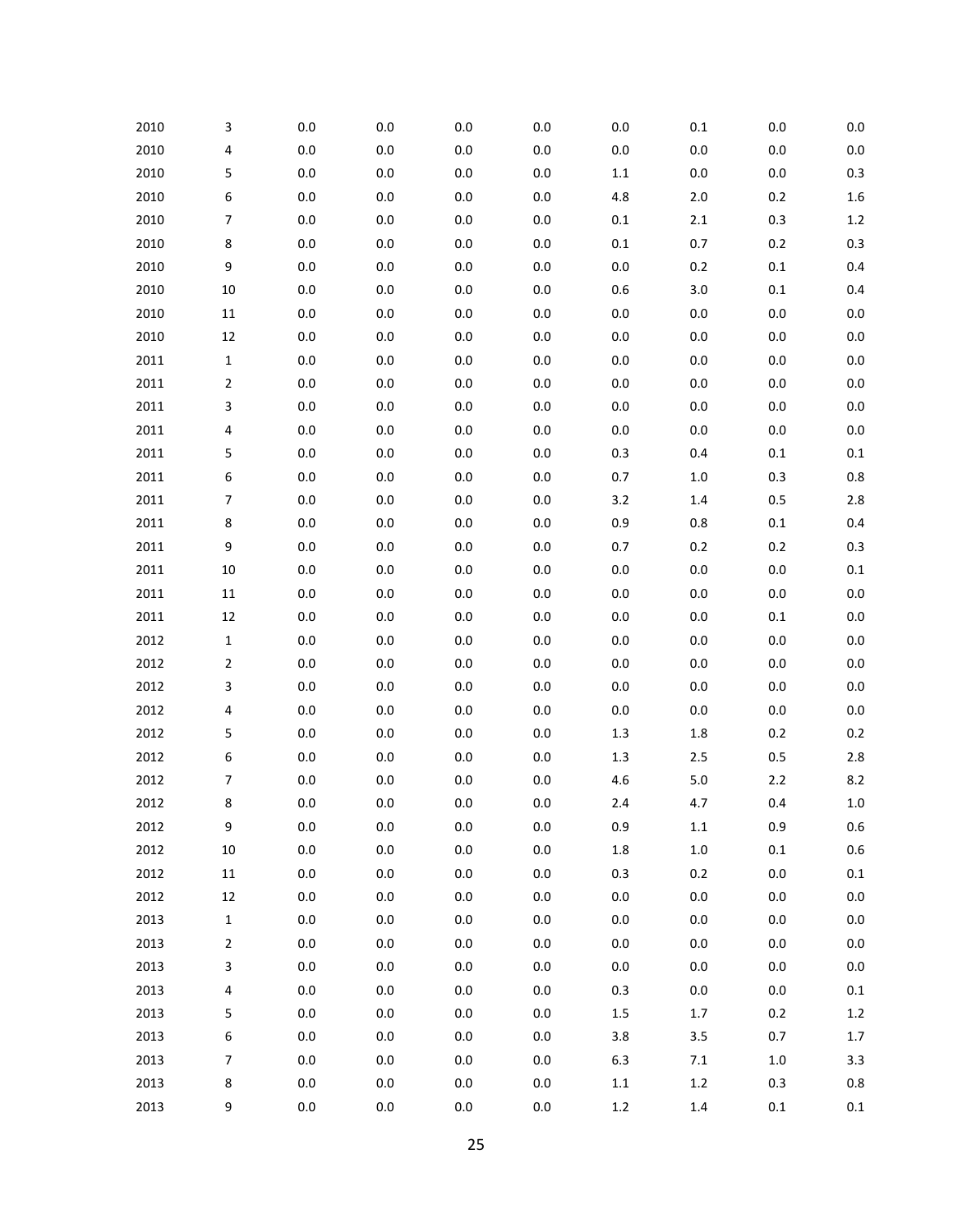| 2013 10 0.0 0.0 0.0 0.0 0.4 0.3 0.1 0.3     |  |  |  |  |  |
|---------------------------------------------|--|--|--|--|--|
| 2013 11 0.0 0.0 0.0 0.0 0.0 0.0 0.0 0.0 0.0 |  |  |  |  |  |
| 2013 12 0.0 0.0 0.0 0.0 0.0 0.0 0.0 0.0 0.0 |  |  |  |  |  |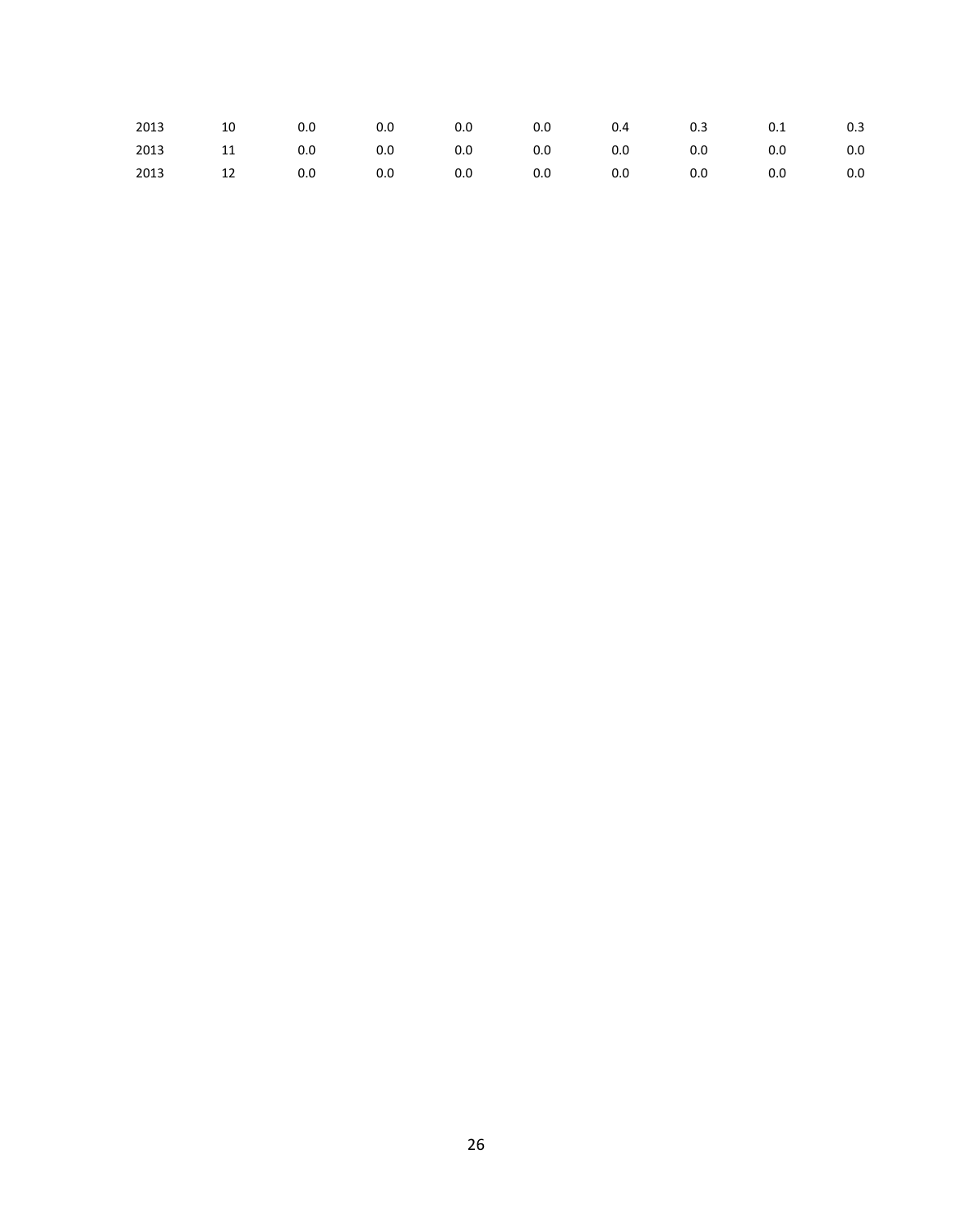| Year | Season       | DGNLM_mt    | HKL_LL_mt | OTH_mt |
|------|--------------|-------------|-----------|--------|
| 1931 | 1            | 0           | 0         | 0      |
| 1931 | 2            | 0           | 0         | 0      |
| 1931 | 3            | 0.1         | 0         | 0      |
| 1931 | 4            | 0           | 0         | 0      |
| 1932 | $\mathbf{1}$ | 0           | 0         | 0      |
| 1932 | 2            | 0           | 0         | 0      |
| 1932 | 3            | 0           | 0         | 0      |
| 1932 | 4            | 0           | 0         | 0      |
| 1933 | $\mathbf{1}$ | 0           | 0         | 0      |
| 1933 | 2            | 0           | 0         | 0      |
| 1933 | 3            | 0.1         | 0         | 0      |
| 1933 | 4            | 0           | 0         | 0      |
| 1934 | $\mathbf{1}$ | 0           | 0         | 0      |
| 1934 | 2            | 0           | 0         | 0      |
| 1934 | 3            | $\mathbf 0$ | 0         | 0      |
| 1934 | 4            | 0.1         | 0         | 0      |
| 1935 | $\mathbf{1}$ | 0.1         | 0         | 0      |
| 1935 | 2            | 0           | 0         | 0      |
| 1935 | 3            | 1.2         | 0.1       | 0.3    |
| 1935 | 4            | 0.1         | 0         | 0      |
| 1936 | $\mathbf{1}$ | 0.1         | 0         | 0      |
| 1936 | 2            | 0           | 0         | 0      |
| 1936 | 3            | 0           | 0         | 0      |
| 1936 | 4            | 0.2         | 0         | 0      |
| 1937 | $\mathbf{1}$ | 0           | 0         | 0      |
| 1937 | 2            | 0           | 0         | 0      |
| 1937 | 3            | 0.1         | 0         | 0      |
| 1937 | 4            | 0           | 0         | 0      |
| 1938 | $\mathbf 1$  | 0           | 0         | 0      |
| 1938 | 2            | 0           | 0         | 0      |
| 1938 | 3            | $\mathbf 0$ | 0         | 0      |
| 1938 | 4            | 0           | 0         | 0      |
| 1939 | $\mathbf{1}$ | 0           | 0         | 0      |
| 1939 | 2            | 0.1         | 0         | 0      |
| 1939 | 3            | 0.8         | 0.1       | 0.2    |
| 1939 | 4            | 0.8         | 0.1       | 0.1    |
| 1940 | $\mathbf 1$  | 0.1         | 0         | 0      |
| 1940 | 2            | 1.2         | 0.1       | 0.5    |
| 1940 | 3            | 1.6         | 0.2       | 0.4    |
| 1940 | 4            | 2.1         | 0.2       | 0.3    |

Table A2. US west coast commercial catch (dead removals)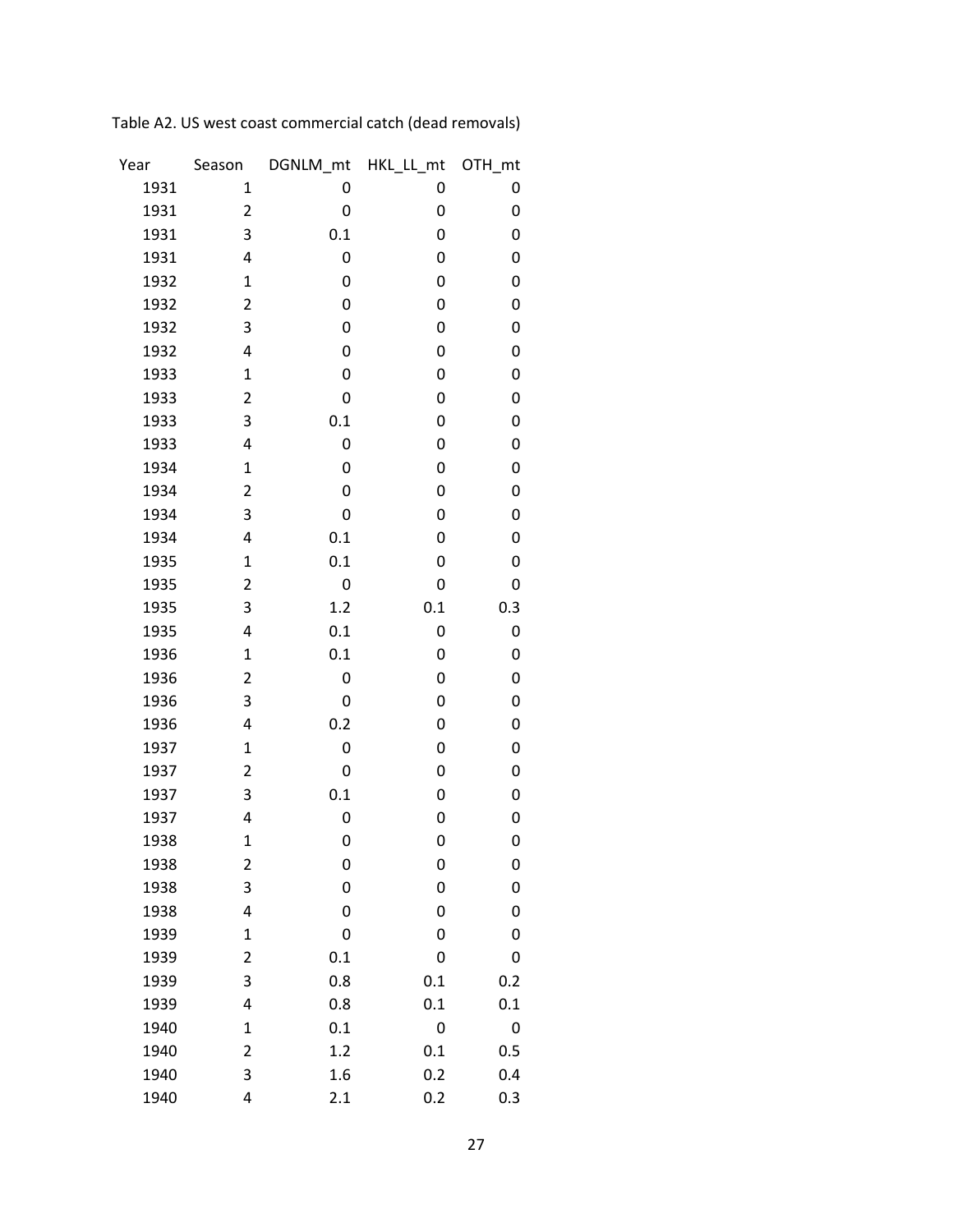| 1941 | 1           | 0.5            | 0       | 0.1          |
|------|-------------|----------------|---------|--------------|
| 1941 | 2           | 0.8            | 0.1     | 0.4          |
| 1941 | 3           | 4.9            | 0.5     | 1.3          |
| 1941 | 4           | 14.6           | 1.3     | 1.9          |
| 1942 | 1           | $\mathbf 1$    | 0.1     | 0.2          |
| 1942 | 2           | 0.4            | 0       | 0.2          |
| 1942 | 3           | 2.3            | 0.2     | 0.6          |
| 1942 | 4           | 5.4            | 0.5     | 0.7          |
| 1943 | 1           | $\mathbf 1$    | 0.1     | 0.2          |
| 1943 | 2           | 3.4            | 0.4     | 1.5          |
| 1943 | 3           | 8.5            | 0.8     | 2.2          |
| 1943 | 4           | 12.6           | $1.1\,$ | 1.7          |
| 1944 | 1           | 1.3            | 0.1     | 0.2          |
| 1944 | 2           | 2.4            | 0.3     | $\mathbf{1}$ |
| 1944 | 3           | 4              | 0.4     | $\mathbf{1}$ |
| 1944 | 4           | $\overline{2}$ | 0.2     | 0.3          |
| 1945 | $\mathbf 1$ | 0.2            | 0       | 0            |
| 1945 | 2           | 2.7            | 0.3     | 1.2          |
| 1945 | 3           | 11.9           | 1.1     | 3.1          |
| 1945 | 4           | 3.5            | 0.3     | 0.5          |
| 1946 | $\mathbf 1$ | 0              | 0       | 0            |
| 1946 | 2           | 1.3            | 0.1     | 0.6          |
| 1946 | 3           | 5.2            | 0.5     | 1.4          |
| 1946 | 4           | 8.2            | 0.7     | 1.1          |
| 1947 | $\mathbf 1$ | 0.8            | 0.1     | 0.1          |
| 1947 | 2           | 1.9            | 0.2     | 0.8          |
| 1947 | 3           | 1.6            | 0.1     | 0.4          |
| 1947 | 4           | 0.5            | 0       | 0.1          |
| 1948 | $\mathbf 1$ | 0.2            | 0       | 0            |
| 1948 | 2           | 0.6            | 0.1     | 0.3          |
| 1948 | 3           | 4.1            | 0.4     | 1.1          |
| 1948 | 4           | 3.6            | 0.3     | 0.5          |
| 1949 | 1           | 0.2            | 0       | 0            |
| 1949 | 2           | 1.3            | 0.1     | 0.6          |
| 1949 | 3           | 2.6            | 0.3     | 0.7          |
| 1949 | 4           | 3.1            | 0.3     | 0.4          |
| 1950 | 1           | 0.2            | 0       | 0            |
| 1950 | 2           | 2.1            | 0.2     | 0.9          |
| 1950 | 3           | 1.5            | 0.1     | 0.4          |
| 1950 | 4           | 1.5            | 0.1     | 0.2          |
| 1951 | 1           | 0              | 0       | 0            |
| 1951 | 2           | 0.2            | 0       | 0.1          |
| 1951 | 3           | 1.3            | 0.1     | 0.3          |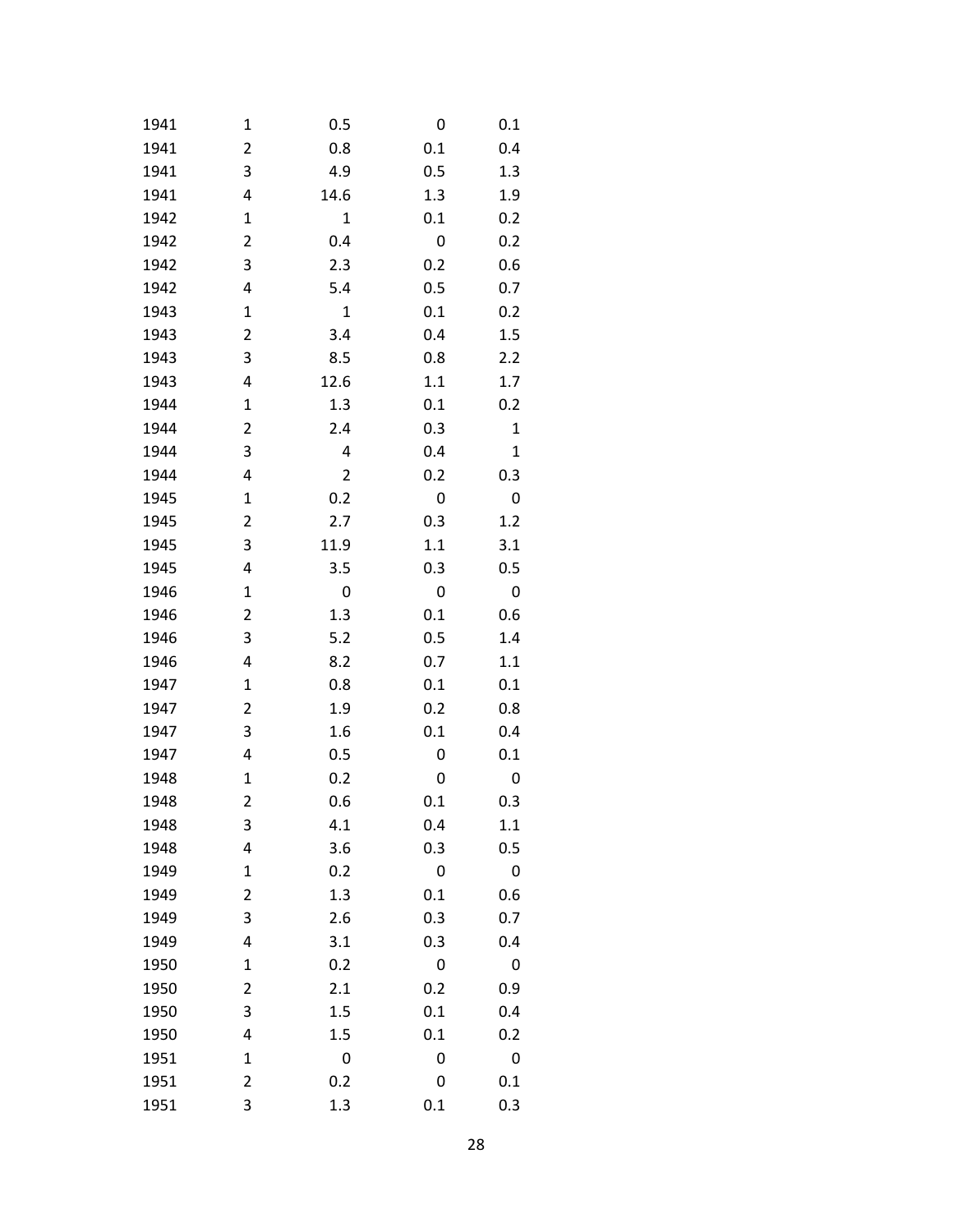| 1951 | 4           | 1.1            | 0.1 | 0.1          |
|------|-------------|----------------|-----|--------------|
| 1952 | $\mathbf 1$ | 0              | 0   | 0            |
| 1952 | 2           | 2.2            | 0.2 | $\mathbf{1}$ |
| 1952 | 3           | 0.8            | 0.1 | 0.2          |
| 1952 | 4           | $1.1\,$        | 0.1 | 0.2          |
| 1953 | 1           | 0              | 0   | 0            |
| 1953 | 2           | $\mathbf{1}$   | 0.1 | 0.4          |
| 1953 | 3           | 1.1            | 0.1 | 0.3          |
| 1953 | 4           | 0.2            | 0   | 0            |
| 1954 | 1           | 0              | 0   | 0            |
| 1954 | 2           | $\overline{2}$ | 0.2 | 0.9          |
| 1954 | 3           | 1.3            | 0.1 | 0.3          |
| 1954 | 4           | 0.1            | 0   | 0            |
| 1955 | 1           | 0.1            | 0   | 0            |
| 1955 | 2           | 0.7            | 0.1 | 0.3          |
| 1955 | 3           | 0.7            | 0.1 | 0.2          |
| 1955 | 4           | 1.4            | 0.1 | 0.2          |
| 1956 | 1           | 0.3            | 0   | 0.1          |
| 1956 | 2           | 0.8            | 0.1 | 0.3          |
| 1956 | 3           | 0.9            | 0.1 | 0.2          |
| 1956 | 4           | 0.4            | 0   | 0.1          |
| 1957 | 1           | 0.8            | 0.1 | 0.1          |
| 1957 | 2           | 1.3            | 0.1 | 0.6          |
| 1957 | 3           | 0.9            | 0.1 | 0.2          |
| 1957 | 4           | 0.4            | 0   | 0            |
| 1958 | 1           | 0.1            | 0   | 0            |
| 1958 | 2           | 1.2            | 0.1 | 0.5          |
| 1958 | 3           | 0.7            | 0.1 | 0.2          |
| 1958 | 4           | 0.2            | 0   | 0            |
| 1959 | $\mathbf 1$ | 0.4            | 0   | 0.1          |
| 1959 | 2           | 0.9            | 0.1 | 0.4          |
| 1959 | 3           | 2              | 0.2 | 0.5          |
| 1959 | 4           | 0.4            | 0   | 0            |
| 1960 | 1           | 0.1            | 0   | 0            |
| 1960 | 2           | 0.9            | 0.1 | 0.4          |
| 1960 | 3           | 0.6            | 0.1 | 0.2          |
| 1960 | 4           | 0.4            | 0   | 0.1          |
| 1961 | 1           | 0              | 0   | 0            |
| 1961 | 2           | 0.2            | 0   | 0.1          |
| 1961 | 3           | 0.6            | 0.1 | 0.2          |
| 1961 | 4           | 0.2            | 0   | 0            |
| 1962 | 1           | 0              | 0   | 0            |
| 1962 | 2           | 0              | 0   | 0            |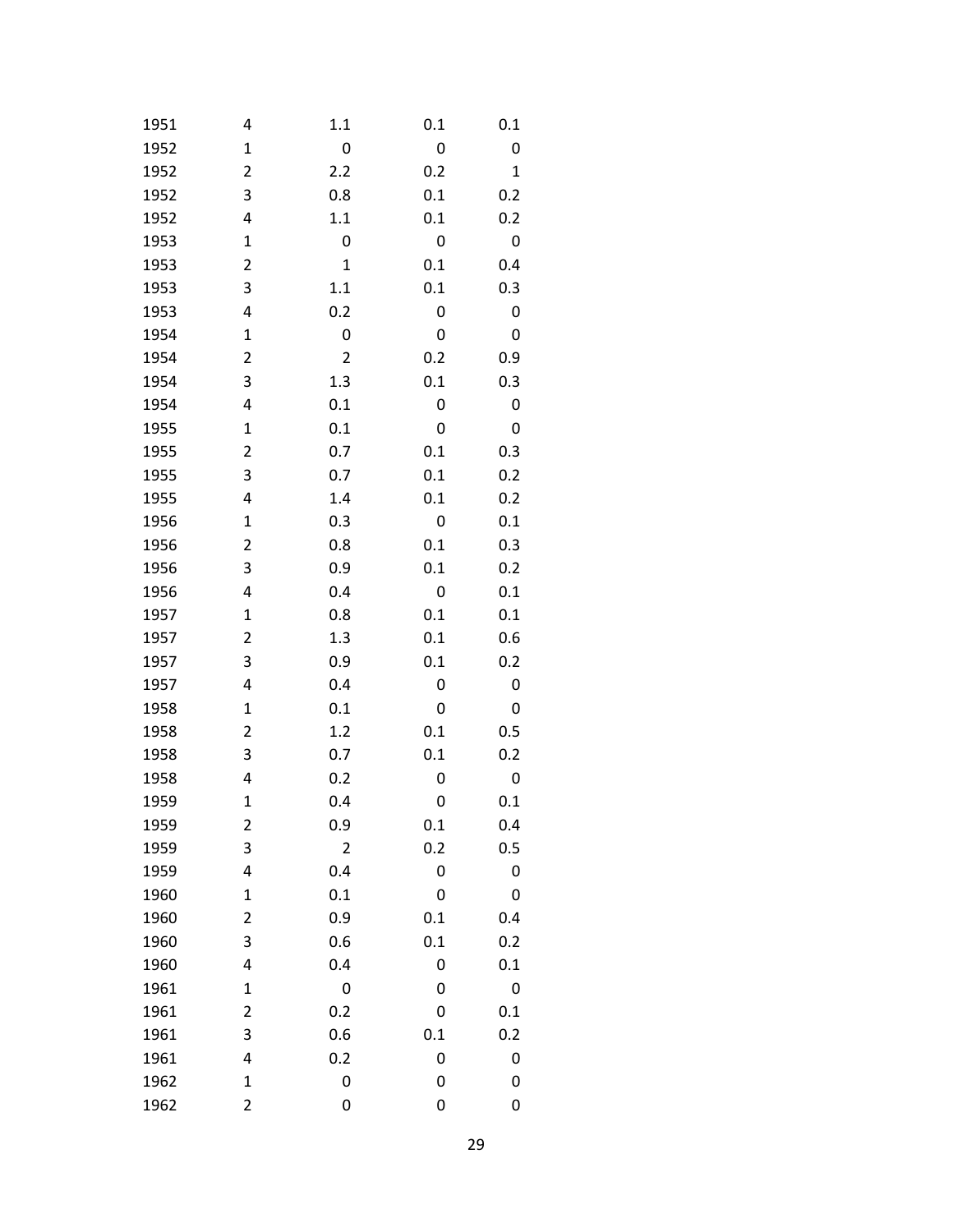| 1962 | 3                       | 0.6              | 0.1 | 0.2 |
|------|-------------------------|------------------|-----|-----|
| 1962 | 4                       | 0.1              | 0   | 0   |
| 1963 | $\mathbf 1$             | 0                | 0   | 0   |
| 1963 | 2                       | 0.2              | 0   | 0.1 |
| 1963 | 3                       | 1.4              | 0.1 | 0.4 |
| 1963 | 4                       | 0.6              | 0   | 0.1 |
| 1964 | $\mathbf 1$             | 0                | 0   | 0   |
| 1964 | 2                       | 0                | 0   | 0   |
| 1964 | 3                       | 1.9              | 0.2 | 0.5 |
| 1964 | 4                       | 0.8              | 0.1 | 0.1 |
| 1965 | $\mathbf 1$             | 0.2              | 0   | 0   |
| 1965 | 2                       | 0.4              | 0   | 0.2 |
| 1965 | 3                       | 0.9              | 0.1 | 0.2 |
| 1965 | 4                       | 0.7              | 0.1 | 0.1 |
| 1966 | $\mathbf 1$             | 0.6              | 0   | 0.1 |
| 1966 | 2                       | 0.4              | 0   | 0.2 |
| 1966 | 3                       | 0.3              | 0   | 0.1 |
| 1966 | 4                       | 0.3              | 0   | 0   |
| 1967 | $\mathbf 1$             | 0                | 0   | 0   |
| 1967 | 2                       | 0.2              | 0   | 0.1 |
| 1967 | 3                       | 0.3              | 0   | 0.1 |
| 1967 | 4                       | 0.3              | 0   | 0   |
| 1968 | $\mathbf 1$             | 0                | 0   | 0   |
| 1968 | 2                       | 0.2              | 0   | 0.1 |
| 1968 | 3                       | 0.4              | 0   | 0.1 |
| 1968 | 4                       | 0                | 0   | 0   |
| 1969 | $\mathbf 1$             | 0                | 0   | 0   |
| 1969 | 2                       | 0.1              | 0   | 0.2 |
| 1969 | 3                       | 0                | 0   | 0.2 |
| 1969 | 4                       | 0                | 0   | 0.1 |
| 1970 | 1                       | 0                | 0   | 0   |
| 1970 | $\overline{\mathbf{c}}$ | 0                | 0   | 0.2 |
| 1970 | 3                       | 0                | 0   | 0.3 |
| 1970 | 4                       | 0                | 0   | 0.1 |
| 1971 | $\mathbf 1$             | 0                | 0   | 0   |
| 1971 | 2                       | 0.1              | 0   | 0.3 |
| 1971 | 3                       | 0.3              | 0   | 3.3 |
| 1971 | 4                       | 0                | 0   | 0   |
| 1972 | $\mathbf 1$             | 0                | 0   | 0   |
| 1972 | 2                       | 0                | 0   | 0   |
| 1972 | 3                       | 0                | 0   | 0   |
| 1972 | 4                       | 0.2              | 0   | 0   |
| 1973 | $\mathbf 1$             | $\boldsymbol{0}$ | 0   | 0   |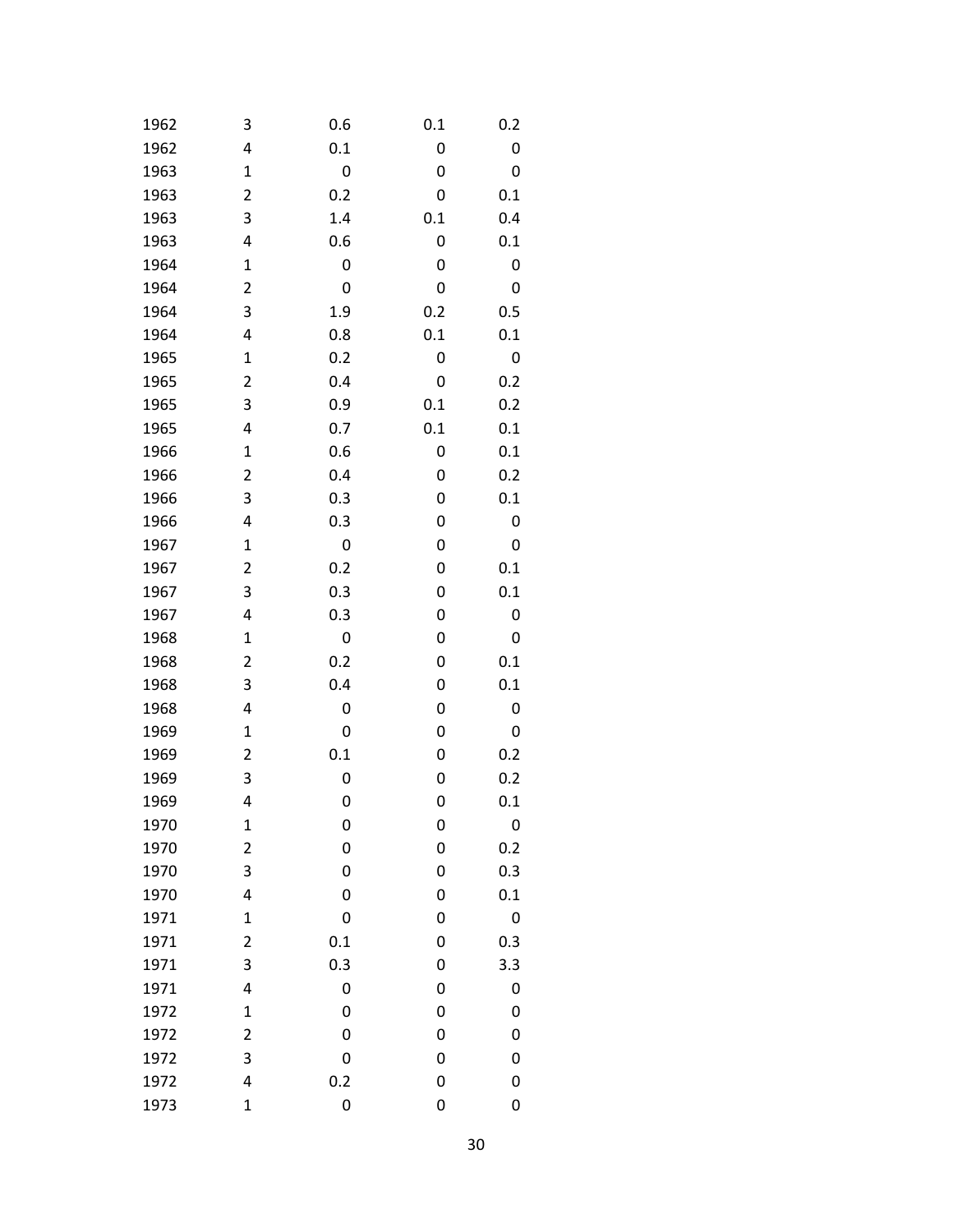| 1973 | 2              | 0.2   | 0    | 0.3            |
|------|----------------|-------|------|----------------|
| 1973 | 3              | 0     | 0    | 0              |
| 1973 | 4              | 0     | 0    | 0              |
| 1974 | $\mathbf 1$    | 0     | 0    | 0              |
| 1974 | 2              | 0.6   | 0    | 0.3            |
| 1974 | 3              | 0.8   | 0.2  | 2.4            |
| 1974 | 4              | 0     | 0    | 0.5            |
| 1975 | 1              | 0     | 0    | 0              |
| 1975 | 2              | 0.3   | 0    | 0.5            |
| 1975 | 3              | 1.1   | 0    | 1.3            |
| 1975 | 4              | 0     | 0.1  | 3.6            |
| 1976 | 1              | 0     | 0    | 0              |
| 1976 | 2              | 0     | 0    | 0.3            |
| 1976 | 3              | 0     | 0.2  | 0.5            |
| 1976 | 4              | 0     | 0.3  | 0.3            |
| 1977 | $\mathbf 1$    | 0     | 0.1  | 0.1            |
| 1977 | 2              | 0.1   | 0.4  | 0.7            |
| 1977 | 3              | 0.1   | 0.5  | 10.6           |
| 1977 | 4              | 0.1   | 0.2  | 0.5            |
| 1978 | 1              | 0.8   | 0.1  | 0              |
| 1978 | 2              | 1.1   | 0.6  | 0.5            |
| 1978 | 3              | 11.4  | 0.8  | $\overline{2}$ |
| 1978 | 4              | 0.7   | 0.3  | 0.2            |
| 1979 | $\mathbf 1$    | 0.2   | 0.2  | 0              |
| 1979 | 2              | 1.8   | 1.8  | 0.9            |
| 1979 | 3              | 5.4   | 8.2  | 2.4            |
| 1979 | 4              | 2.4   | 0.2  | 0.3            |
| 1980 | 1              | 0.1   | 0    | 0.2            |
| 1980 | 2              | 1.4   | 1.2  | 9.9            |
| 1980 | 3              | 20.2  | 11.3 | 48             |
| 1980 | 4              | 4.2   | 1.3  | 7              |
| 1981 | $\mathbf 1$    | 0.7   | 0.3  | 0              |
| 1981 | 2              | 38    | 9    | 2.4            |
| 1981 | 3              | 98    | 11.3 | 8.1            |
| 1981 | 4              | 19.1  | 0.2  | 0.2            |
| 1982 | 1              | 6     | 0.3  | 0.6            |
| 1982 | $\overline{2}$ | 102.2 | 3.9  | 2.6            |
| 1982 | 3              | 185.6 | 6    | 1.6            |
| 1982 | 4              | 48.1  | 2.5  | 1.2            |
| 1983 | 1              | 10.7  | 0.3  | 0.1            |
| 1983 | $\overline{2}$ | 36.6  | 1.1  | 1.9            |
| 1983 | 3              | 116.3 | 2.3  | 3.1            |
| 1983 | 4              | 48.4  | 0.8  | 1.3            |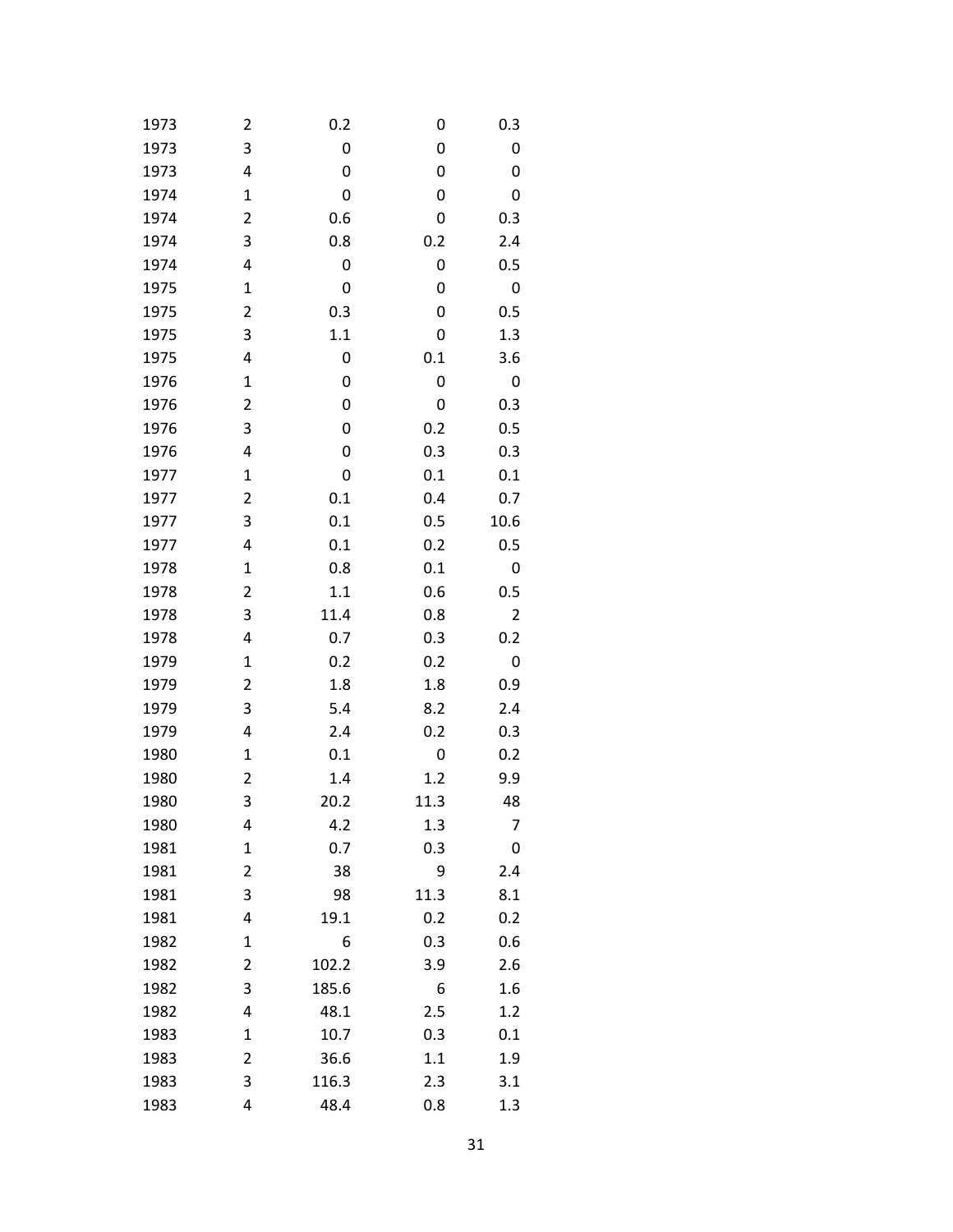| 1984 | 1           | 14.8         | 1.4   | 1.1  |
|------|-------------|--------------|-------|------|
| 1984 | 2           | 13.1         | 3.6   | 3.8  |
| 1984 | 3           | 63.9         | 1.7   | 11.6 |
| 1984 | 4           | 46.2         | 2.2   | 0.6  |
| 1985 | 1           | 2.8          | 0.1   | 0.1  |
| 1985 | 2           | 16.8         | 2.3   | 5.6  |
| 1985 | 3           | 81.9         | 6.9   | 3.6  |
| 1985 | 4           | 30.3         | 1.8   | 0.8  |
| 1986 | 1           | 0.9          | 0     | 0.1  |
| 1986 | 2           | 47.3         | 5.4   | 20.4 |
| 1986 | 3           | 137.5        | 44.6  | 14.4 |
| 1986 | 4           | 47.3         | 0.3   | 2    |
| 1987 | 1           | 10.6         | 0.1   | 0.5  |
| 1987 | 2           | 79.5         | 44.8  | 2.7  |
| 1987 | 3           | 67.1         | 123.8 | 10   |
| 1987 | 4           | 60.3         | 8.9   | 5.2  |
| 1988 | 1           | 9.1          | 0     | 0.4  |
| 1988 | 2           | 24.3         | 62.9  | 2.5  |
| 1988 | 3           | 37.5         | 149.2 | 5.9  |
| 1988 | 4           | 36.6         | 1.3   | 0.7  |
| 1989 | 1           | 0.9          | 0.1   | 0.2  |
| 1989 | 2           | 7            | 31.7  | 0.8  |
| 1989 | 3           | 55.1         | 103.3 | 3.7  |
| 1989 | 4           | 56.7         | 2.3   | 0.6  |
| 1990 | 1           | 6.4          | 0.1   | 0.1  |
| 1990 | 2           | 1            | 32.8  | 2.3  |
| 1990 | 3           | 124          | 96.9  | 17   |
| 1990 | 4           | 94.3         | 4.8   | 3.8  |
| 1991 | 1           | 6            | 0.3   | 0.3  |
| 1991 | 2           | 4.7          | 21.3  | 0.3  |
| 1991 | 3           | 49           | 64    | 5.1  |
| 1991 | 4           | 69           | 3.4   | 1.1  |
| 1992 | $\mathbf 1$ | 2.5          | 0.6   | 0.1  |
| 1992 | 2           | 3            | 3     | 1.9  |
| 1992 | 3           | 55.7         | 5.9   | 9.6  |
| 1992 | 4           | 59.5         | 3.6   | 0.4  |
| 1993 | $\mathbf 1$ | 7.7          | 0.2   | 0.3  |
| 1993 | 2           | 0            | 6.6   | 2.8  |
| 1993 | 3           | 31.8         | 16.1  | 7.2  |
| 1993 | 4           | 46.4         | 5.2   | 1    |
| 1994 | $\mathbf 1$ | 8.3          | 3.4   | 0    |
| 1994 | 2           | $\mathbf{1}$ | 8     | 6.5  |
| 1994 | 3           | 18.6         | 22.7  | 9.2  |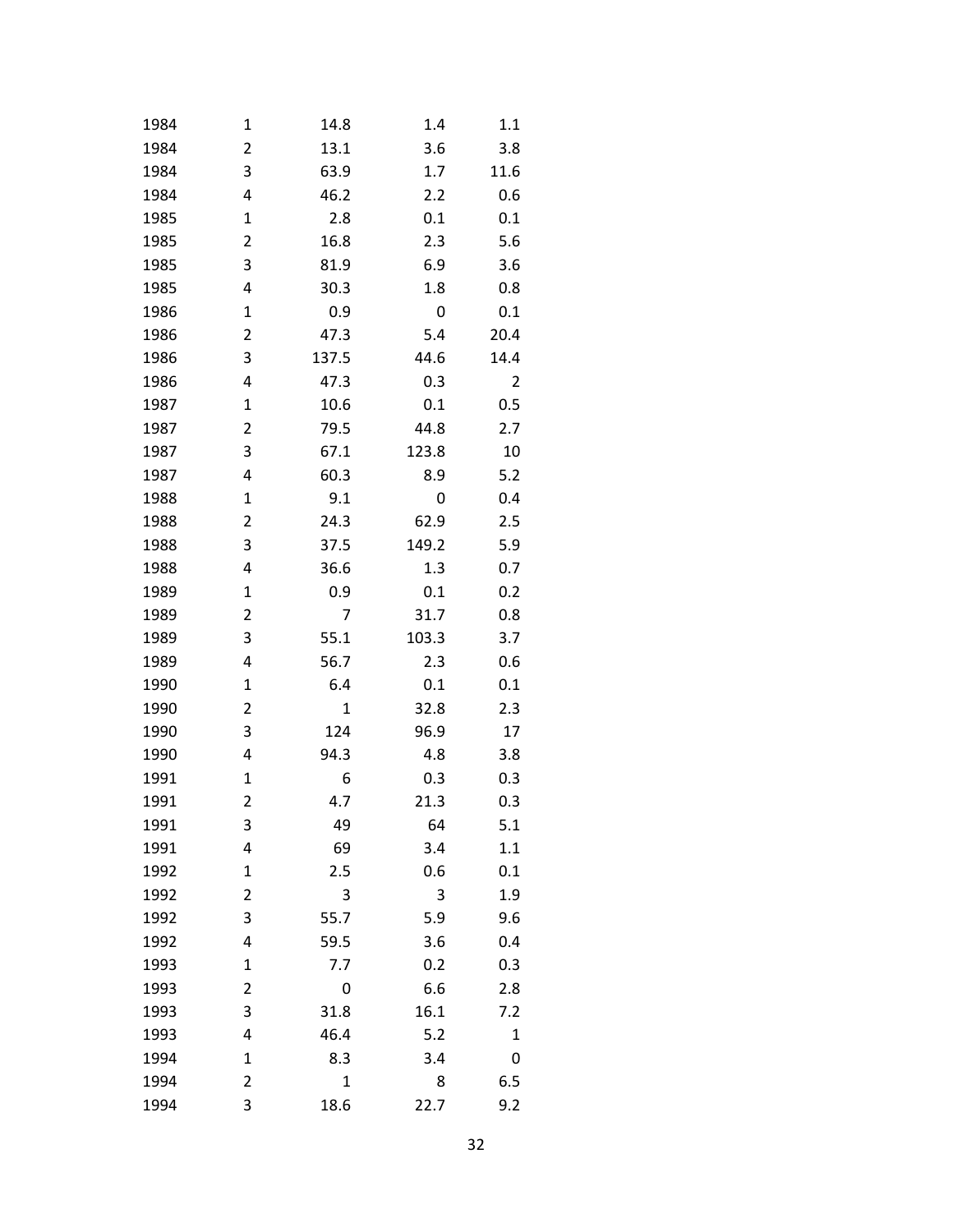| 1994 | 4 | 39.9           | 13.1         | 0.6  |
|------|---|----------------|--------------|------|
| 1995 | 1 | $\overline{7}$ | 1.6          | 0.5  |
| 1995 | 2 | 2.5            | 2.8          | 0.8  |
| 1995 | 3 | 18.8           | 4.7          | 2.1  |
| 1995 | 4 | 51             | 5.4          | 0.9  |
| 1996 | 1 | 5.6            | 1.1          | 0    |
| 1996 | 2 | 0              | 2            | 2.6  |
| 1996 | 3 | 24.7           | 3.8          | 3    |
| 1996 | 4 | 53.3           | 2.3          | 0.5  |
| 1997 | 1 | 13.3           | 0.7          | 0    |
| 1997 | 2 | 0              | 1.8          | 4.2  |
| 1997 | 3 | 31.8           | 3.2          | 15.9 |
| 1997 | 4 | 61.7           | 2            | 1.2  |
| 1998 | 1 | 17.7           | 2.1          | 0    |
| 1998 | 2 | 2.8            | 1.5          | 4.9  |
| 1998 | 3 | 13.5           | 2.9          | 10   |
| 1998 | 4 | 44             | 2.6          | 1.3  |
| 1999 | 1 | 8              | 1.7          | 0.4  |
| 1999 | 2 | 0.1            | 1.4          | 4.5  |
| 1999 | 3 | 7.9            | 1.1          | 7.8  |
| 1999 | 4 | 27.2           | 4.3          | 0.1  |
| 2000 | 1 | 4.1            | 1.9          | 0.2  |
| 2000 | 2 | 0.2            | 0.2          | 5.6  |
| 2000 | 3 | 15.8           | 4            | 17.7 |
| 2000 | 4 | 27.7           | 4.3          | 0.7  |
| 2001 | 1 | 1.2            | 2.1          | 0.2  |
| 2001 | 2 | 0.4            | $\mathbf{1}$ | 4.5  |
| 2001 | 3 | 9.4            | 5.1          | 3.8  |
| 2001 | 4 | 15.6           | 3.6          | 0.6  |
| 2002 | 1 | 2.4            | 0.7          | 0    |
| 2002 | 2 | 1.3            | $\mathbf{1}$ | 5.4  |
| 2002 | 3 | 22.5           | 7.2          | 12.4 |
| 2002 | 4 | 30.6           | 0.3          | 0.4  |
| 2003 | 1 | $\mathbf{1}$   | 1.3          | 0    |
| 2003 | 2 | 0.4            | 0.4          | 5.6  |
| 2003 | 3 | 13.2           | 1.7          | 8.5  |
| 2003 | 4 | 36.3           | 2.7          | 0.6  |
| 2004 | 1 | 2.3            | 2.4          | 1.4  |
| 2004 | 2 | 0              | 2.1          | 8.5  |
| 2004 | 3 | 8              | 3.8          | 12.1 |
| 2004 | 4 | 14.7           | 0.5          | 0.2  |
| 2005 | 1 | 0.4            | 0.3          | 0    |
| 2005 | 2 | 2.7            | 1.1          | 0.8  |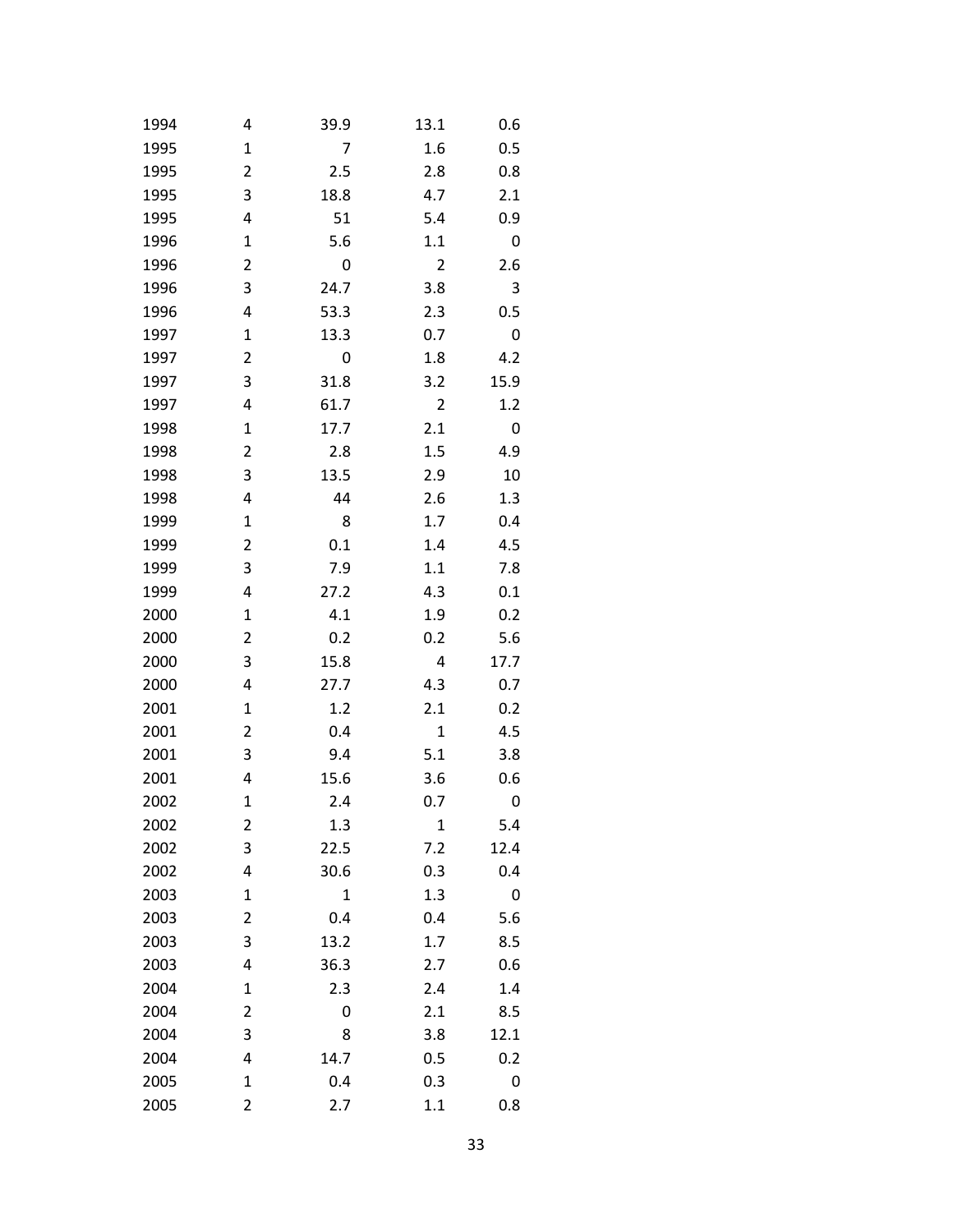| 2005 | 3                       | 3.4            | 2.3            | 10.2    |
|------|-------------------------|----------------|----------------|---------|
| 2005 | 4                       | 12.8           | 0.3            | 0       |
| 2006 | $\mathbf 1$             | 0.7            | 0.7            | 0       |
| 2006 | $\overline{2}$          | $\overline{2}$ | 0.7            | 0.6     |
| 2006 | 3                       | 7.6            | 3              | 4.9     |
| 2006 | 4                       | 26.5           | 0.3            | 0.2     |
| 2007 | $\mathbf 1$             | 4.9            | 0.5            | 0       |
| 2007 | $\overline{\mathbf{c}}$ | 0.2            | 1.7            | 3.7     |
| 2007 | 3                       | 9.3            | 2.9            | 4.3     |
| 2007 | 4                       | 17.4           | 0.7            | 0.1     |
| 2008 | $\mathbf 1$             | 1.6            | 0.7            | 0.1     |
| 2008 | 2                       | 2.5            | 0.9            | 0.8     |
| 2008 | 3                       | 6.2            | 1.9            | 5.7     |
| 2008 | 4                       | 12.7           | 3.1            | 0.1     |
| 2009 | $\mathbf{1}$            | 0.8            | 0.5            | 0       |
| 2009 | $\overline{\mathbf{c}}$ | 1.8            | 0.8            | $1.1\,$ |
| 2009 | 3                       | 6.3            | $\overline{2}$ | 2.6     |
| 2009 | 4                       | 14.5           | 0.2            | 0.1     |
| 2010 | $\mathbf{1}$            | 2.5            | 0.3            | 0.1     |
| 2010 | $\overline{\mathbf{c}}$ | 0              | 1.4            | 4.9     |
| 2010 | 3                       | 0.9            | 0.6            | 4.1     |
| 2010 | 4                       | 6.7            | 0.5            | 0.1     |
| 2011 | $\mathbf 1$             | 0              | 0.2            | 0       |
| 2011 | $\overline{2}$          | 0              | 0.8            | 4.1     |
| 2011 | 3                       | 0.9            | 0.7            | 4.9     |
| 2011 | 4                       | 6.4            | 1.5            | 0.2     |
| 2012 | $\mathbf 1$             | 0.5            | 0.8            | 0       |
| 2012 | $\overline{2}$          | 3.4            | 1.4            | 0.9     |
| 2012 | 3                       | 5.2            | 1.7            | 1.2     |
| 2012 | 4                       | 7              | 5.4            | 0       |
| 2013 | $\mathbf 1$             | 1.6            | 1.8            | 0.1     |
| 2013 | 2                       | 3.1            | 0.9            | 0.9     |
| 2013 | 3                       | 4.7            | 1.1            | 0.6     |
| 2013 | 4                       | 14.2           | 2.1            | 0.3     |